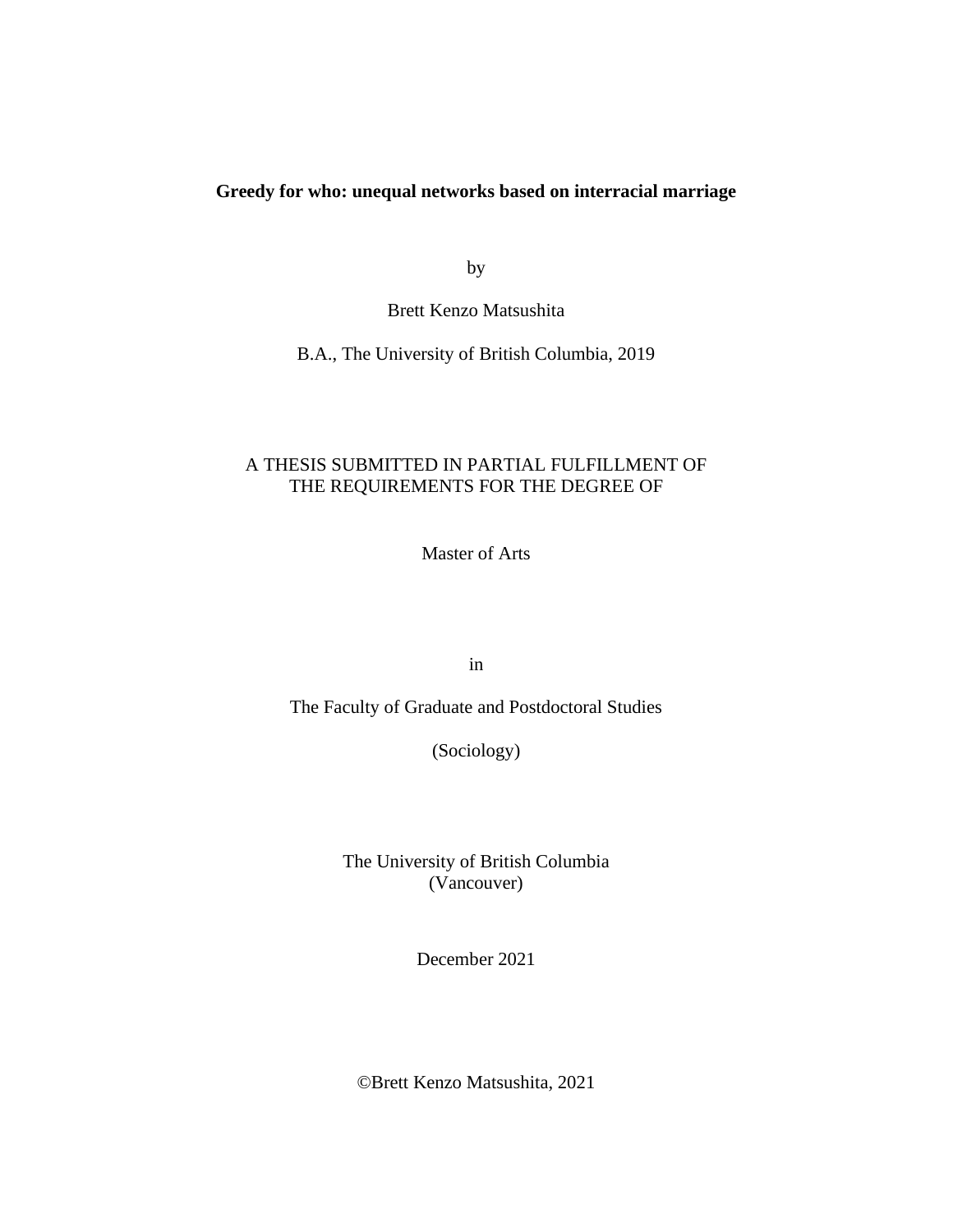The following individuals certify that they have read, and recommend to the Faculty of Graduate and Postdoctoral Studies for acceptance, the thesis entitled:

Greedy for who? Unequal networks based on interracial marriage

| submitted by                | Brett Kenzo Matsushita                                                         | in partial fulfilment of the requirements for |
|-----------------------------|--------------------------------------------------------------------------------|-----------------------------------------------|
| the degree of               | Master of Arts                                                                 |                                               |
| in                          | Sociology                                                                      |                                               |
| <b>Examining Committee:</b> |                                                                                |                                               |
|                             | Carrie Yodanis, Associate Professor, Sociology, University of British Columbia |                                               |
| Supervisor                  |                                                                                |                                               |

Sean Lauer, Associate Professor, Sociology, University of British Columbia Supervisory Committee Member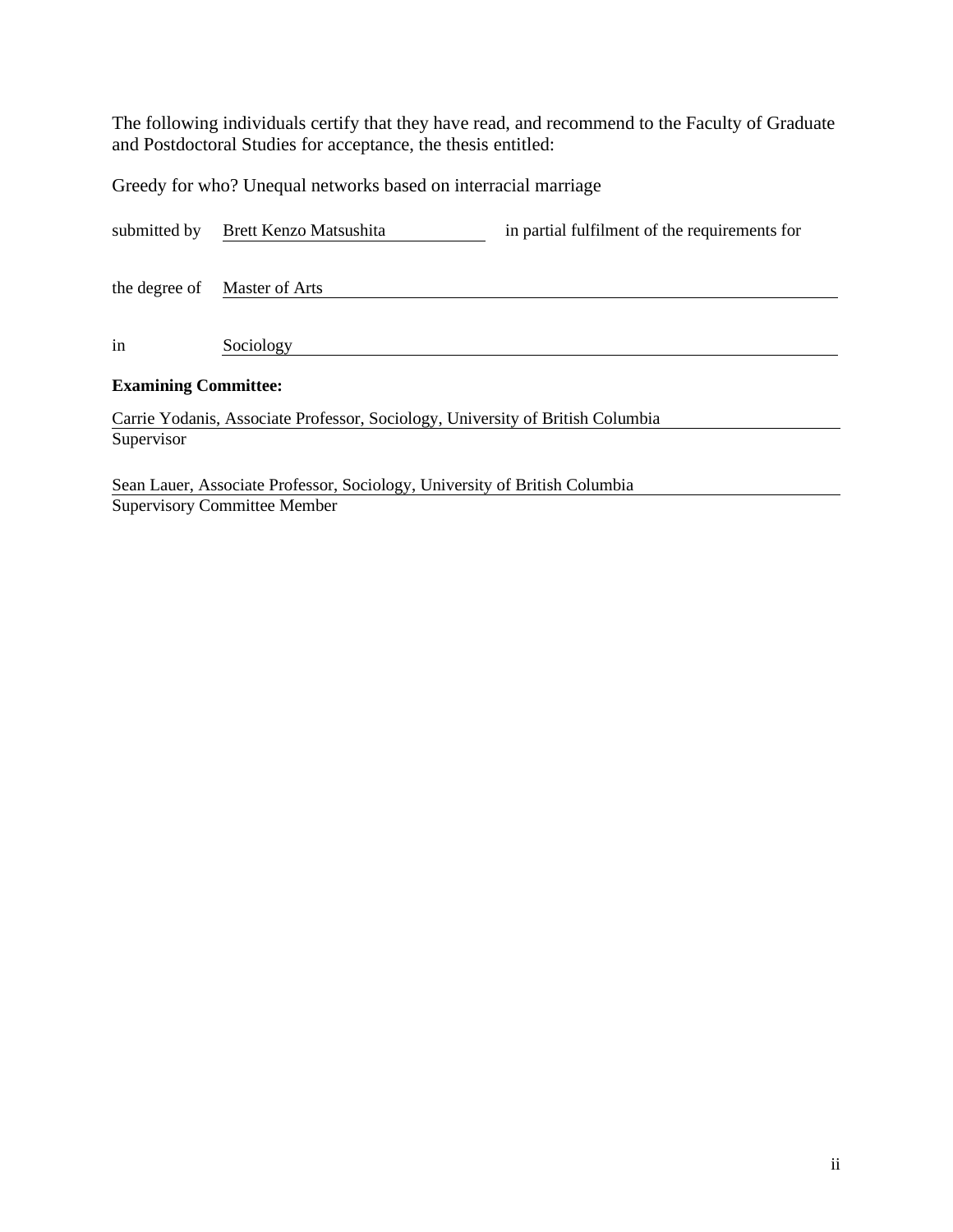## **Abstract**

How can race and marriage potentially alter our ethnic friendships? The idea of marriage being related to the construction of interdependent networks have been supported by concepts such as dyadic withdrawal and greedy institutions. After marriage, an individual's personal networks increasingly overlap with their partner. Interracial relationships have unique dynamics which could alter the strength of these relationships (Osuji, 2019). Through the use of the Ethnic Diversity Survey, I examined the relationship between co-ethnic friendship and interethnic marriage. Through the multi-layered analysis, it is revealed that interethnic marriages are related to a decrease in co-ethnic friendship composition. More importantly, visible minorities who are married to non-minorities saw a decrease in likelihood of having a co-ethnic friendship composition when compared to other groups; while non-minorities who are married to visible minorities saw an increase in likelihood of having a co-ethnic friendship composition. These findings reveal how current theoretical approaches such as greedy institutions are insufficient in understanding the interdependence of friendship networks.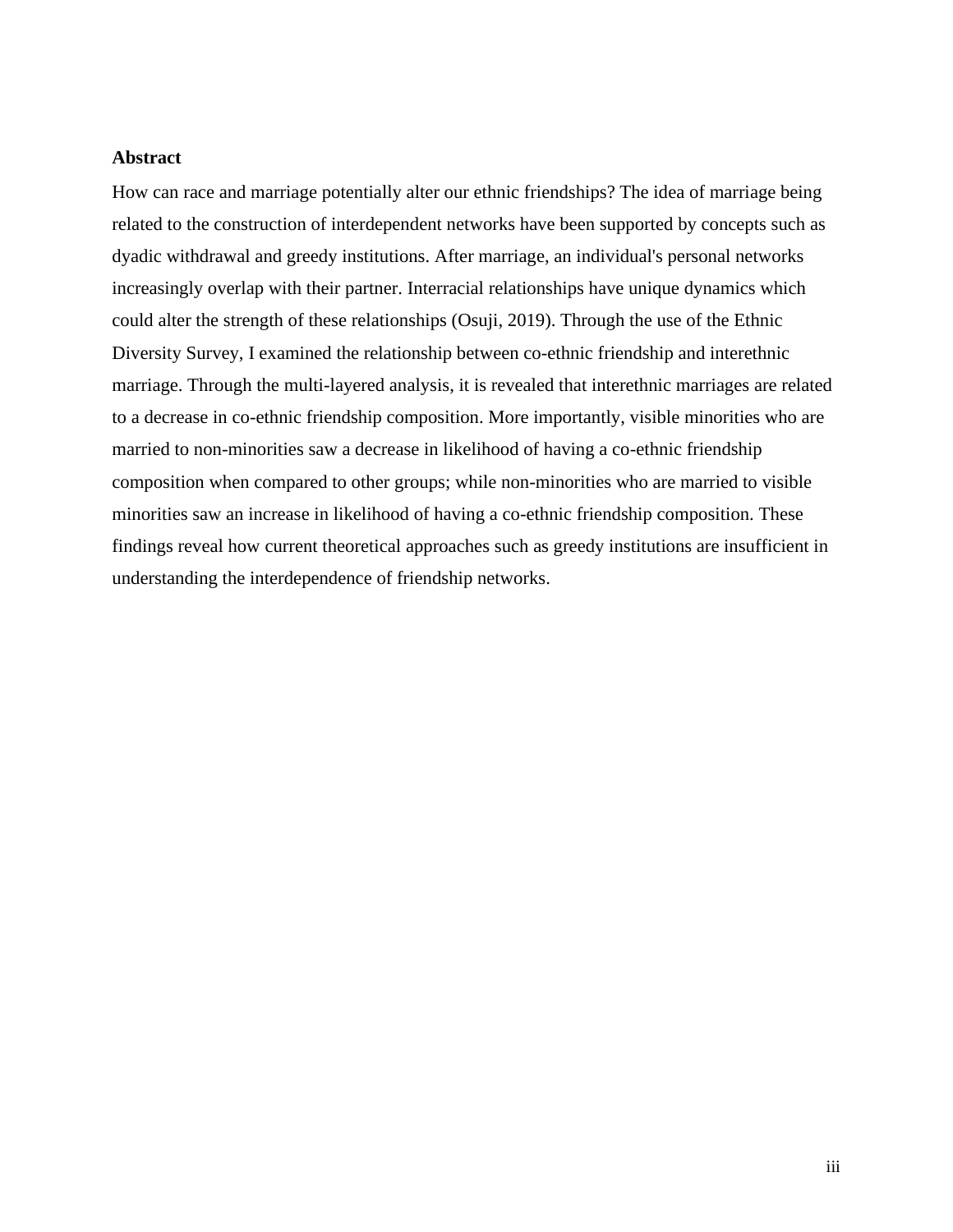# **Lay Summary**

The goal of the study is to examine how marriage, interethnic marriage and interracial marriage are related to a change in ethnic friendships among individuals in Canada. The study adds to the literature by revealing how race and interracial marriage status matter in predicting a change in the distribution of ethnic friendships.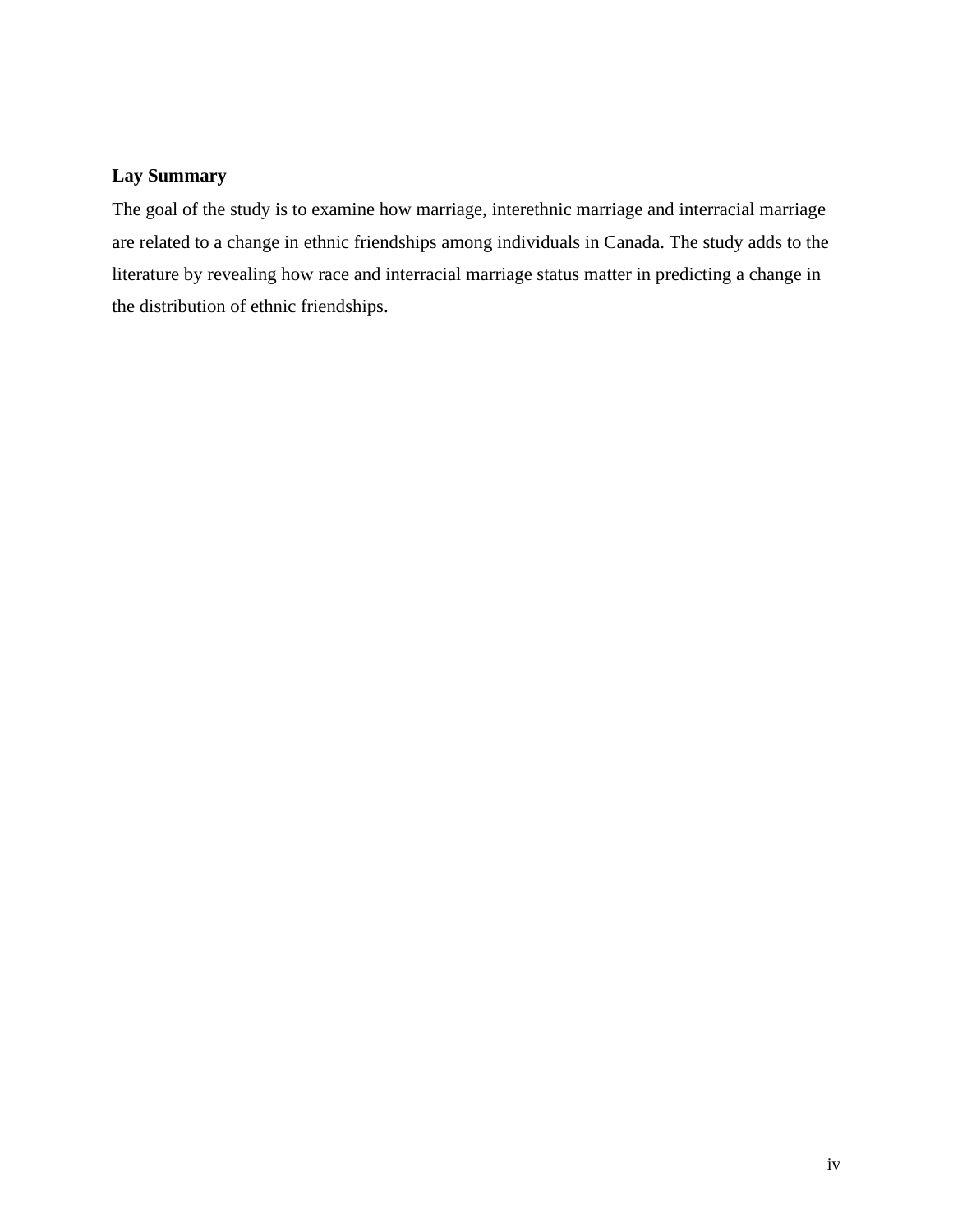# **Preface**

This dissertation is original, unpublished, independent work by the author, B. Matsushita.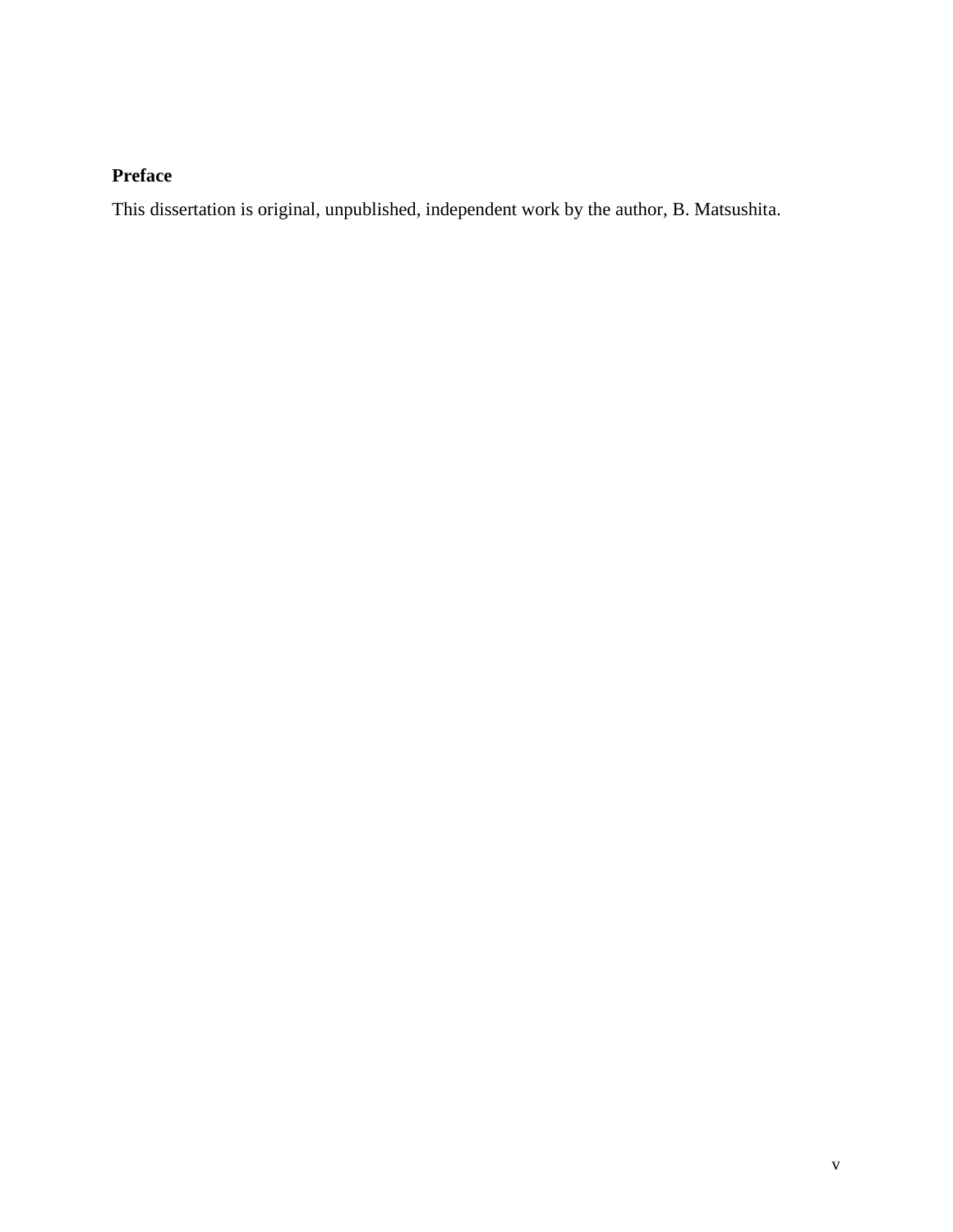# **Table of Contents**

|                                                                            | iii            |
|----------------------------------------------------------------------------|----------------|
|                                                                            | iv             |
|                                                                            | V              |
|                                                                            | vi             |
|                                                                            | vii            |
|                                                                            | 1              |
|                                                                            | $\overline{2}$ |
|                                                                            | 3              |
| 1.3 Visible minority networks and a tendency towards co-ethnic friendships | 7              |
|                                                                            | 10             |
|                                                                            | 11             |
|                                                                            | 15             |
|                                                                            | 18             |
|                                                                            | 20             |
|                                                                            | 22             |
|                                                                            | 22             |
|                                                                            | 25             |
|                                                                            | 30             |
|                                                                            | 33             |
|                                                                            | 36             |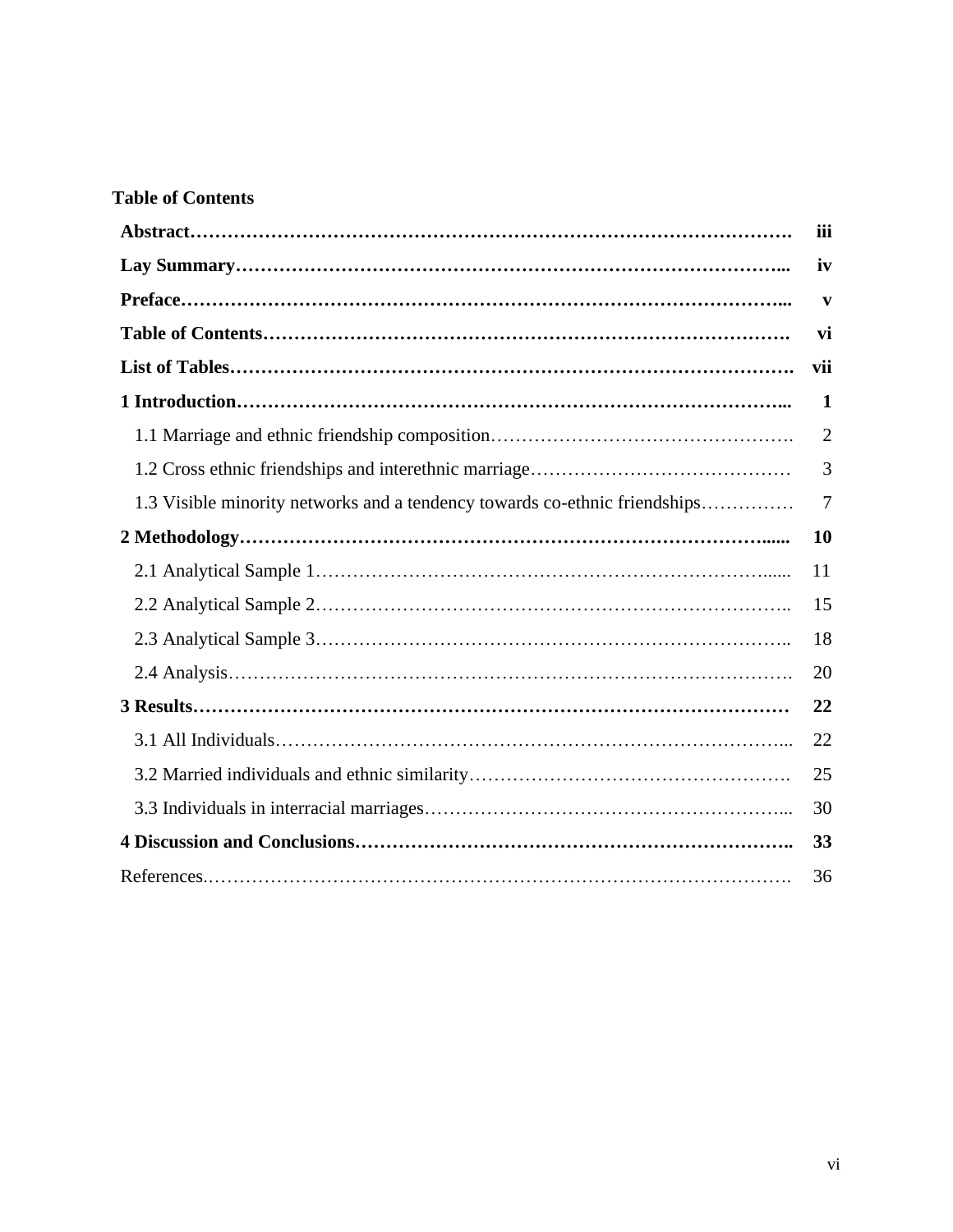# **List of Tables**

| Table 2.1 | Sample descriptive statistics among all individuals                     | 11 |
|-----------|-------------------------------------------------------------------------|----|
| Table 2.2 |                                                                         | 16 |
| Table 2.3 | Sample descriptive statistics among all people in interethnic marriages | 18 |
| Table 3.1 | Distributions of ethnic friendship composition among different groups   | 23 |
| Table 3.2 |                                                                         | 23 |
| Table 3.3 | Logistic regression of co-ethnic friendships among all individuals      | 24 |
| Table 3.4 | Ethnic friendship composition among different marriage type             | 26 |
| Table 3.5 |                                                                         | 27 |
| Table 3.6 |                                                                         | 28 |
| Table 3.7 | Logistic regression among all people in interethnic marriages           | 31 |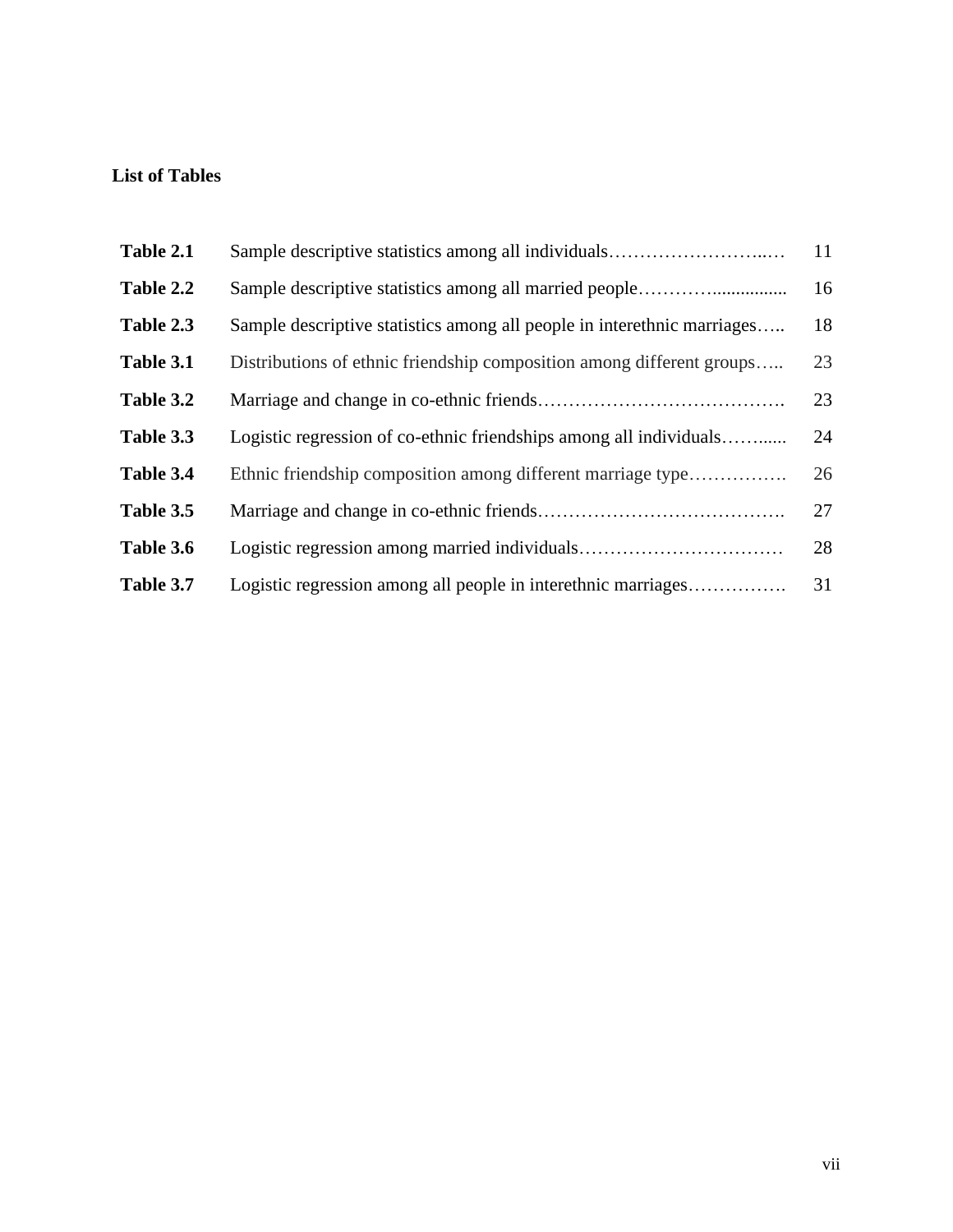# **1 Introduction**

How do marriages affect our friendship networks? Marriage, as an institution, has been examined by academics (Amato, 2004; Cherlin, 2020; Cherlin, 2004; Gerstel & Sarkisian, 2006; Lauer and Yodanis, 2010). The literature on marriage has examined how marriage is associated with a person's social network. The concept of the greedy institution asserts that the individual freedoms are restricted by institutions such as the family (Coser, 1974). Not only do greedy institutions hold power over individual actions, but they are powerful in restricting the networks of individuals. Gerstel & Sarkisian (2006) have restated a case for marriage being a "greedy institution". They claim that married people have lower rates of contact with others. The concept of greedy marriage is supported by literature which observes the relation between marriage and social networks.

Marriage is a strong example of the severance of social ties caused by greedy institutions. A development of an intimate partnership is associated with interdependent networks (Kearns and Leonard, 2004; Milardo, 1987). The concept introduced above is also known as the dyadic withdrawal hypothesis. Through dyadic withdrawal, as couples become more intimate, they pool their resources, which leads to interdependent networks. However, can it be concluded that the same results will be present among interethnic and interracial couples? Is the network overlap among these couples equal? The social elements of race in marriages can affect the power dynamics of a relationship.

The number of interethnic marriages in Canada is increasing year over year. According to the Canadian National Household Survey conducted in 2011, interethnic marriages represent 4.6% of all marriages in Canada; most of which consist of a minority with a non-visible minority (Statistics Canada, 2016). This number is continually growing through each government mandated census, indicating that ethnicity becomes a less significant factor in heterogeneous contact. With the increasing number of interethnic marriages in Canada, it is important to observe how ethnic networks may differ for those who are in interethnic marriages compared to individuals in ethnically homogeneous marriages.

Do both individuals in the marriage have an equal change in ethnic friendship composition? With marriage, individuals are exposed to their partners' activities and networks which alter how everyone in the relationship allocates their time.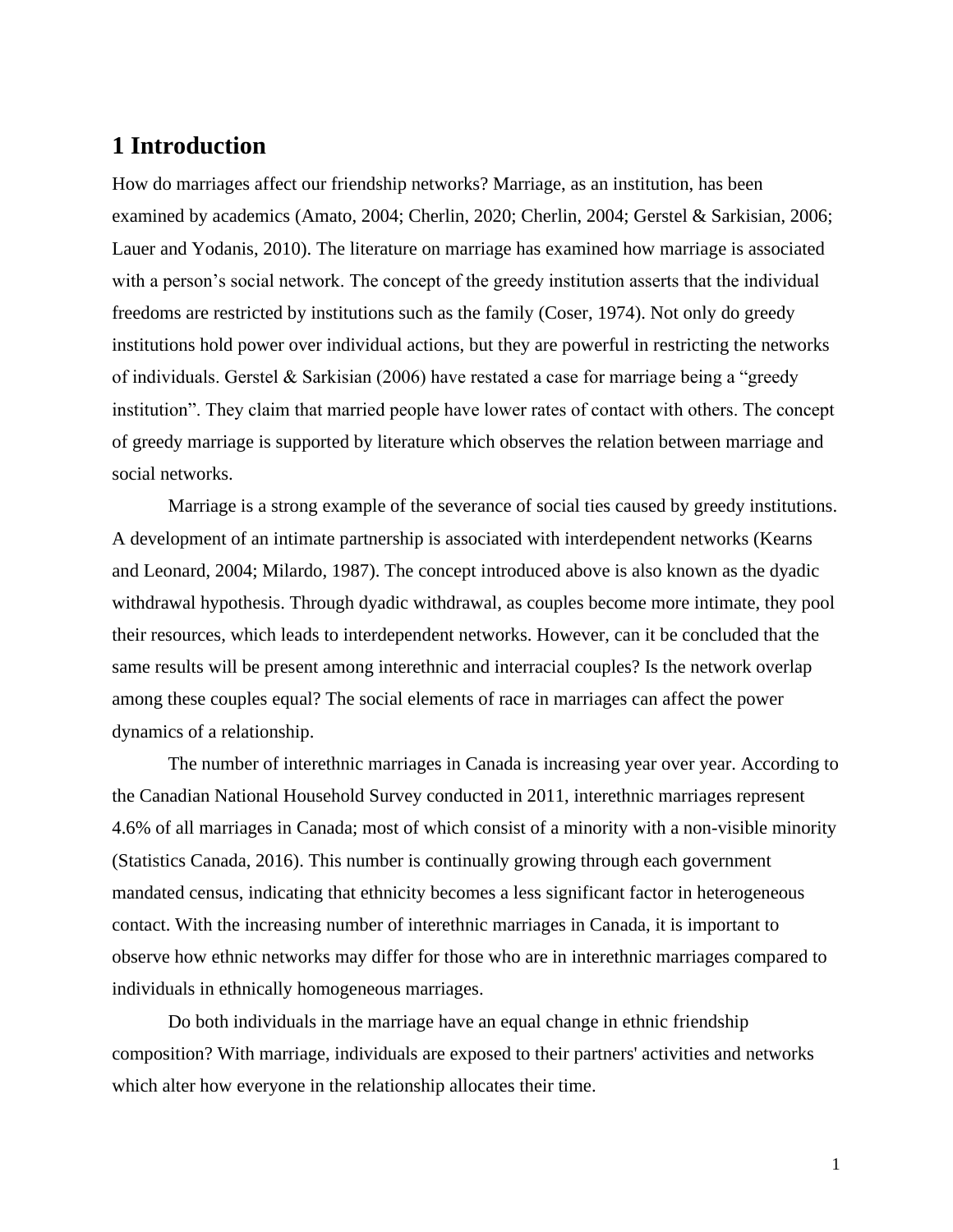Examining the rates of co-ethnic friendship of people in interethnic unions is useful as it could hint at network inequality in the relationship. If one partner retains their co-ethnic friendships while the other partner loses them, it would imply that there is not an equal overlap of networks. By examining co-ethnic network differences among couples, it can reveal how the network outcomes of greedy institutions are a mechanism of inequality in relationships.

The project will examine if minorities and non-minorities friendship networks are associated with interethnic marriage. To assess the relationship between marriage, interethnic marriage and ethnic friendship diversity, I will be using survey data from the Ethnic Diversity Survey (EDS); a national survey that followed the 2001 Canadian census. With the findings of this study, the goal is to display how network outcomes of marriage may not be equal and could be transformed by social identities. Greedy marriages posits that our networks are highly individualized, but the potential shifts in friendship composition among individuals in interethnic marriages may show how friendship networks can be unequal.

#### **1.1 Marriage and ethnic friendship composition**

Research has found that marriages are related with increasing interdependent networks between couples; a theory also known as dyadic withdrawal (Kalmjin, 2003; Milardo, 1982; Stein et al., 1992; Sprecher et al., 2002; Johnson and Leslie, 1982). The effect of dyadic withdrawal is also present among non-married couples, indicating that marriage is not a precursor to interdependent networks, but intimate closeness between partners is. Although the dyadic withdrawal hypothesis is supported by existing studies (Kearns and Leonard, 2004), they largely apply to the individuals' strongest ties. This relationship is present among couples who are in the later stages of their life course. Older couples who each ranked their individual closest friends had a higher overlap, but lower ranked friendships remained distinct (Kalmjin, 2003). Indicating that the strength of the dyadic withdrawal hypothesis is based on the strength of the tie and the length of the relationship.

The interdependence of networks does not only relate to the dissolutions of friendships, but the formation of them as well. Through overlapping friendships individuals in intimate relationships lose some friendships but gain some access to their partners networks as well. Homogeneity plays a significant factor in the formation and retention of networks.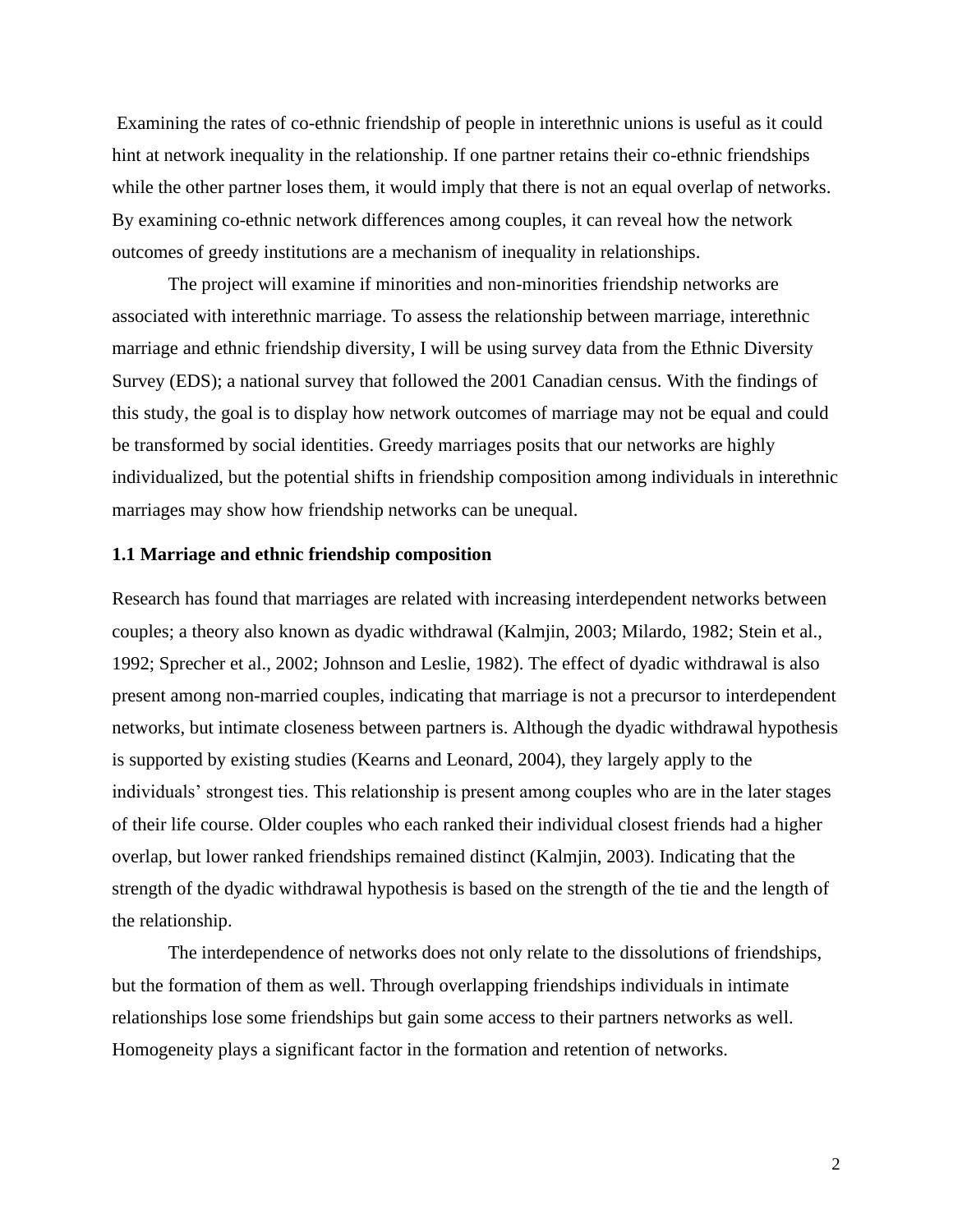Most people's networks consist of individuals who share their social characteristics (McPherson, Smith-Lovin and Cook, 2001). Personal connections are likely to be homogeneous in terms of ethnicity, income and education, and for married individuals'. The homophily principle also suggests that an individuals' intimate partner will likely share the same social characteristics and networks as them. Taking homophily into account, dyadic withdrawal hints that marriage will be associated with a rise in co-ethnic networks.

Among friendships, the ranking of close friends compared to fewer close friendships are determined by homogeneity as well. Individuals ranked people that share the same ethnic ancestry as themselves as being closer friends than those who are of different ethnic groups (Kao and Joyner, 2004; Schneider, Dixon and Udvari, 2007). Following the principle of dyadic withdrawal, an increase in co-ethnic composition among married individuals is expected. Marriage is associated with the dissolution of weak friendships, and cross-ethnic friendships are rated as weaker. The reviewed concepts of ethnic homophily suggest that the relationship between marriage and ethnic friendship diversity is ambiguous. Given the reviewed literature I pose a research question with a hypothesis regarding the relationship between marriage and coethnic friendship composition:

#### **Research Question 1**

Is marriage associated with a change in ethnic friendship composition?

*Hypothesis 1:* Individuals in marriages will report more co-ethnic friendships compared to individuals who are not married.

#### **1.2 Cross-ethnic friendships and interethnic marriage.**

Are social identities related to a shift in the composition of ethnic friendships? Interethnic marriages are conceptualized as a sign of eroding perceived differences among ethnic groups; the number of interethnic marriages has also increased over time (Qian & Lichter, 2007). Close interethnic contact among individuals is theorized as signs of harmony among ethnic groups, thus reducing racism and its effects in a society (Qian & Lichter, 2007). Although the rates of interethnic marriages are increasing, it does not mean that the couple becomes *colourless.* Social elements such as differences in race and culture affect the dynamic of intimate interethnic relationships (Osuji, 2019).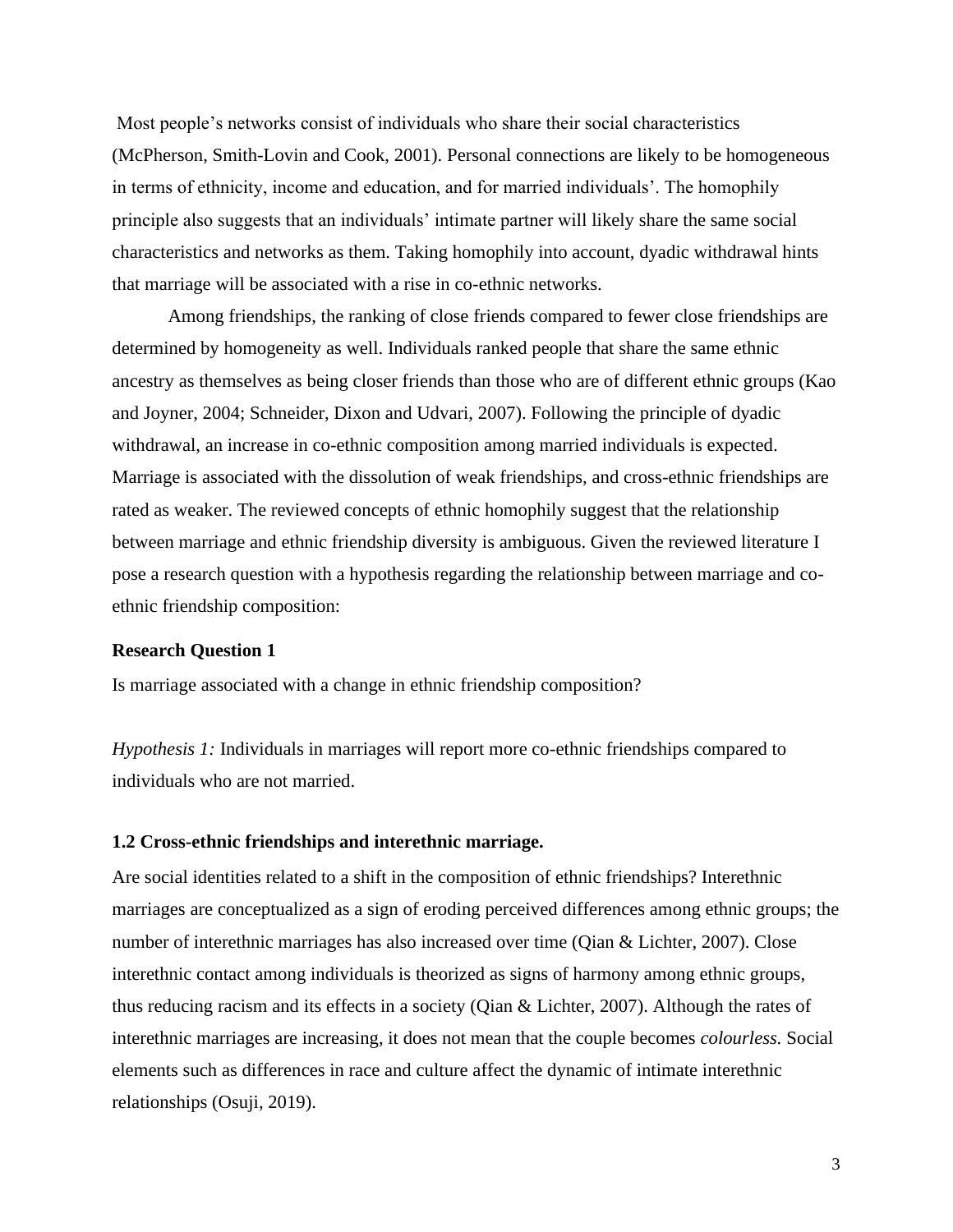Although the assumption behind interethnic marriage is ethnic and racial harmony, the dynamics of interethnic unions are still shaped by the salience of racial and ethnic differences. The salience of racial difference is felt by those in interethnic unions as well, as individuals in interracial marriages report that they feel that others perceive their relationship negatively (Lewis, 2014); which support the assertion that ethnicity affects the dynamics of intimate relationships. Literature which examines the relationship between marriage and friendship networks has failed to investigate how race and ethnicity influence the association.

Individuals in interethnic marriages are important to observe due to the heterogeneous nature of the union. People in intimate interethnic partnerships bring a set of norms, traditions and practices that differ from their partner (Yodanis and Lauer, 2017). Individuals tend to seek out homogeneous networks, whether it be expressed in racial/ethnic similarities, or educational similarities. Interethnic marriages in contrast to co-ethnic marriages break down the traditional homogeneous networks by having individuals from two different cultural belongings and networks, to join in an intimate partnership.

Scholarly work that examines interethnic marriages show conflicting results on the relationship between ethnic friendship composition and marriage. There are studies that support the argument people in interethnic marriages have an interest in exploring cross-ethnic networks (Bystydzieński, 2011; Yodanis and Lauer, 2017). The attractions to the differences in cultures are one of the key motivators towards exploring cross-ethnic friendships. Yodanis and Lauer (2017) found that individuals who are in interethnic marriages found partners not based on cultural similarities but based cultural differences. Interethnic marriages are a way to express cultural identities that are not their own. Meaning that interethnic relationships act as mechanisms which allow for the exploration of other ethnic cultures by way of intimate partnerships. Individuals in interethnic relationships could be more inclined to participate in activities that are outside of their own ethnic ancestry. Couples that come from different cultures give an opportunity for their partner to express "hybrid" identities which allow individuals to explore their partners' cultures (Bystydzieński, 2011). Although these articles reveal the interest that interethnic couples have in participating in their partners' culture, it does not explain how these affect their ethnic friendship composition.

The construction of interethnic friendships is not only determined by the desire to explore different cultures.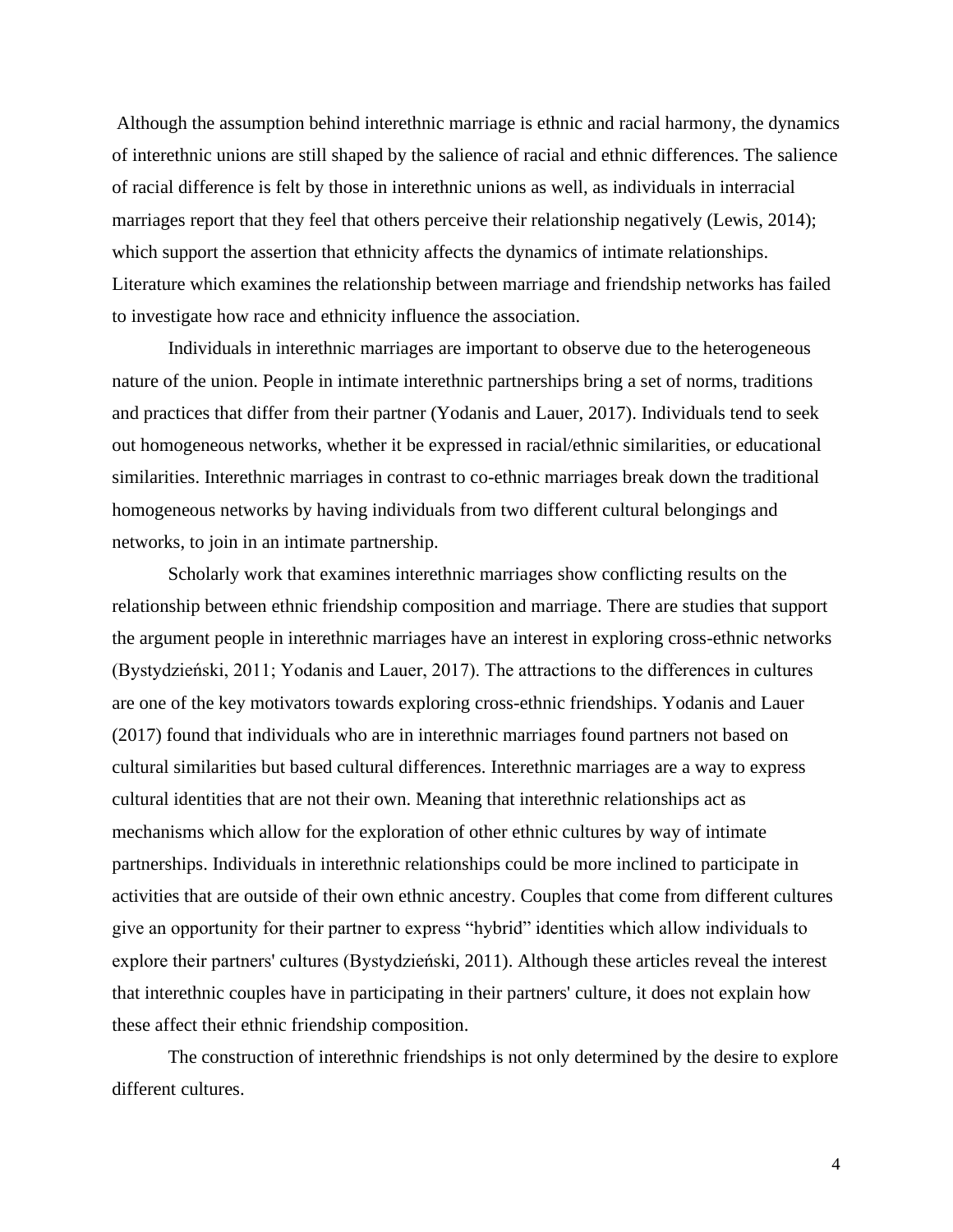Factors such as structural availability can construct an environment where individuals are more prone to have interethnic friendships. Currani, Matheson and Vega-Redono (2016) found that minorities in areas that did not have many individuals who shared the same ethnic ancestry tended to intermingle with other ethnic groups. Demographic factors such as the population size of a specific ethnic group can stream individuals towards a diverse ethnic friendship composition. Prior interethnic contact is also a strong predictor of entering an interethnic marriage (Clark-Ibanez and Felmlee, 2004; Levin et al., 2007). The access to ethnic minority network development that low population minority groups have effects on who they choose to marry, and the levels of their ethnic friendship composition as well.

Ethnic homophily suggests that most individuals will marry someone who shares the same ethnic ancestry; and through dyadic withdrawal, their friendships will become more coethnic. How well do these theories apply to interethnic couples?Interethnic couples represent a level of heterogeneity and do not resemble the level of homogeneity present in co-ethnic intimate partnerships. Homophily is not applicable and thus forces us to reconsider how the ethnic friendship composition might be changed through interethnic marriage.

Individuals in ethnically non-homogamous marriages are more likely to have ethnically diverse networks. Individuals who are in intimate interethnic unions had friendships that were considered to be ethnically diverse (Clark-Ibanez and Felmlee, 2004; Levin, Taylor and Caudle, 2007; Van Zantvliet and Kalmjin, 2013). Interethnic contact prior to marriage was important in facilitating post-marriage ethnic friendship diversity. With the use of longitudinal studies, scholars have found that having diverse cross-ethnic friendships during youth and adolescence were correlated with entering an interethnic union (Van Zantvliet and Kalmjin, 2003). The findings suggest that those who are interested in interethnic unions, have pre-established crossethnic friendships. Although the listed studies have found a relationship between ethnic friendship diversity and interethnic union, their studies focused on how previous cross-ethnic ties influenced the odds that an individual will enter an intimate interethnic union. Previous studies have failed to examine how intimate relationships are related to a change in ethnic friendship composition.

Studies which measure the ethnic diversity of friendships encounter a few issues.

5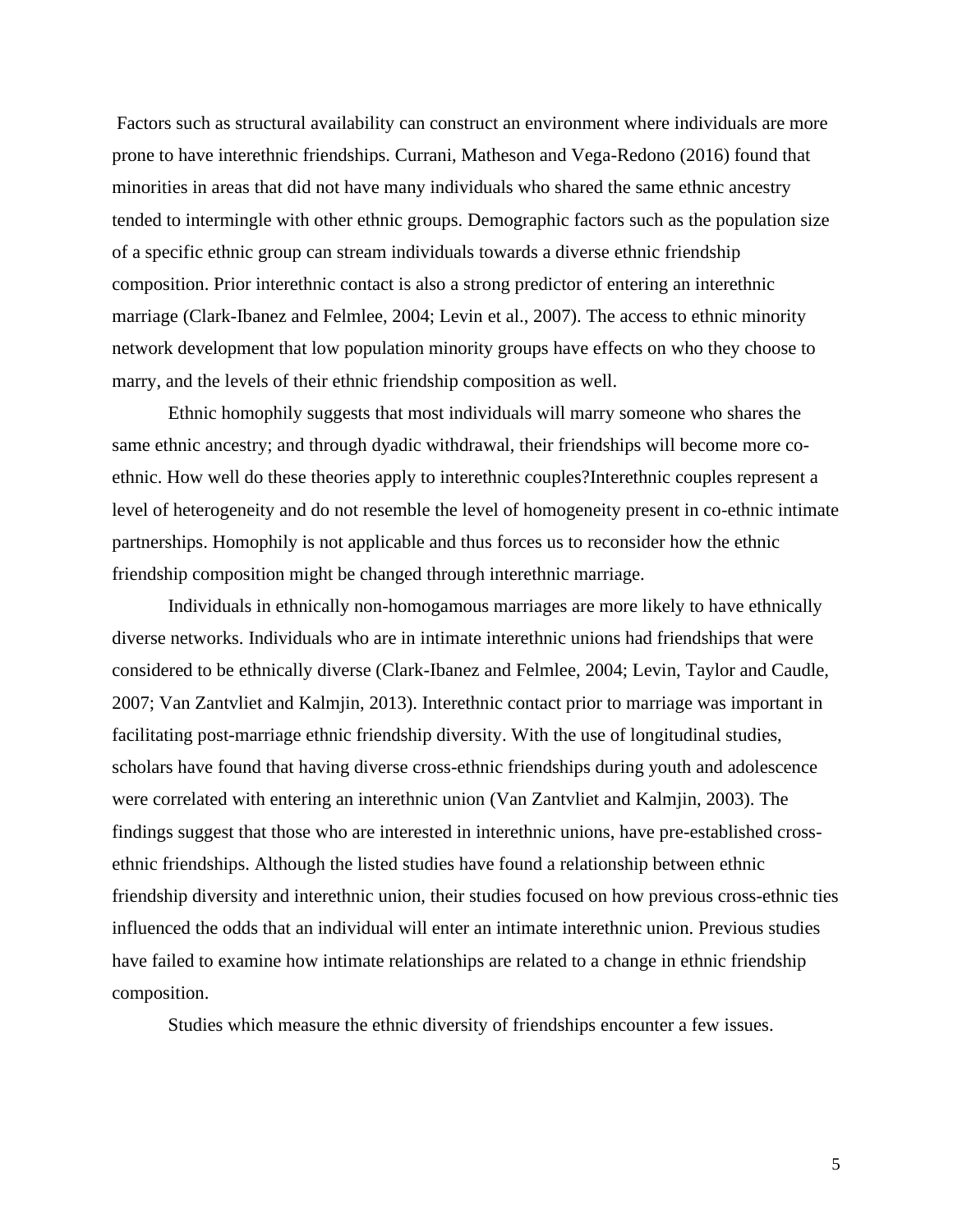The main issue being that the samples in the studies on ethnic friendship diversity, primarily represent individuals of school aged and college age youth (Clark-Ibanez and Felmlee, 2004; Kao and Joyner, 2004). Although effective in capturing ethnic friendship diversity at youth, they are not an exact predictor of friends at present time among adults. Many individuals in these age ranges are often unmarried, nor are in long term committed partnerships. Literature shows that the ethnic diversity of friendships are prone to shifting overtime, when observing structural variables (Lauer and Yan, 2021). They also suggest that visible minorities who are in interethnic unions already have established diverse ethnic friendship networks. Networks become highly interdependent and change individual networks over the course of the marriage (Milardo, 1982). Is it possible for individuals to lose co-ethnic friendships after entering an interethnic marriage? These questions have not been addressed in the literature on interethnic unions and cross-ethnic friendships.

Interethnic identity may be a spurious variable which relates to the propensity of individuals to seek out interethnic contact. Leszczensky and Pink (2019) reveal that ethnic identity is key in shaping interethnic networks. Those who place a strong importance on their ethnic identity seek others who have a strong sense of ethnic identity. Ethnic homophily in this case is driven by the importance one holds in their ethnic identity. Considering how interethnic couples are driven by a desire of exploring other cultures (Yodanis, Lauer and Ota, 2012; Yodanis and Lauer, 2017), those who are in interethnic marriages place a lower value on their own ethnic identity and are more open to exploring cross-ethnic friendships. Given the implication that interethnic marriages are associated with a diversity in cross-ethnic exploration I pose a research question and hypothesis in relation to the reviewed literature:

#### **Research Question 2**

Are individuals in interethnic marriages more or less likely to have co-ethnic friendships compared to individuals in co-ethnic marriages?*Hypothesis 2a:* Individuals in ethnically homogenous marriages will report more co-ethnic friendships compared to individuals who are in interethnic marriage.

*Hypothesis 2b.*: Individuals in ethnically homogenous marriages will report more co-ethnic friendships compared to individuals who have partners they share some ethnic ancestry with.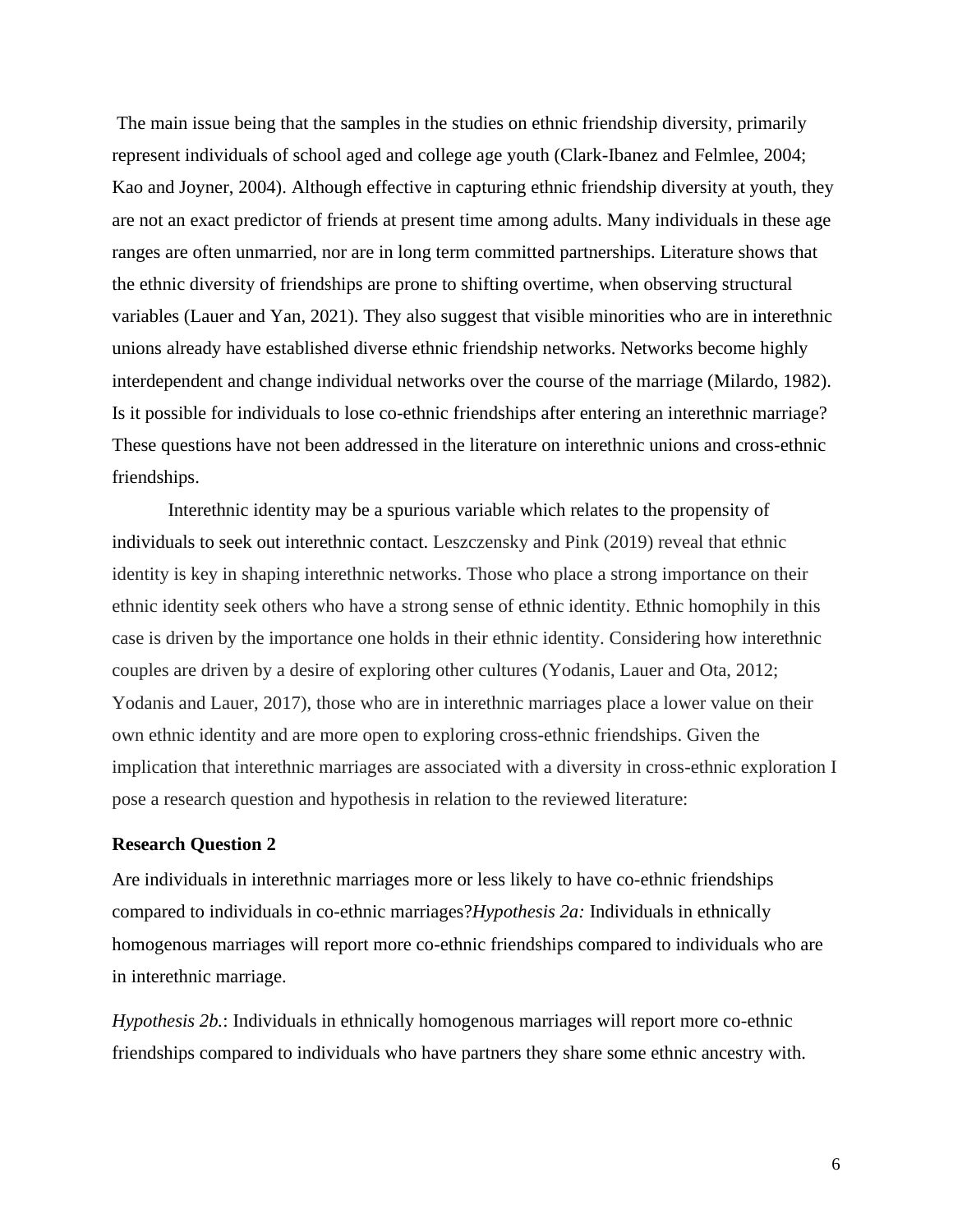#### **1.3 Visible minority networks and a tendency towards co-ethnic friendships**

With the discussion of interethnic couples focusing on the differences of cultures between people, the question as to whether racial differences matter arise. The importance of networks, and the diversity of networks among visible minorities differ from non-minorities. The strength and importance of co-ethnic friendships and ties seem to especially matter for visible minorities. Individuals who are visible minorities identified their closest friends as those who shared their ethnicity more often than non-visible minority groups (Kao and Joyner, 2004). Not only are coethnic ties the closest, but they tend to be the most secure. Friendships that are categorized as coethnic are likely to survive through time compared to ethnically diverse friendships (Aboud, Mendelson and Purdy, 2003). The value of co-ethnic ties also extends beyond friendships. Coethnic friendships are associated with the well-being of visible minorities and are buffers of stress that come from racial discrimination (Tegegne and Glanville, 2019; Arat and Bigili, 2021). The strength of co-ethnic ties and the value brought to them to visible minorities indicate how important they are to visible minority well-being.

The seeking of the same background groups among racial minorities are present even in settings where the proportion of individuals who share the same ethnicity is low (Mollica, Gray and Trevino, 2003). Even when controlled for social and cultural factors, individuals still tended to congregate based on ethnic similarity (Smith, Maas and van Tubergen, 2014). These findings display that visible minorities flock to co-ethnic groupings even in ethnically diverse spaces. Suggesting that it could be less likely for new immigrant visible minority groups (especially migrants) to marry outside of their ethnic groups due to low opportunities of contact. Not only do visible minorities seek out others who share the same ethnic group as them, but they have stronger connections with individuals who share the same ethnicity. The findings above suggest that visible minorities actively seek out ethnically homogeneous networks.

Interethnic couples that consist of a minority and a non-minority often have dimensions of racial power which alter the shape of the relationships. Decision and the allocation of chores in the relationship among interracial couples are affected by the racial status of the couples (Sweeney, 2008; Grossbard, Nadal and Modina, 2014). Often paired with social dynamics such as ethnicity, heterosexual interracial relationships that involve a White individual have imbalances in their relationships. Steinbugler (2012) shows that the dynamics of their relationships cannot be separated from their racial identities.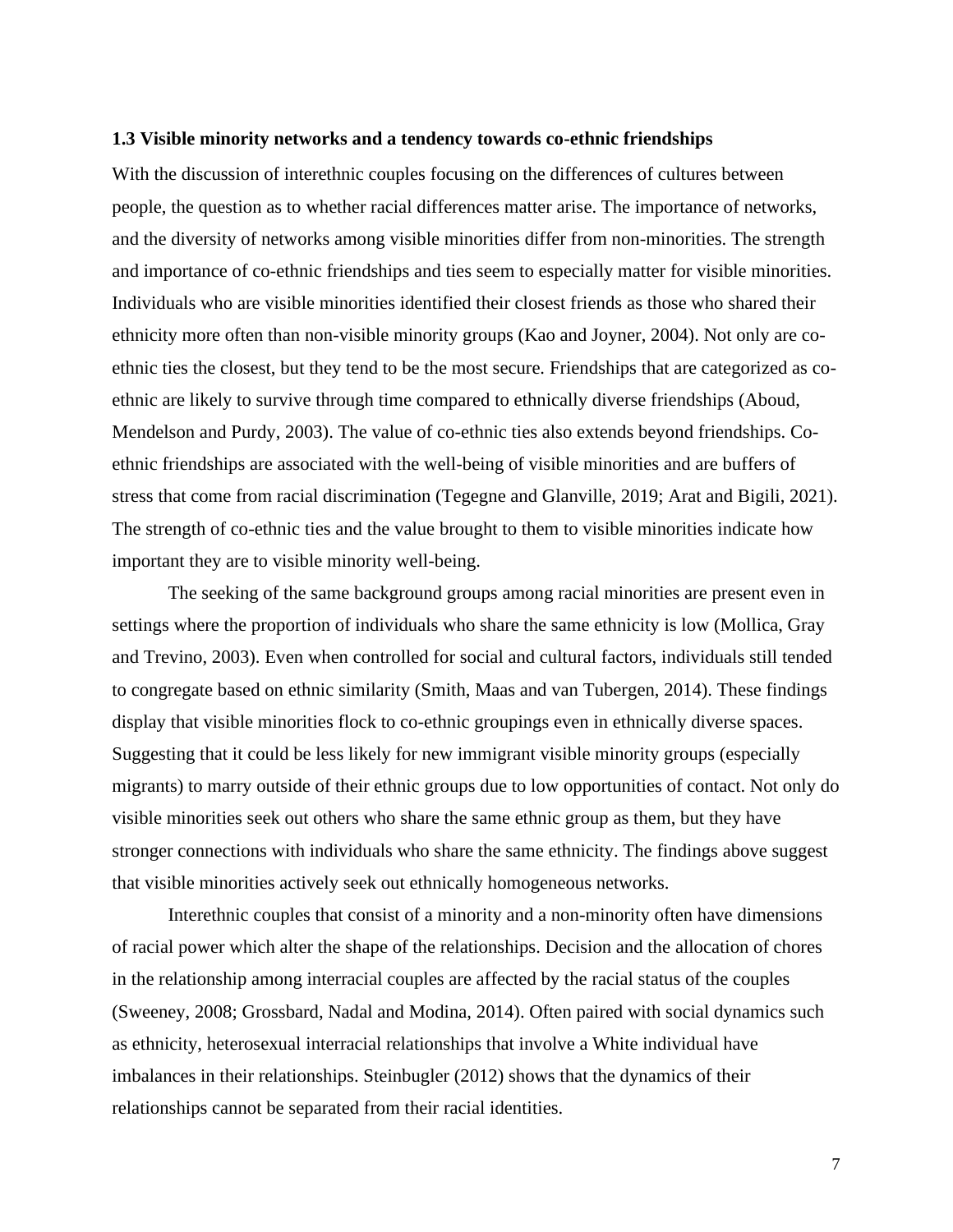Couples engage in "race work" in which they manage their racial differences through colourblind ideologies and racially conscious attitudes. These attempts at negotiating realities of race do not seem to lead to racial equality in intimate relationships. Experiences of racism and the nature of racialized desire among minority and non-minority couples at times shaped the interest in cultural boundary crossing in relationships (Nemoto, 2009; Osuji, 2019).The apathetic attitude towards their partners' culture and friendships are present among relationships that involve Asian-White relationships as well (Nemoto, 2009). Among couples that consisted of a White man and Asian woman, these relationships formed not as a basis of racial progress and multiculturalism, but by conceptualizing of Asian women as representing hyper femininity. In Black-White interracial relationships, Black individuals were subjected to racism from the family members of their white partner (Osuji, 2019). Unlike the picture of acceptance and integration which scholars paint as being a benefit of interethnic marriage, inequalities of race still prevail in interethnic marriages.

The lack of ethnic network diversity among interracial couples are not always related to conflict. Osuji's (2019) study on Black-White couples' found that Black partners of these relationships emphasized the importance of maintaining their own ethnic networks. Ethnic networks are maintained as a form of maintaining cultural identity. The importance of preserving one's culture is present among other minority groups in interethnic relationships as well. Rather than integrating and mixing each other's cultures, some couples would use cultural markers such as language to define their respectful differences in their relationships (Yodanis and Lauer, 2017). The power imbalances enacted in interethnic and interracial relationships, paired with the desire for individuals to maintain their culture may conflict in the production of ethnic friendship diversity. The research on the dynamics of interethnic relationships suggest that individual networks do not automatically diversify after entering an interethnic marriage.

Co-ethnic ties are beneficial, especially among visible minorities. Visible minority networks are important in disseminating information which may not be available otherwise (Larson and Lewis, 2017). Close ethnic ties also act as buffers which help against discrimination among visible minorities (Tegegne and Glanville, 2018; Arat and Bigili, 2021). Having fewer coethnic ties for individuals is problematic as they could potentially lose support systems and ways to deal with ethnic discrimination. Meaning that the interdependence of networks through marriage may be harmful for visible minorities.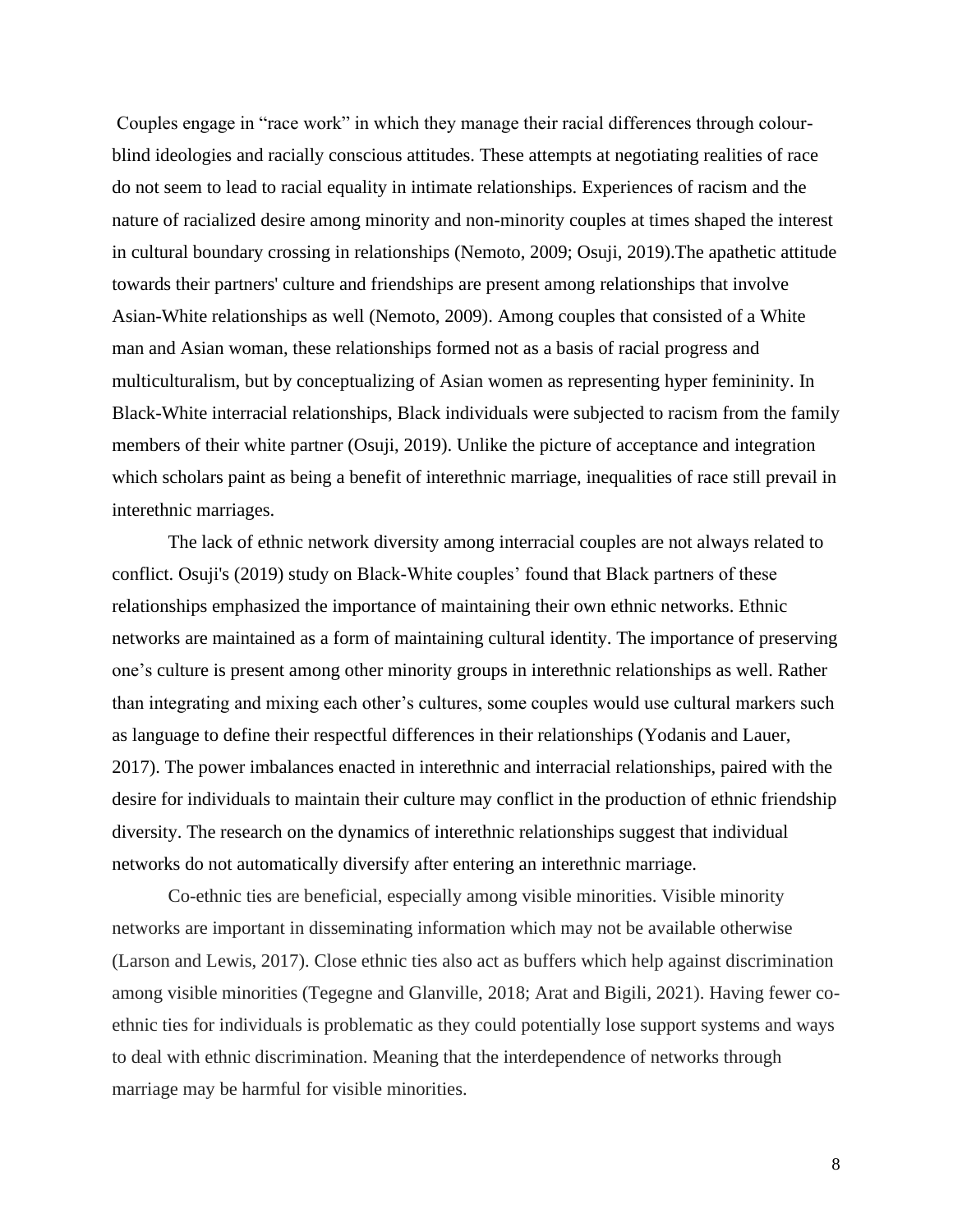Interestingly, even when co-ethnic friendships experienced a form of conflict, they were more likely to survive a friendship when compared to interethnic friendships (Schneider, Dixon and Udvari, 2007); indicating shared ethnicity is key to maintaining established networks.

Within interethnic marriages and relationships, race cannot be ignored as a category of analysis due to its association with power. The direction of the literature suggests that dimensions of power in interracial relationships shape an individual's ethnic friendship composition. How ethnic networks are shaped among visible minorities are different compared to non-minorities as well. Visible minorities are more likely to have ethnic friendships that are largely co-ethnic. Visible minorities married to non-minorities are especially interesting to examine as they break the traditional lines of homophily. The research on networks among visible minorities is also examined through the lens of immigration. However, in Canada there are many visible minorities who are not immigrants but were born in Canada. Analysis of immigrant network development does not work and may hide the effects of how racialized status in general affects ethnic friendship networks.To observe the possible racial dimensions of networks in interethnic marriages I present the last research question and hypothesis:

**Research Question 3:** Is interracial marriage associated with a change in likelihood of having co-ethnic friendships?

Through asking this research question, I aim to investigate how the salience of racial differences in intimate relationships may be associated with a change in ethnic friendship composition.

Through the literature, it is suggested that visible minorities to non-minority interracial marriages are associated with unequal relations. These findings inform the final hypothesis of the study. *Hypothesis 3:* Visible minorities married to a non-minority will have a lower likelihood of reporting co-ethnic friendships compared to other interethnic marriage pairings.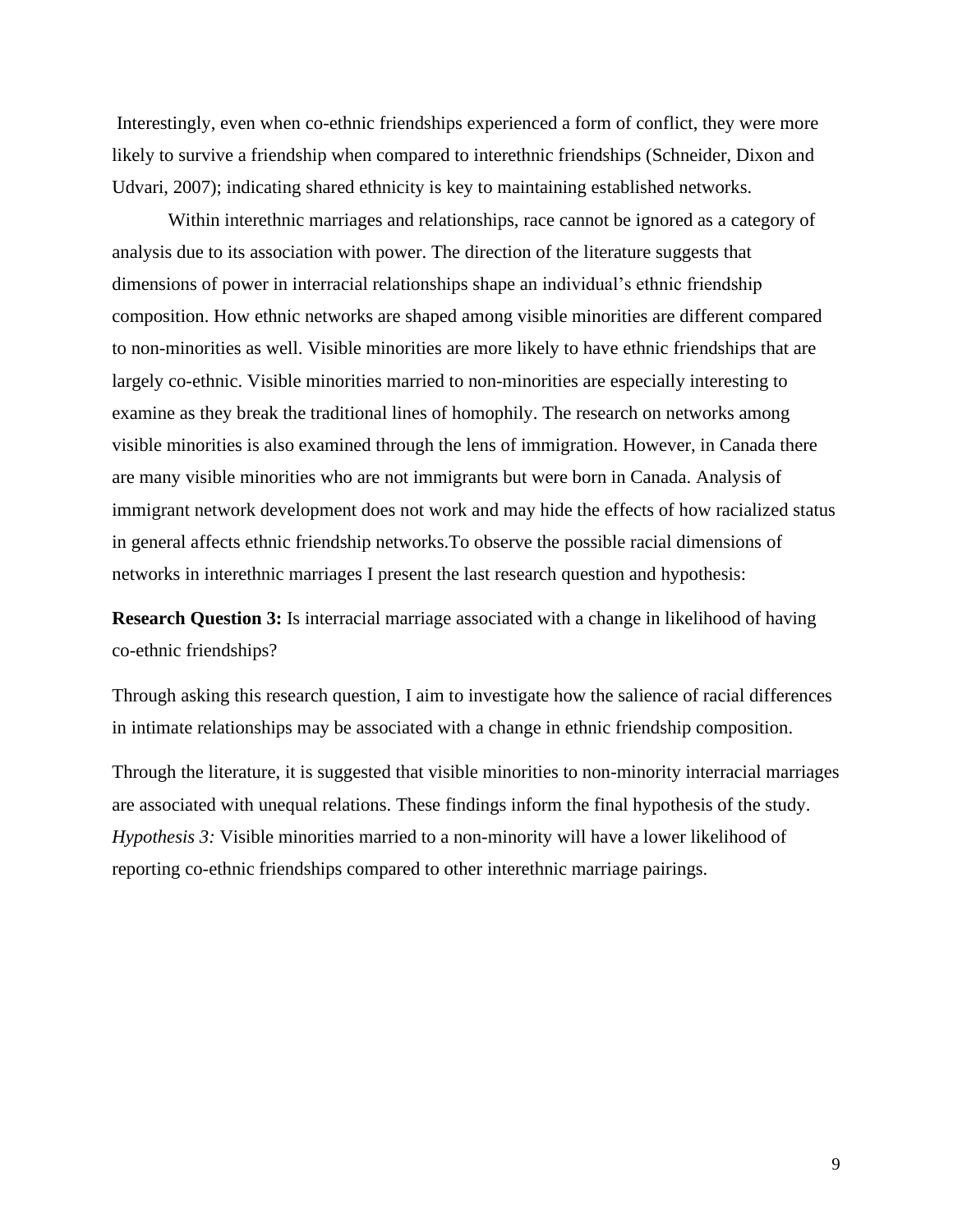# **2 Methodology**

For this study, I will be analyzing survey data from the Ethnic Diversity Survey (EDS). The EDS is a survey administered during the months of April 2002- August 2002, by Statistics Canada. Respondents of the EDS were chosen from respondents of the 2001 Canadian census (Statistics Canada, 2003). The goal of the EDS is to understand how people's ethnic background affects "their participation in the social, economic and cultural life of Canada." And "better understand how Canadians of different ethnic backgrounds interpret and report their ethnicity." (Statistics Canada, 2003, pg.5). The exploration of the topics provides the necessary variables to measure and examine an individual's friendship network diversity, and how it is affected by their ethnicity.

The themes that the EDS covered in their survey is relevant to the proposed study. A key theme covered in the EDS "Family background and social networks''. This theme in the EDS explores the individual's ethnic social networks, family background and an individual's ethnic identity. The key dependent variable of the study is co-ethnic friendship composition. The unit of analysis for this study are all individuals, all married people and all people in an interethnic marriage. Analyzing these groups is the appropriate method for the study as I am looking for the relations between one's marriage, marriage type and network size.

The analysis will be separated into three sets of models. Each set of models will be used to explore the three research questions and hypotheses which arose from the literature review. First a logistic regression which includes all individuals will be utilized to determine if marriage is related to a change in odds of having a co-ethnic friendship group. The second set of models will examine how a respondents level of similarity in ethnic ancestry to their spouse is related to their odds of having a co-ethnic friendship composition. The final set of models will measure how different interracial marriage pairing types are related with the odds of having a co-ethnic friendship composition. The survey I will be using for the study is a public use micro file (PUMF) version of the EDS. The analytical sample of all individuals included an *n* of 34,189. The 2nd analysis which includes all married individuals has an *n* of 18,744. The final analysis which has all people in interethnic marriages has an *n* of 14,405.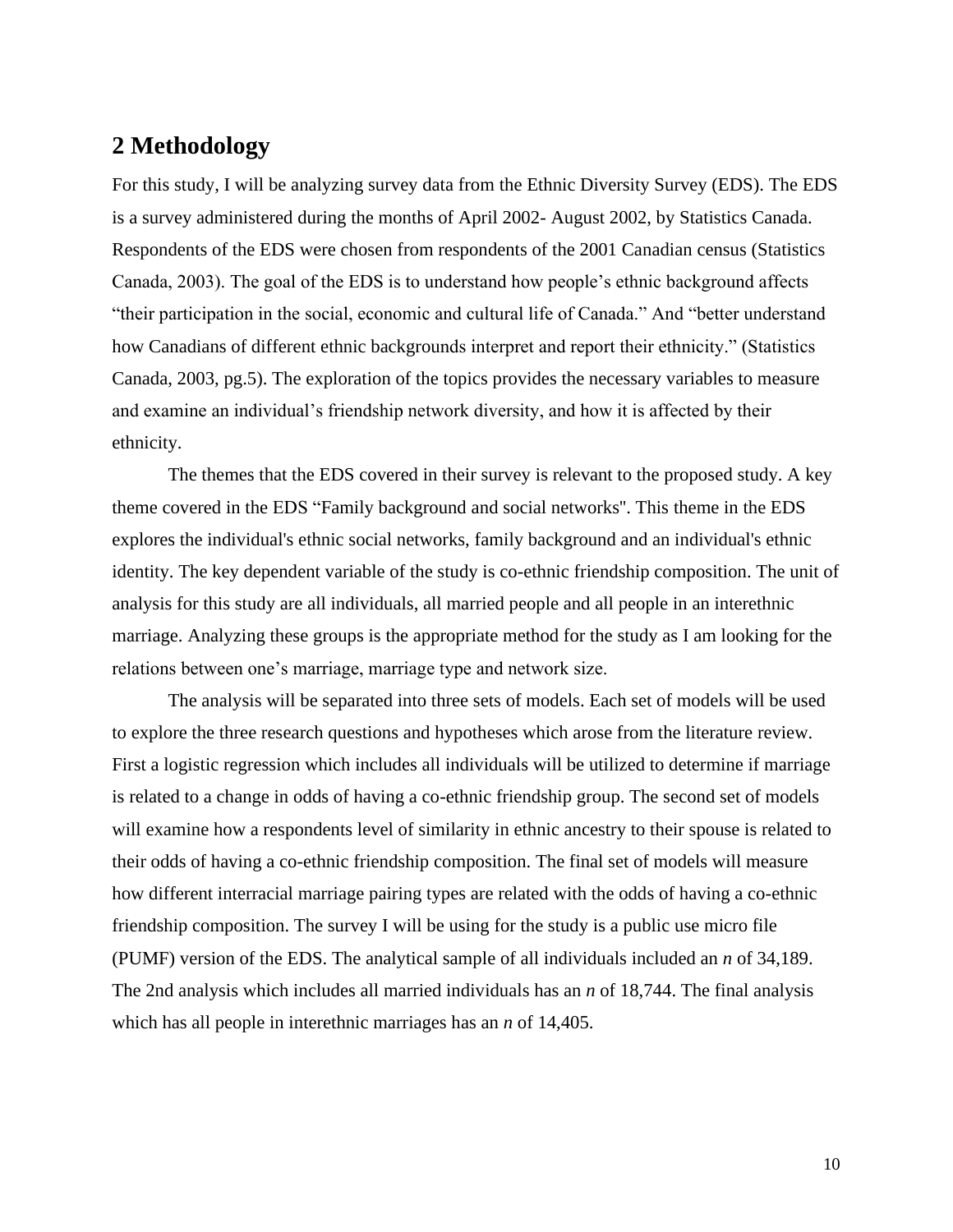# **2.1 Analytical Sample 1**

The first analytical sample includes all individuals. After listwise deletion, the total analytical sample for the first analysis is 33,946 respondents. Below (Table 2.1), is a table which describes some descriptive statistics among the sample.

## **Table 2.1**

Sample descriptive statistics among all individuals

## **(N=34,189)**

| <b>Variable Name</b>               | <b>Definition/Coding</b>                             | <b>Proportion/Mean</b> |  |
|------------------------------------|------------------------------------------------------|------------------------|--|
| Marriage                           |                                                      |                        |  |
| Married/cohabiting                 | Dummy variable $(1 = yes, 0 = no)$                   | .576                   |  |
| Friendship Diversity               |                                                      |                        |  |
| Same ancestry friends              | Ordinal scale in 5 levels $1 = all, \ldots$ 5 = none | 3.385                  |  |
| Same ancestry friends at age<br>15 | Ordinal scale in 5 levels $1 = all, \ldots$ 5 = none | 3.077                  |  |
| Co-ethnic friendship group         | Dummy variable $(1 = yes, 0 = no)$                   | 0.29                   |  |
| Visible Minority                   |                                                      |                        |  |
| Visible Minority                   | Dummy variable $(1 = yes, 0 = no)$                   | 0.218                  |  |
| <b>Other Control Variables</b>     |                                                      |                        |  |
| Ethnic Identity                    | Dummy variable (1=yes, 0=no)                         | 0.527                  |  |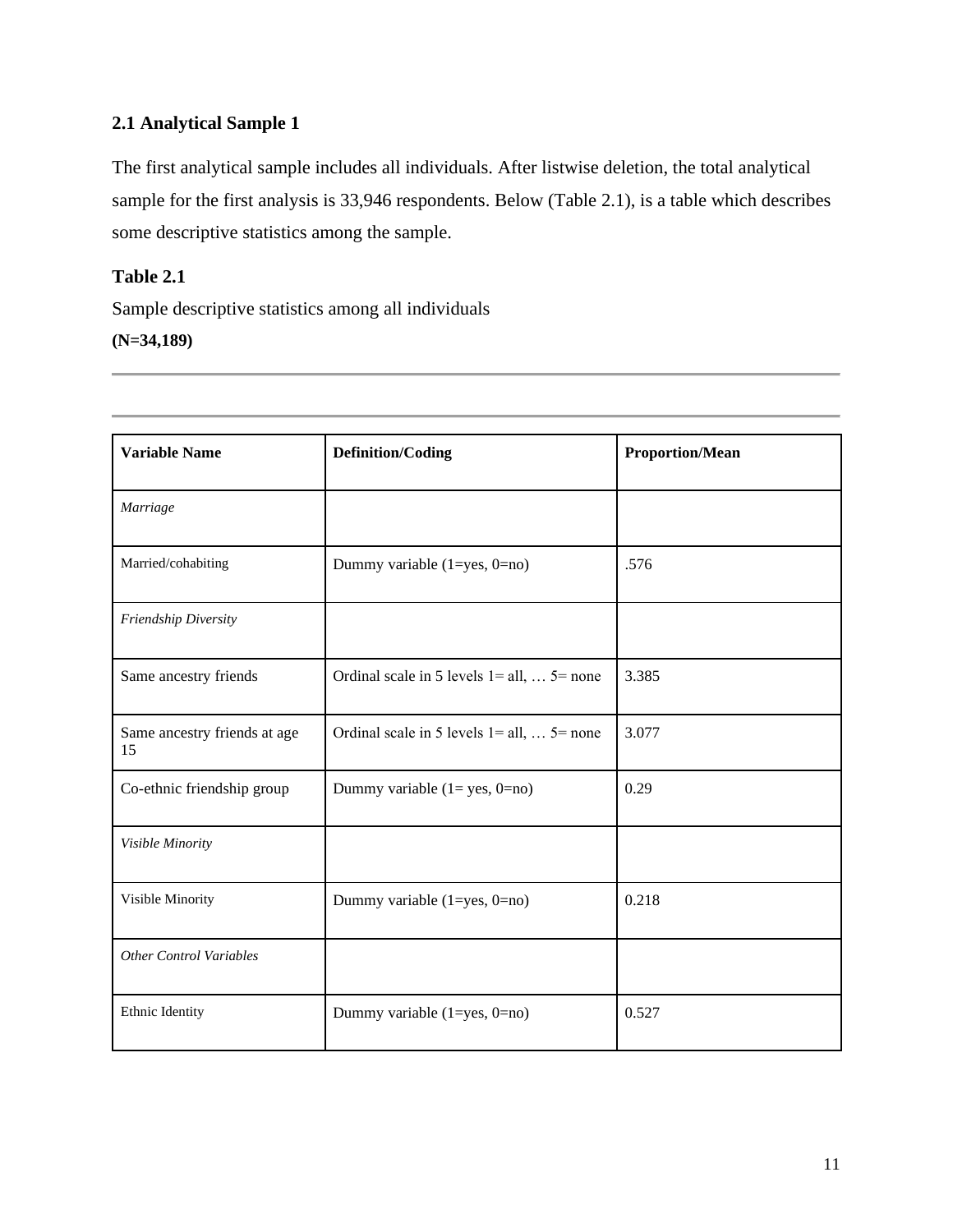| <b>Variable Name</b>                                                     | <b>Definition/Coding</b>                | <b>Proportion/Mean</b> |  |
|--------------------------------------------------------------------------|-----------------------------------------|------------------------|--|
| Location                                                                 |                                         |                        |  |
| Non-CMA's                                                                | Reference category                      | 0.274                  |  |
| Montreal                                                                 | Dummy variable $(1 = yes, 0 = no)$      | 0.099                  |  |
| Toronto                                                                  | Dummy variable (1=yes, 0=no)            | 0.217                  |  |
| Vancouver                                                                | Dummy variable (1=yes, 0=no)            | 0.091                  |  |
| Other CMA's (census<br>metropolitan area)                                | Dummy variable (1=yes, 0=no)            | .319                   |  |
| Education                                                                |                                         |                        |  |
| Less than high school                                                    | Reference category                      | 0.222                  |  |
| Highschool                                                               | Dummy variable $(1 = yes, 0 = no)$      | 0.215                  |  |
| Some college                                                             | Dummy variable (1=yes, 0=no)            | 0.141                  |  |
| College/University Degree<br>Dummy variable (1=yes, 0=no)                |                                         | 0.421                  |  |
| Gender                                                                   | Dummy variable $(1 = male, 0 = female)$ | 0.525                  |  |
| Ordinal scale (1= 18-24, 2=25-29, 3= 30-<br>Age<br>$34, \ldots$ 7= 65+). |                                         | 4.82                   |  |

## Measures

# *Co-ethnic friendships*

The key variable of interest measures the diversity of a respondent's friendship composition at the time of the survey. The EDS specifically examines the level of ethnic friendship diversity that an individual holds.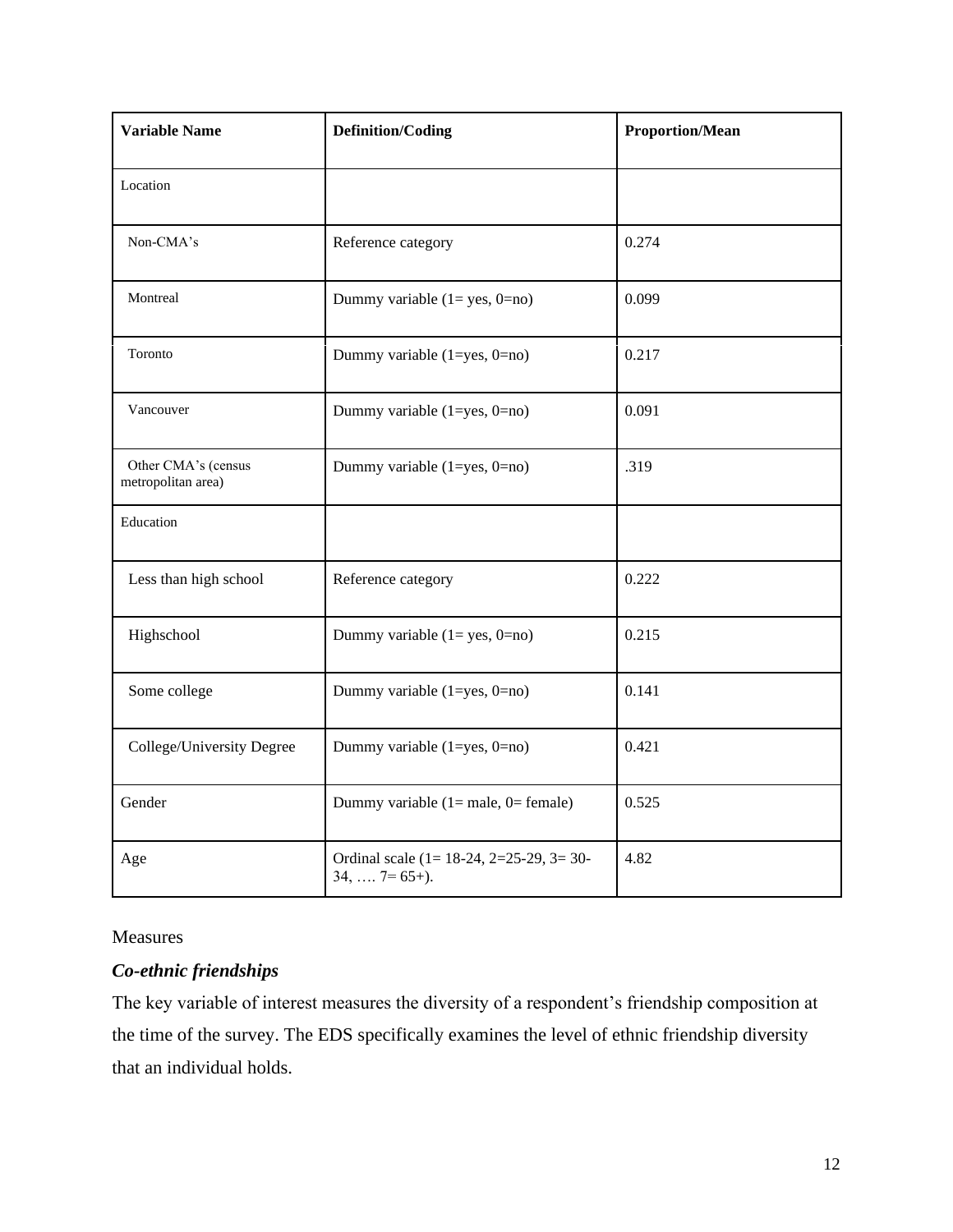The EDS asks respondents, "What was the ethnic or cultural background of your ancestors?" followed by the question, "As far as you know, how many of your friends have [respondent ancestry]?" Possible responses included (1) all of them, (2) most of them, (3) about half of them, (4) a few of them, and (5) none of them. Lower scores indicate more co-ethnic friendship networks. For the purpose of modeling, I also created a dummy variable where the results "all of them" and "most of them" are defined as co-ethnic. Referencing other literature which examine co-ethnic friendships, it seemed to be the best conceptual fit (Lauer and Yan, 2021). The newly coded variable of co-ethnic friendships codes having co-ethnic friendships as 1, while not having a co-ethnic friendship composition will be coded as 0.

## *Ethnic friendship composition at age 15*

A question similar to the ethnic friendship composition asks, "Up until you were age 15, how many of your friends had [respondent ancestry]?" using the same response set as above. Possible responses included (1) all of them, (2) most of them, (3) about half of them, (4) a few of them, and (5) none of them. The variable will be used as a means of robustness check in the analysis. Literature which examines ethnic friendship composition among individuals posits that ethnic friendship diversity at youth can explain for respondents current ethnic friendship composition (Clark-Ibanez and Felmlee, 2014; Lauer and Yan, 2021). Through adding this control variable, it can be observed how much of current ethnic friendship composition can be attributed through interethnic marriage.

## *Marriage*

This variable is used to measure the intimate relationships of respondents. The variable which measures marital status examines whether respondents fit into one of several categories which include: *married, cohabiting, single, divorced and widowed*. To distinguish those who are currently in intimate relationships from those who are not a dichotomous variable which measures whether the respondent is married and/or cohabiting (not married=0, married =1). As cohabiting individuals are legally recognized as married in Canada, I grouped these respondents into the *married* category.

## *Visible minority group*

Another variable of interest measures whether an individual identifies as a visible minority or not.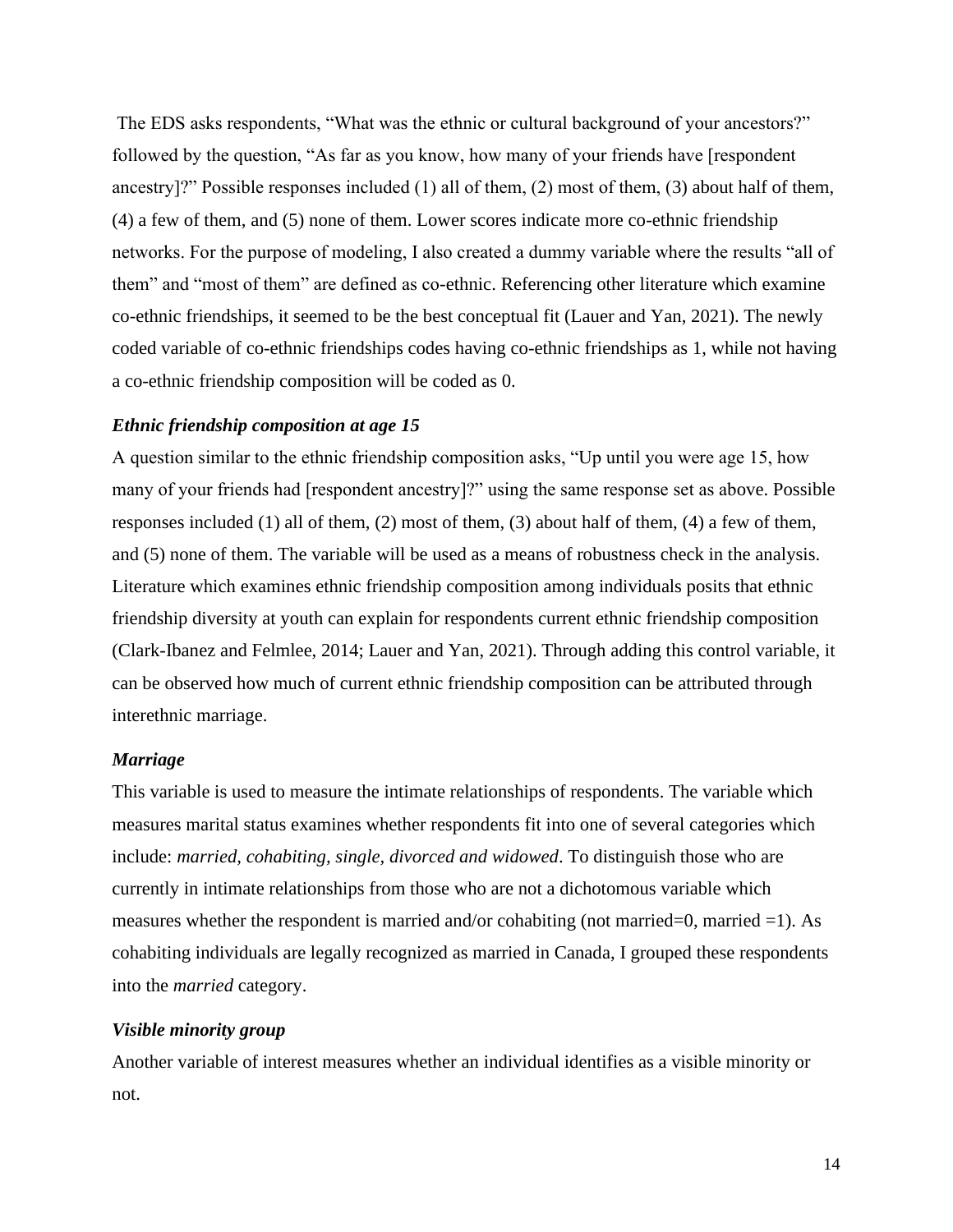One of the research questions of the study examines how visible minorities' friendship diversity are related to ethnic networks. Visible minorities in the EDS survey are defined "as 'persons, other than Aboriginal peoples, who are non-Caucasian in race or non-white in colour'". Possible responses to the question included: (1) Not in a visible minority, (2) Chinese, (3) South Asian, (4) Black, (5) Filipino etc. For my analysis I broke down the visible minority variable into a dummy variable. With (0) not a visible minority, (1) A visible minority.

## *Importance of Ethnic Identity*

The importance respondents placed on ethnic identity has been identified in the literature as a key variable. Importance of ethnic identity affects the formation of ethnically homogeneous friendships. The variable is measured in an ordinal scale: (1) Not important at all, (2) Somewhat important, (3) Neutral, (4) Important (5) Very important. I separate the variable into a dummy variable, where low identifiers (responses which are neutral and below) are categorized as low identifiers, and respondents who answered with (important and very important) are categorized into high identifiers.

#### *Other Control Variables*

The following variables that are identified as control variables are gender, age, education. Gender is measured dichotomously, age is measured through an ordinal scale in small uneven increments: (1) 15-17 years, (2) 18-24 years, (3) 25-29 years, (4) 30-34 years, (5) 35-44 years, (6) 45-54 years, (7) 55-64 years, (8) 65+ years. Education is measured in nominal waysI created multiple dummy variables with no education as a referent variable. Lastly, Urbanity measures whether a respondent lives in what is defined as a census metropolitan area. Table 1 displays the distribution of the variables used.

#### **2.2 Analytical Sample 2**

The second analytical sample includes all individuals in interethnic marriages (cohabiting couples are included in this sample as well). Below (Table 2.2), is a table which displays the descriptive statistics among the sample. In the 2nd analytical sample, the variable which measures the respondents ethnic similarity to their spouse is added in.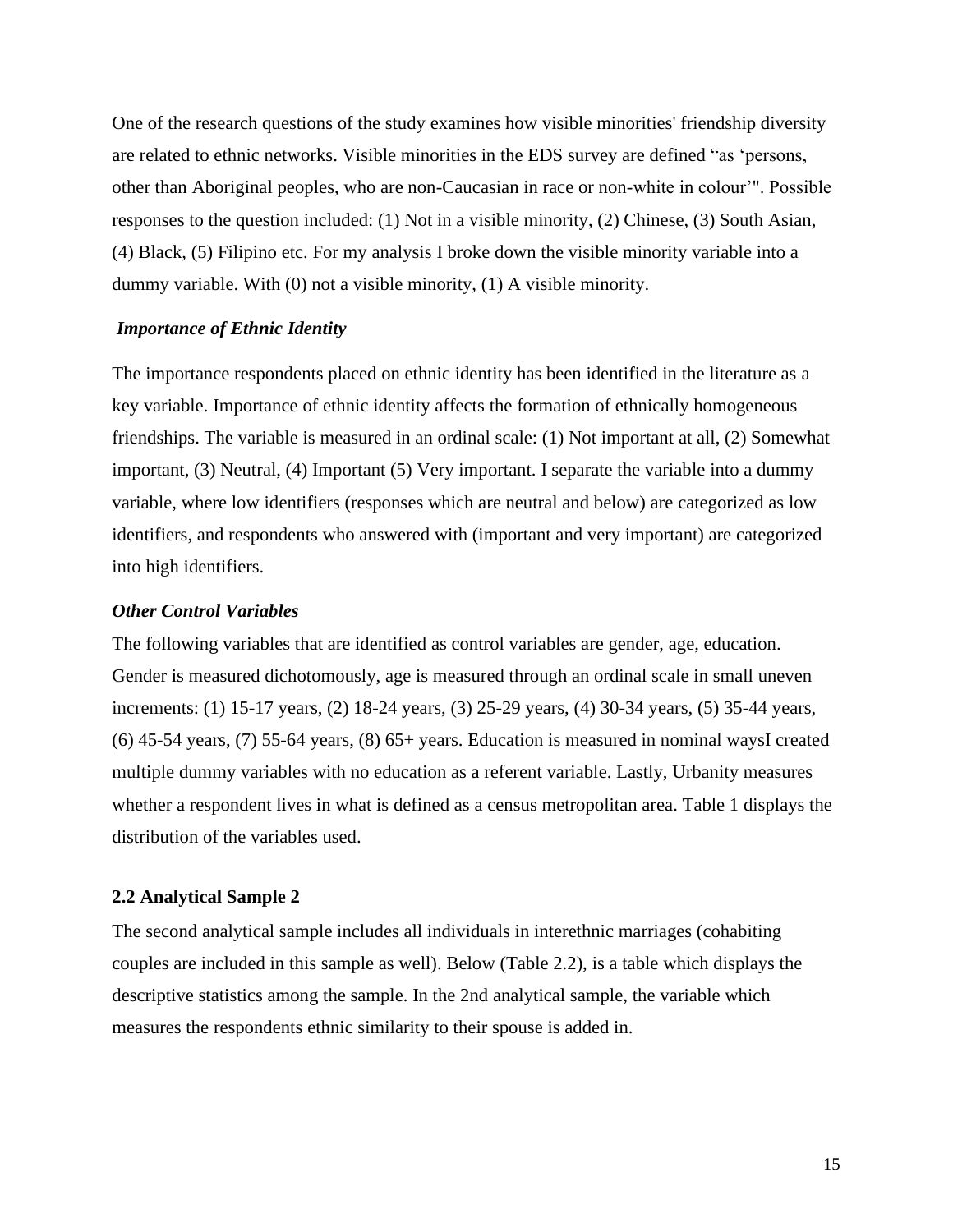## *Interethnic marriage*

The secondary key variable of the dissertation observes the ethnic homogeneity of the respondent's spouse. The survey question from the EDS asks the similarity of ethnicity the respondent has to their spouse. Possible responses included (1) Ethnic ancestry or ancestry completely the same, (2) Ethnic ancestry or ethnic ancestries partly the same, (3) Ethnic ancestry or ancestries different. As the responses contain nominal differences, I changed the former variables to three separate dummy variables.

## **Table 2.2**

Sample descriptive statistics among all married people

## **(N=18,744)**

| <b>Variable Name</b>                       | <b>Definition/Coding</b>                             | <b>Proportion/Mean</b> |  |
|--------------------------------------------|------------------------------------------------------|------------------------|--|
| <b>Friendship Diversity</b>                |                                                      |                        |  |
| Same ancestry friends                      | Ordinal scale in 5 levels $1 = all, \ldots$ 5 = none | 3.308                  |  |
| Same ancestry friends at age<br>15         | Ordinal scale in 5 levels $1 = all, \ldots$ 5 = none | 2.900                  |  |
| Co-ethnic friendship group                 | Dummy variable $(1 = yes, 0 = no)$                   | 0.318                  |  |
| Marriage Type                              |                                                      |                        |  |
| Ethnic ancestry same as spouse             | Dummy variable $(1 = yes, 0 = no)$                   | 0.282                  |  |
| Some ethnic ancestry shared with<br>spouse | Dummy variable $(1 = yes, 0 = no)$                   | 0.213                  |  |
| Ethnic ancestry different from<br>spouse   | Dummy variable $(1 = yes, 0 = no)$                   | 0.506                  |  |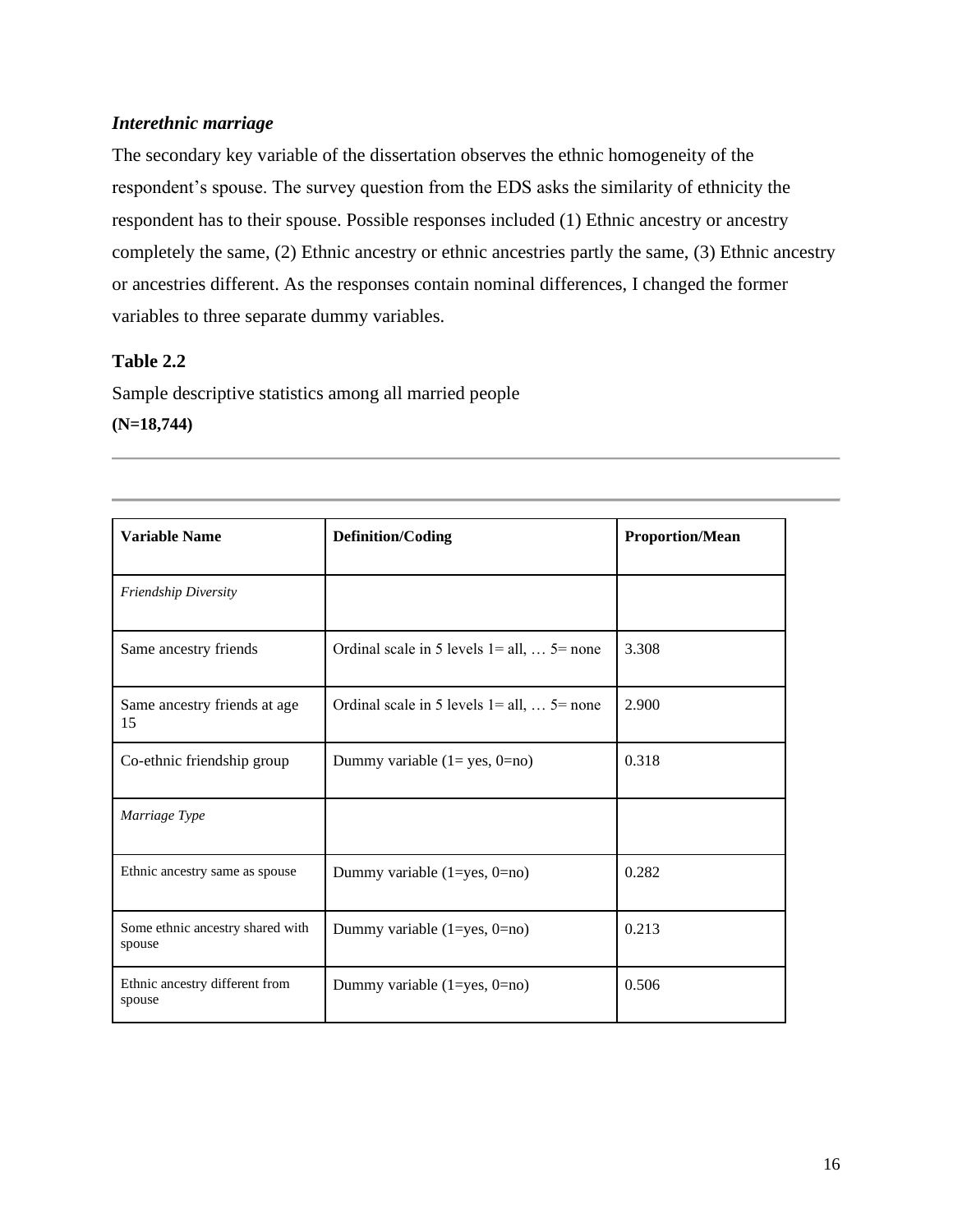| <b>Variable Name</b><br><b>Definition/Coding</b> |                                    | <b>Proportion/Mean</b> |  |
|--------------------------------------------------|------------------------------------|------------------------|--|
| Spouse visible minority status                   |                                    |                        |  |
| Spouse vismin status                             | Dummy variable (1=yes, 0=no)       | 0.157                  |  |
| <b>Other Control Variables</b>                   |                                    |                        |  |
| Location                                         |                                    |                        |  |
| Non-CMA's                                        | Reference category                 | .305                   |  |
| Montreal                                         | Dummy variable $(1 = yes, 0 = no)$ | 0.0882                 |  |
| Toronto                                          | Dummy variable (1=yes, 0=no)       | 0.204                  |  |
| Vancouver                                        | Dummy variable (1=yes, 0=no)       | 0.084                  |  |
| Other CMA's (census<br>metropolitan area)        | Dummy variable (1=yes, 0=no)       | .319                   |  |
| Education                                        |                                    |                        |  |
| Less than high school                            | Reference category                 | 0.177                  |  |
| Highschool                                       | Dummy variable $(1 = yes, 0 = no)$ | 0.225                  |  |
| Some college                                     | Dummy variable (1=yes, 0=no)       | 0.112                  |  |
| Business degree or vocational<br>degree          | Dummy variable $(1 = yes, 0 = no)$ | 0.212                  |  |
| College/University Degree                        | Dummy variable $(1 = yes, 0 = no)$ | 0.274                  |  |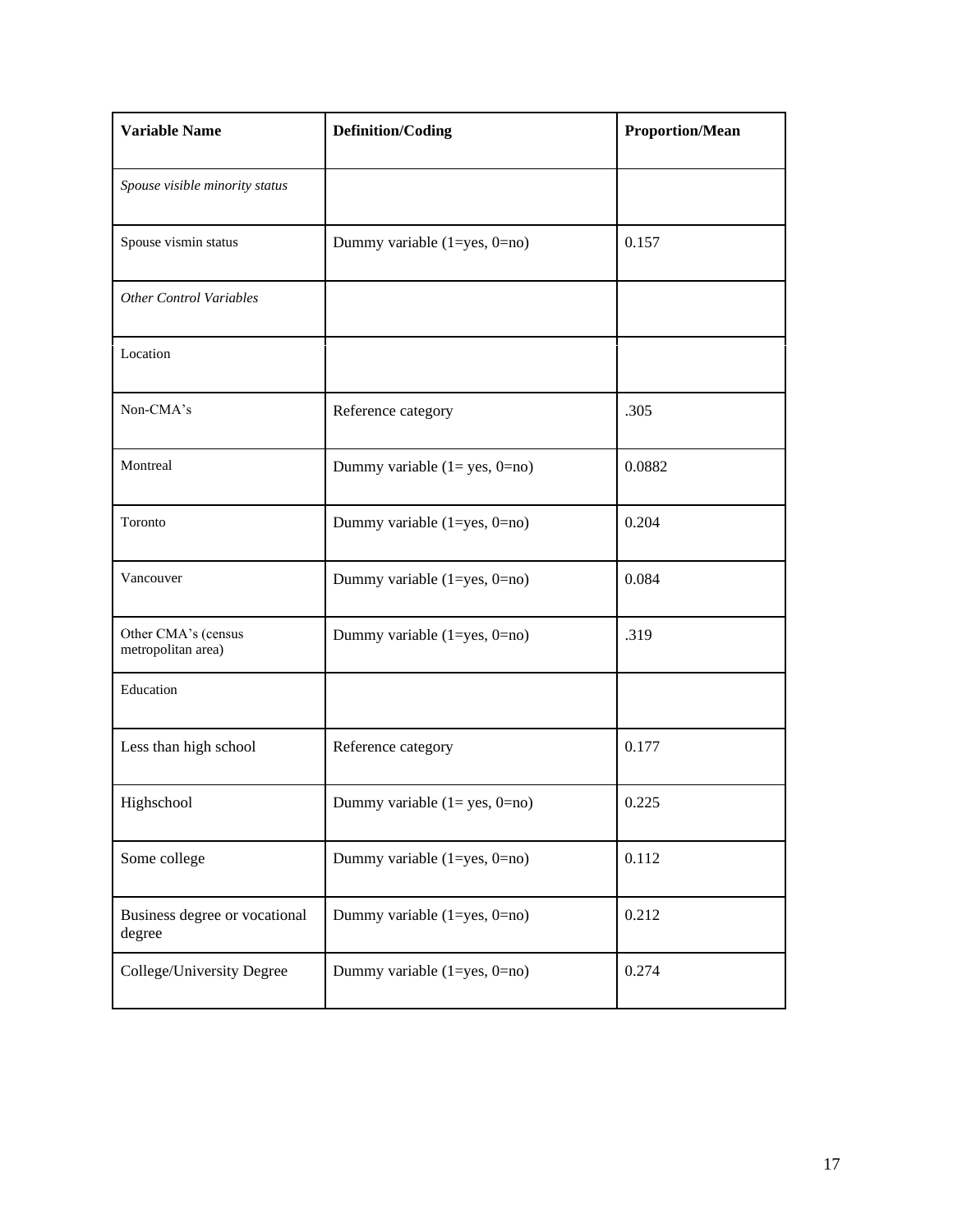| <b>Variable Name</b> | <b>Definition/Coding</b>                                            | <b>Proportion/Mean</b> |  |
|----------------------|---------------------------------------------------------------------|------------------------|--|
| Gender               | Dummy variable $(1 = male, 0 = female)$                             | 0.527                  |  |
| Age                  | Ordinal scale $(1 = 18-24, 2=25-29, 3=30-$<br>$34, \ldots$ 7= 65+). | 5.69                   |  |

## **2.3 Analytical Sample 3**

The final analytical sample includes all individuals in interethnic marriages. Below (Table 2.3), is a table which describes some descriptive statistics of the final analytical sample. In the final analytical sample, I remove the ethnic similarity to the spouse and replace it with a variable which observes the interethnic pairing type.

# *Interethnic pairing type*

Distinct from the interethnic marriage variable, I aim to use this variable to compare the types of interethnic pairings. These are separated through the respondents' visible minority status, and the respondents' spouses' minority status. This variable with four categories will be separated through dummy variables, where  $1=$  if conditions are met. (1) Non-visible respondent married to a non-visible (2) Non-visible respondent married to a visible minority (3) Visible minority respondent married to a non-visible. (4) Visible minority respondent married to a visible minority. For the logistic regression, I used the first value as the referent variable, and organized other cases as dummy variables. I used the variables of respondent visible minority status and spouse's visible minority status to construct the variable.

## **Table 2.3**

Sample descriptive statistics among all people in interethnic marriages **(N=13,331)**

| <b>Variable Name</b>        | <b>Definition/Coding</b> | <b>Proportion/Mean</b> |
|-----------------------------|--------------------------|------------------------|
| <b>Friendship Diversity</b> |                          |                        |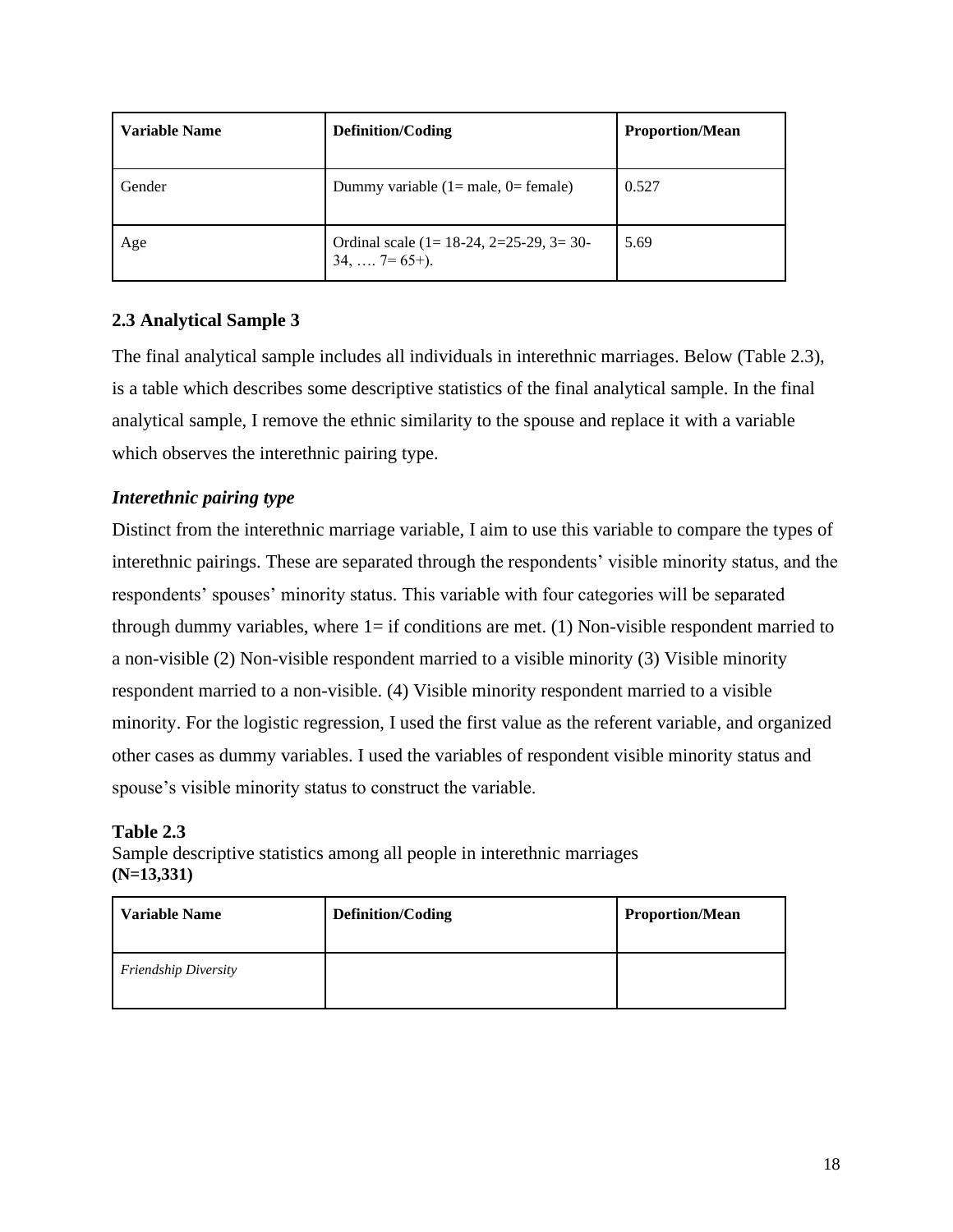| <b>Variable Name</b>                       | <b>Definition/Coding</b>                             | <b>Proportion/Mean</b> |
|--------------------------------------------|------------------------------------------------------|------------------------|
| Same ancestry friends                      | Ordinal scale in 5 levels $1 = all, \ldots$ 5 = none |                        |
| Same ancestry friends at age<br>15         | Ordinal scale in 5 levels $1 = all, \ldots$ 5 = none | 3.320                  |
| Co-ethnic friendship group                 | Dummy variable $(1 = yes, 0 = no)$                   | .205                   |
| Marriage Type                              |                                                      |                        |
| Some ethnic ancestry shared with<br>spouse | Dummy variable (1=yes, 0=no)                         | 0.297                  |
| Ethnic ancestry different from<br>spouse   | Dummy variable (1=yes, 0=no)                         | 0.703                  |
| Spouse visible minority status             |                                                      |                        |
| Spouse vismin status                       | Dummy variable (1=yes, 0=no)                         | 0.069                  |
| <b>Other Control Variables</b>             |                                                      |                        |
| Location                                   |                                                      |                        |
| Non-CMA's                                  | Reference category                                   | .348                   |
| Montreal                                   | Dummy variable $(1 = yes, 0 = no)$                   | 0.077                  |
| Toronto                                    | Dummy variable $(1 = yes, 0 = no)$                   | .161                   |
| Vancouver                                  | Dummy variable $(1 = yes, 0 = no)$                   | .0713                  |
| Other CMA's (census<br>metropolitan area)  | Dummy variable $(1 = yes, 0 = no)$                   | .343                   |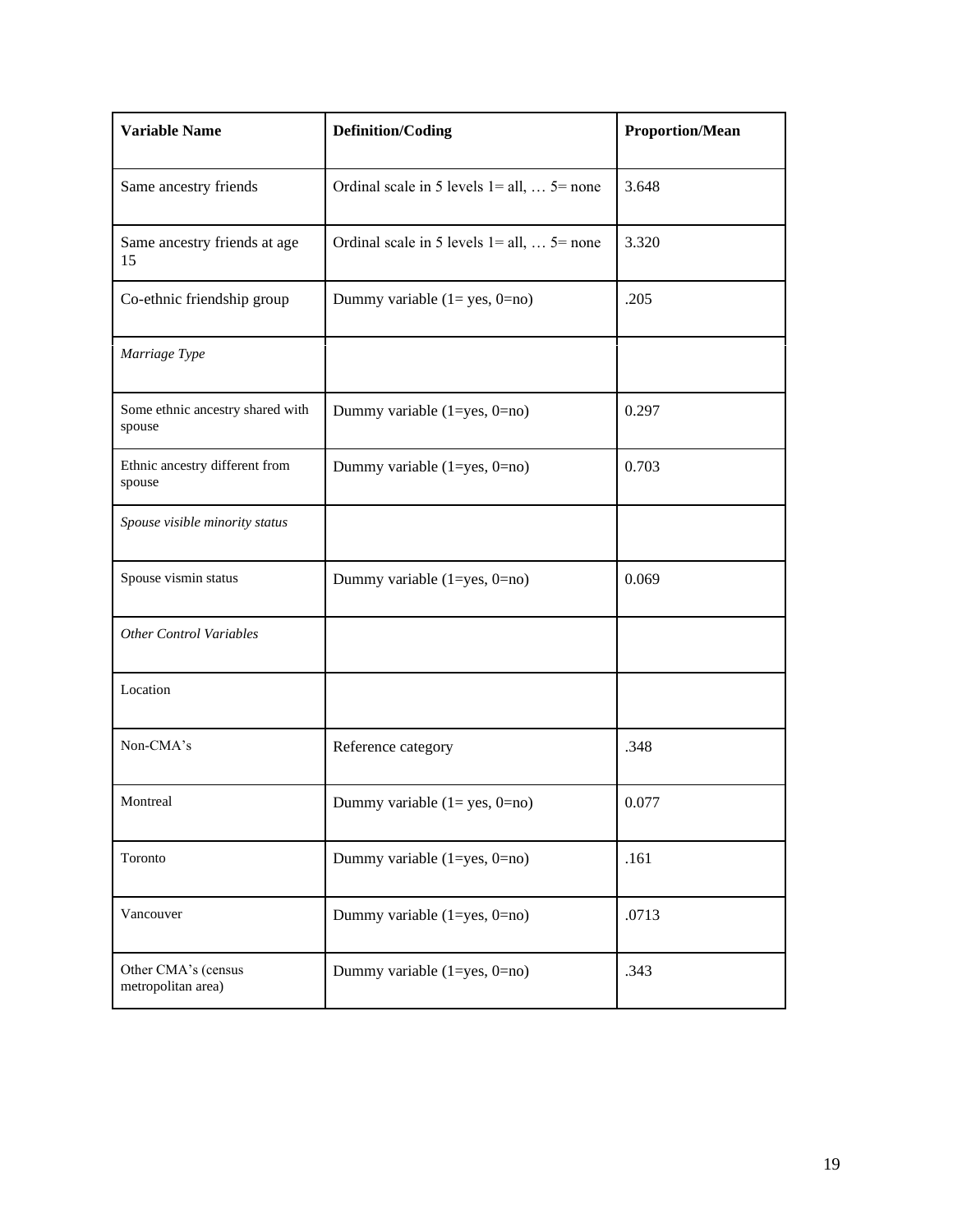| <b>Variable Name</b>                              | <b>Definition/Coding</b>                                                      | <b>Proportion/Mean</b> |
|---------------------------------------------------|-------------------------------------------------------------------------------|------------------------|
| Education                                         |                                                                               |                        |
| Less than high school                             | Reference category                                                            | 0.153                  |
| Highschool<br>Dummy variable $(1 = yes, 0 = no)$  |                                                                               | 0.226                  |
| Some college                                      | Dummy variable $(1 = yes, 0 = no)$                                            | .121                   |
| Business degree or vocational<br>degree           | Dummy variable $(1 = yes, 0 = no)$                                            | 0.225                  |
| College/University Degree                         | Dummy variable $(1 = yes, 0 = no)$                                            | 0.274                  |
| Gender<br>Dummy variable $(1 = male, 0 = female)$ |                                                                               | .514                   |
| Age                                               | Ordinal scale (1= $18-24$ , 2=25-29, 3= 30-<br>5.623<br>$34, \ldots$ 7= 65+). |                        |

## **2.4 Analysis**

The analysis examines the relationship between current friendship composition and the type of marriage that an individual is in. First, I examine the bivariate relationship of respondents' ethnic ancestry compared to their spouse and current ethnic friendship composition. Then I generated multivariate models which examine co-ethnic friendships while controlling for other factors such as respondent ethnic ancestry compared to spouse, visible minority status, and friendship composition at the age of 15 and demographic variables. I use logistic regression to examine the odds of a respondents' co-ethnic friendship with an equation of the form:

$$
log(p'\sqrt{l-p'}i) = B + B_1X_{1i} + B_2X_{2i}
$$

Where p' represents a co-ethnic friendship group for the person *i*, *X*1i represents the control variables for the *i*th person, *X2i* represents the marriage related variables for the *i*th person.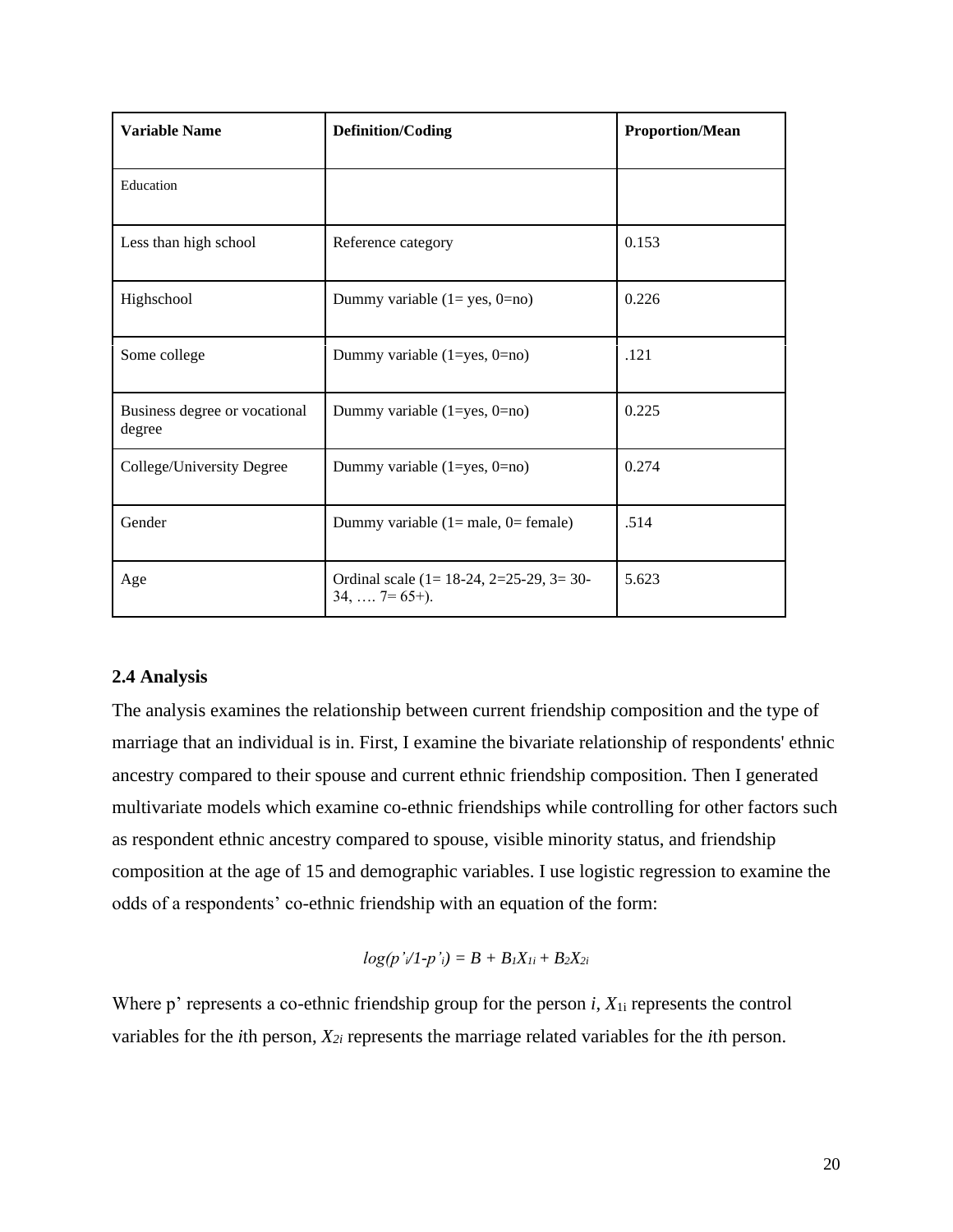## *Longitudinal Robustness Test*

To check for robustness of my findings I use the *change variable* strategy and *regressor variable*  strategy as outlined by Allison (1990). The change variable approach uses a form of fixed effects modelling to incorporate friendship diversity at age 15 into a standard OLS regression form.

$$
\Delta Y'\text{=}B+B_1X_{1i}+B_2X_{2i}+B_3X_{3i}
$$

Where  $\Delta Y$ ' represents the change in ethnic friendship composition since age 15 for person *i*,  $X_{1i}$ represents the control variables for the *i*th person, X2i represents the marriage related variables for the *i*th person, *X3i* represents the transition related variables for the *i*th person. A three-step approach is taken for the analysis. First, I ran a logistic regression among all individuals who took the survey after listwise deletion (n= 33,946). The purpose of the first model is to observe the relationship between marriage and ethnic friendship composition. Then I distill the analysis to a population which only includes married individuals. Through separating key variable groups by their ethnicity compared to their spouse, this allows for the 2nd research question to be observed, whether being in an interethnic marriage can affect the odds of one having co-ethnic friendships (n=18,634). Then through the final model I will distill the sample down to all individuals in an interethnic marriage  $(n=11,842)$ . In the final sample I aim to compare across different forms of interethnic unions (non-minority pairings against: (1) minority non-minority pairings (2) minority to minority pairing (3) non-minority to minority pairing). The purpose of the final models is to discern whether the *interracial* aspect of white vs. non-white relationships affect the dynamics of ethnic friendship composition among individuals.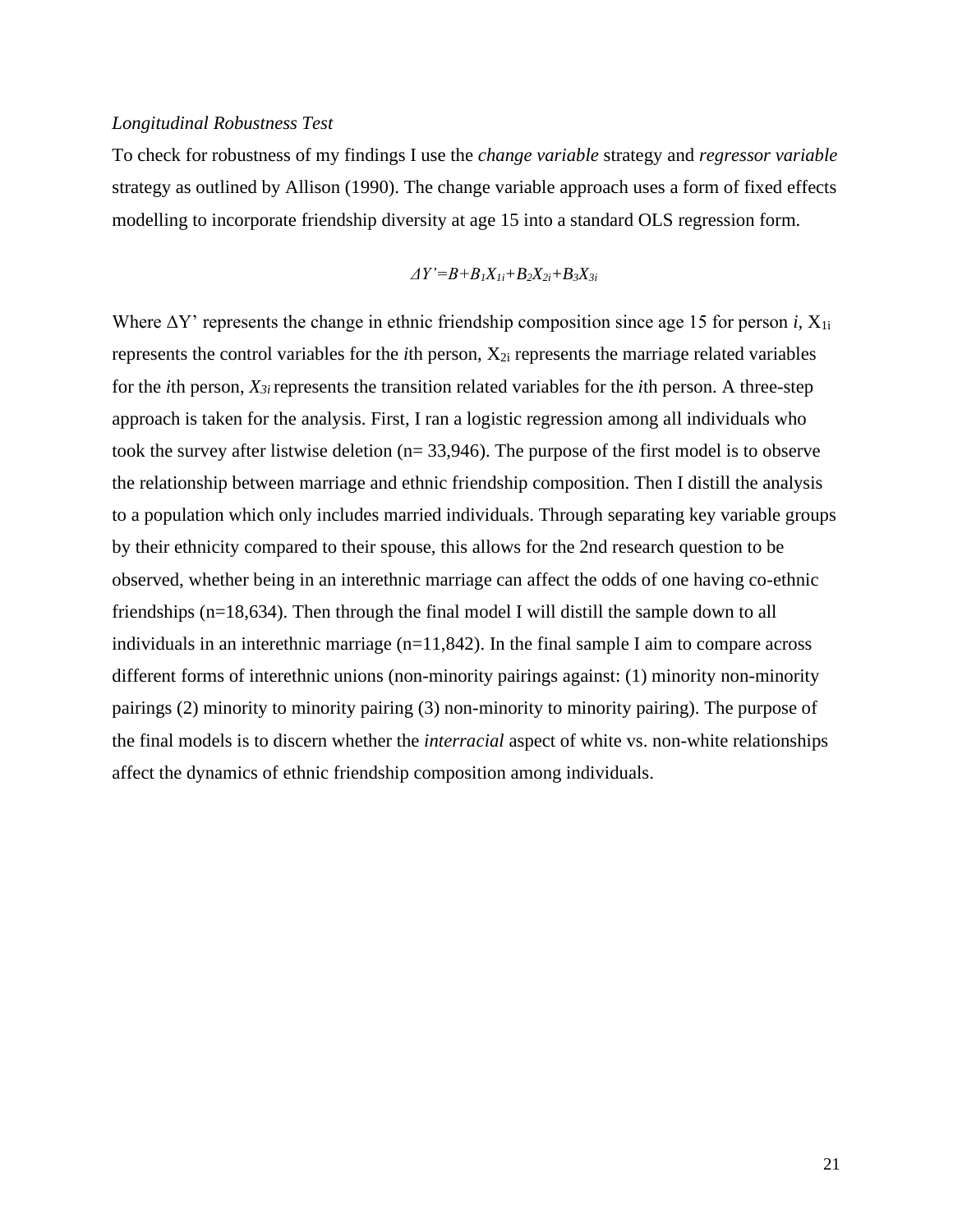# **3 Results**

## **3.1 All Individuals**

Table 3.1 displays the distribution of ethnic friendship composition among all individuals and all married people. Of non-married individuals, 6.7 percent reported that all of their friends were of the same ethnic ancestry, and 19.5 percent reported that none of their friends shared the same ethnic ancestry. The most common response across all groups was that they reported "a few" friends who shared the same ethnic ancestry. Most individuals answer either "a few" or "most" on the question which measures their ethnic friendship diversity; this suggests that most respondents either saw their friendship networks as being cross-ethnic or co-ethnic. To capture this binary, a dummy variable which measures if a respondent network is categorized as coethnic network or not was created. Responses to the question on friendship ethnic network diversity which included "a few" or "none" were categorized as co-ethnic.

The distribution of married individuals' ethnic friendship composition was similar to non-married individuals (married people make up half of the total sample). The current results from Table 4 reject the hypothesis that marriage is not related to a change in co-ethnic friendships. Hypothesis 1 posits that: *The likelihood of an individual having more or less coethnic friendship composition will not be associated with marriage.* The rejection of hypothesis 1 suggests that marriage is not associated with a change in ethnic friendship composition. Distributions of co-ethnic friendship composition are consistent across all marital status groups when a cross-tabulation was done.

To assess the robustness of findings, I compared the levels of change in co-ethnic friendship composition across different groups (refer to Table 3.2). This was accomplished by subtracting the means of current ethnic friendships composition to reported ethnic friendship composition at the age of 15 for all individuals, non-married people and married individuals. After accounting for youth co-ethnic friendships married individuals had a .437 negative change in co-ethnic friendships, while non-married individuals had change in co-ethnic friendships which was .191. These results show that marriage is associated with a decrease in fostering of co-ethnic friendships.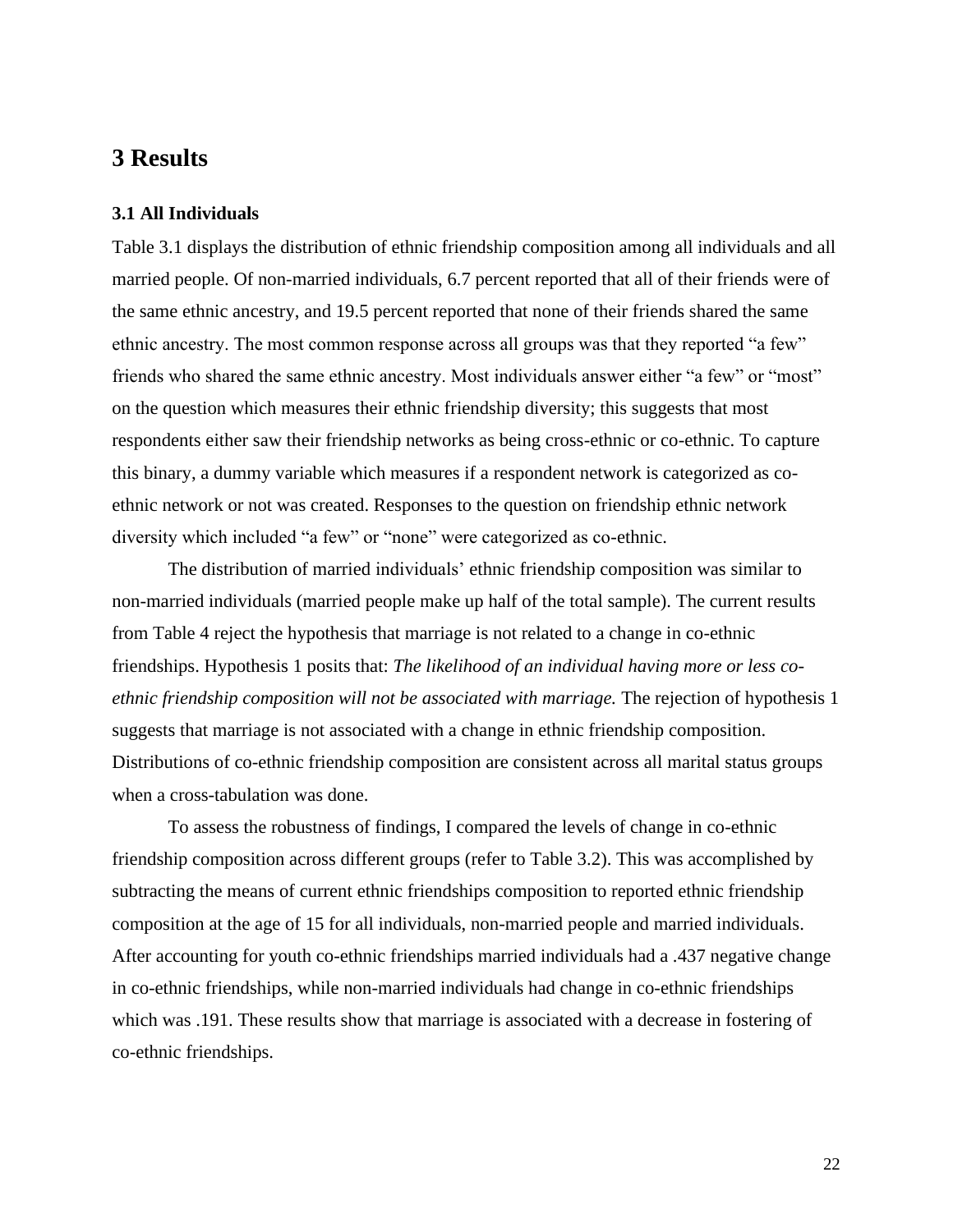Although the level of strength in change of reported ethnic friendship composition differs, the direction of change is consistent among both groups, adding further evidence to reject hypothesis 1.

|                       | All  | <b>Most</b> | <b>Half</b> | A Few | <b>None</b> | <b>Mean</b> | <b>Co-Ethnic</b> |
|-----------------------|------|-------------|-------------|-------|-------------|-------------|------------------|
| All people            | .116 | .251        | .148        | .330  | .156        | 3.158       | .367             |
| Non-Married<br>People | .102 | .229        | .149        | .350  | .171        | 3.26        | .331             |
| All Married People    | .126 | .266        | .147        | .316  | .146        | 3.091       | .391             |

## **Table 3.1** Distributions of ethnic friendship composition among different group **(N=33,946)**

# **Table 3.2**

Marriage and change in co-ethnic friends **(N=33,946)**

|                    | Age 15 | <b>Current</b> | Within-group change |
|--------------------|--------|----------------|---------------------|
| All people         | 2.816  | 3.158          | $+0.342$            |
| Non-married people | 3.003  | 3.257          | $+0.254$            |
| All married people | 2.691  | 3.091          | $+0.400$            |

Through the multivariate model, the strength and significance of the previous two tables were assessed. In Model 1 (Refer to Table 3.3), a logistic regression is run (co-ethnic friendships as the dependent variable) with control variables; which include education, location, age and gender. All control variables had a significant relationship with the likelihood of having a coethnic friendship composition. In Model 2 the key independent variable of marriage is introduced. Being married increases the likelihood that a respondent would have an ethnic friendship composition that is categorized as co-ethnic (odds ratio of 1.193). The relationship is statistically significant in Model 2. Although the findings of the relationship between marriage and co-ethnic friendship composition are statistically significant, when robustness checks are introduced, the association loses its significance.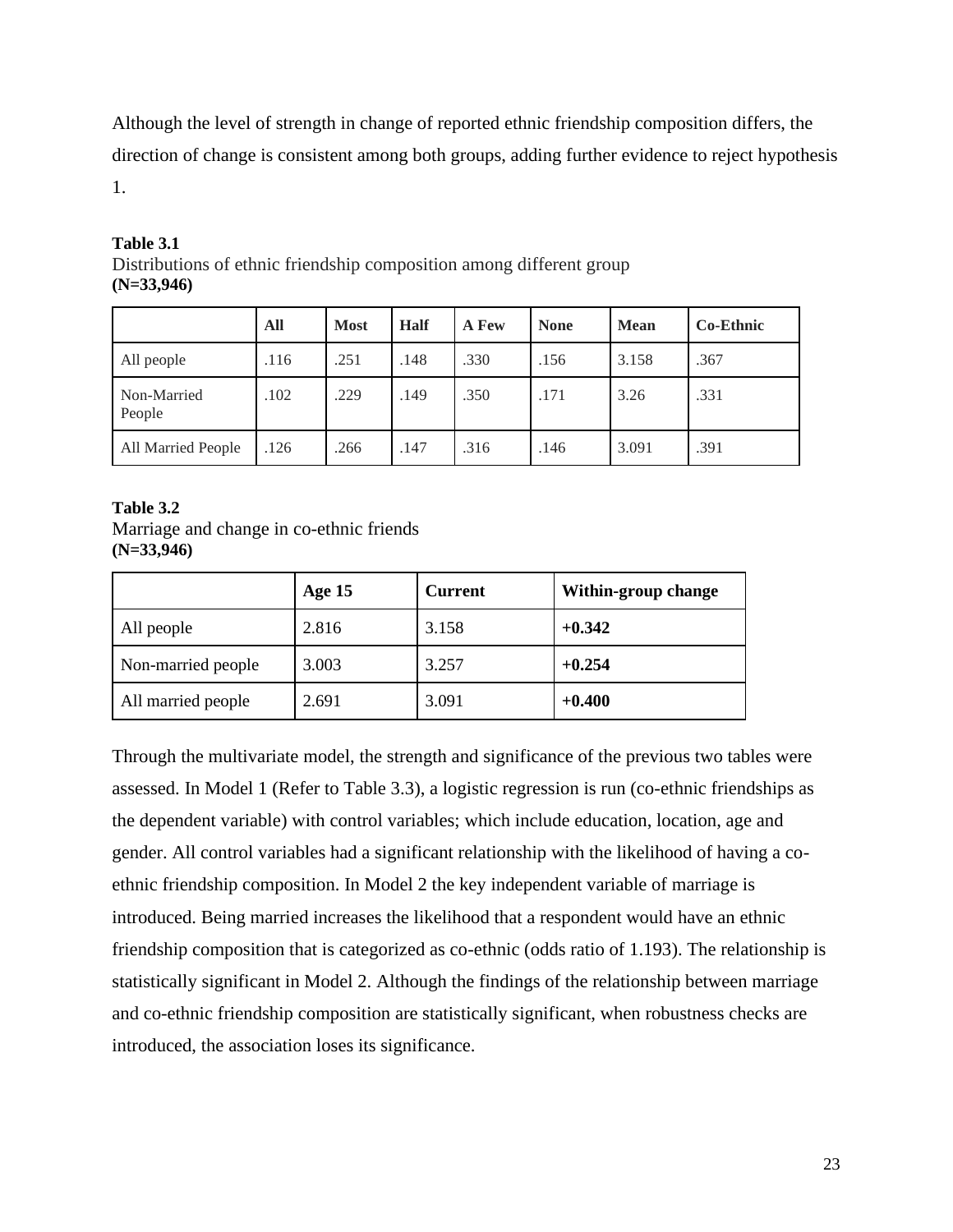The variable which measures ethnic friendship composition at age 15 is measured in Model 3 as a form of a robustness check, which is an application of Allison's (1990) regressor strategyWhen the control variable in Model 3 is added, the association of marriage with the likelihood of having a co-ethnic friendship loses statistical significance. The coefficient of the logit also decreases to near 0. The loss of significance of the marriage variable paired with the high strength and statistical significance of the variable: ethnic friendship composition at the age of 15 (odds ratio of .275) implies that it explains most of the co-ethnic friendship change. The findings of Model 3 are supported by the inclusion of the change variable strategy in Model 4. With the addition of the latter two models, hypothesis 1: (The likelihood of an individual having co-ethnic friendship composition will not be associated with marriage) is supported.

#### **Table 3.3**

Logistic regression of co-ethnic friendships among all individuals

**(N=33,946)**

|                                        | Model 1          | Model 2          | Model 3    | Model 4    |
|----------------------------------------|------------------|------------------|------------|------------|
| Gender                                 | $\boldsymbol{0}$ | $\boldsymbol{0}$ | .045       | $\Omega$   |
|                                        | (.035)           | (.035)           | (.043)     | (.008)     |
| Education                              |                  |                  |            |            |
| Less than high school<br>(referent)    |                  |                  |            |            |
| Education                              |                  |                  |            |            |
| Less than high school<br>(referent)    |                  |                  |            |            |
| Highschool diploma                     | $-.293***$       | $-.293***$       | $-.215***$ | $-.067***$ |
|                                        | (.051)           | (.051)           | (.064)     | (.011)     |
| Some college or university             | $-.423***$       | $-.423***$       | $-.309***$ | $-.094***$ |
|                                        | (.063)           | (.063)           | (.076)     | (.013)     |
| Business or vocational degree          | $-.244***$       | $-.244***$       | $-.253***$ | $-.056***$ |
|                                        | (.054)           | (.054)           | (.064)     | (.012)     |
| 4 year college or university<br>degree | $-4***$          | $-4***$          | $-.478***$ | $-.09***$  |
|                                        | (.052)           | (.052)           | (.063)     | (.011)     |
| Census Metropolitan Area<br>(CMA)      |                  |                  |            |            |
| Non-CMA Area (referent)                |                  |                  |            |            |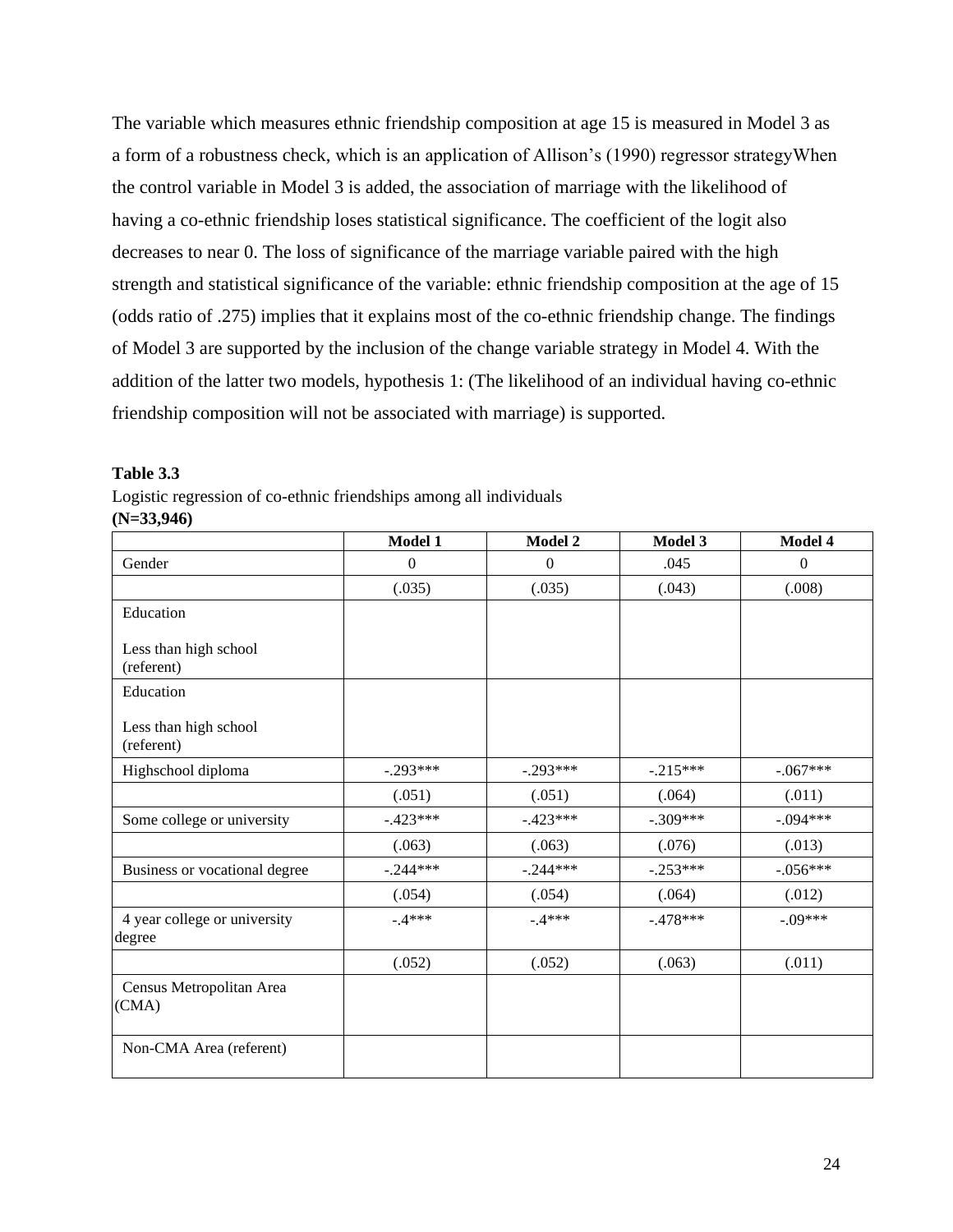|                                       | Model 1              | Model 2              | Model 3              | Model 4    |
|---------------------------------------|----------------------|----------------------|----------------------|------------|
| Toronto                               | $-.095**$            | $-.095**$            | $-.502***$           | $-.021**$  |
|                                       | (.045)               | (.045)               | (.059)               | (.01)      |
| Montreal                              | $.656***$            | $.656***$            | $.236***$            | $.154***$  |
|                                       | (.059)               | (.059)               | (.073)               | (.014)     |
| Vancouver                             | $-.111*$             | $-.111*$             | $-.359***$           | $-.025*$   |
|                                       | (.061)               | (.061)               | (.083)               | (.013)     |
| <b>CMA</b> Other                      | $-.314***$           | $-.314***$           | $-.328***$           | $-.067***$ |
|                                       | (.045)               | (.045)               | (.057)               | (.01)      |
|                                       |                      |                      |                      |            |
| Age                                   | $.07***$             | $.07***$             | $-.074***$           | $.015***$  |
|                                       | (.01)                | (.01)                | (.012)               | (.002)     |
| Ethnic importance                     | .755***              | .755***              | $.255***$            | $.166***$  |
|                                       | (.038)               | (.038)               | (.046)               | (.008)     |
| Marriage                              | $.176***$            | $.176***$            | .058                 | $.037***$  |
|                                       | (.043)               | (.043)               | (.051)               | (.009)     |
| Ethnic friendships at age 15          |                      |                      | $-1.289***$          |            |
| cons                                  | $-1.143***$          | $-1.143***$          | $3.246***$           | $.244***$  |
|                                       | (.073)               | (.073)               | (.114)               | (.015)     |
| Observations                          | 34189                | 34189                | 34189                | 34189      |
| R-squared                             | $\cdot^{\mathsf{Z}}$ | $\cdot^{\mathrm{Z}}$ | $\cdot^{\mathbf{Z}}$ | .067       |
| Standard errors are in<br>parentheses |                      |                      |                      |            |
| *** $p<.01$ , ** $p<.05$ , * $p<.1$   |                      |                      |                      |            |

## **3.2 Married individuals and ethnic similarity**

If marriage is not associated with having a co-ethnic friendship composition, does the ethnic similarity to an individual's partner matter? The literature suggests that having a partner who is of different ethnic ancestry is positively associated with a diverse ethnic friendship composition (Clark-Ibanez and Felmlee, 2004). To measure this the following tables and models include only married people. The respondents' ethnic similarity to their spouse was added as the key independent variable for the following models. Table 2.2 shows the descriptive statistics among the sample (n=18,744). Notably, married individuals have a lower level of co-ethnic friendships compared to all individuals. The average age among this group is higher, and their level of education on average is also higher.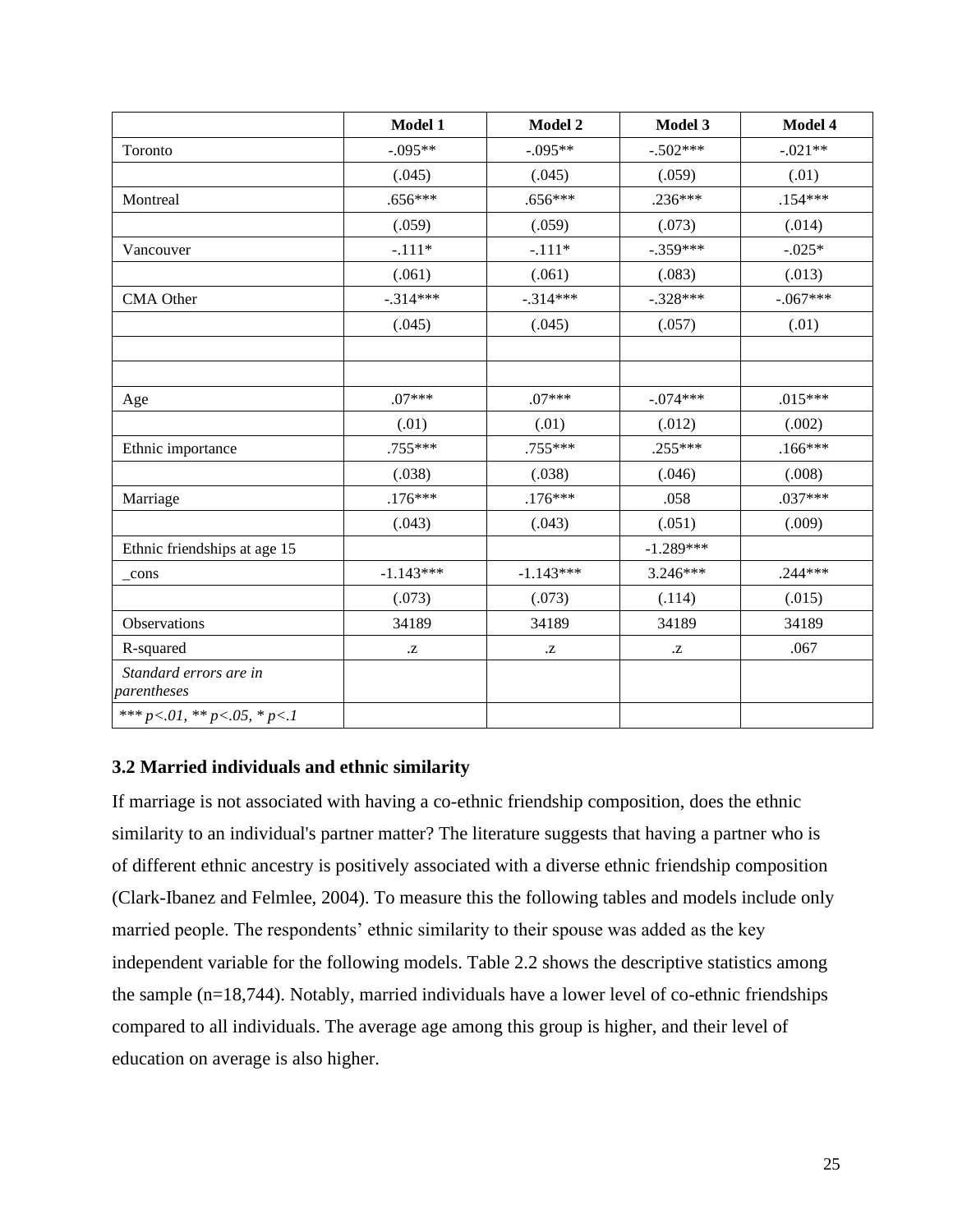Table 3.4 displays the distribution of ethnic friendship composition among different marriage types. Individuals who reported that they were in ethnically homogamous marriages had a coethnic friendship level of 0.596. This level of co-ethnic friendships was notable when compared to individuals who reported that their ethnic ancestry is somewhat similar to their spouse (0.273 coefficient). The contrast was the largest for individuals who reported that they did not share any ethnic ancestry at all with their spouse (0.171 coefficient). Results from Table 7 show a support for the hypothesis 2 of the study: *Individuals in ethnically homogenous marriages will report more co-ethnic friendships compared to individuals who are in interethnic marriages.*I also compare the means of co-ethnic friendships at age 15 and at the current time of reporting (Table 3.5). All groups had a positive shift in means of having co-ethnic friendships (larger values suggest more diverse ethnic friendships). Individuals who report being in ethnically homogamous marriages report a low level of co-ethnic friendships at the age of 15 (1.826) and end off with higher levels of co-ethnic friendships (2.455). Comparatively, individuals in different forms of interethnic marriages (whether their spouse had some ethnic similarity or none) reported higher levels of co-ethnic friendships at the age of 15 and reported higher levels of co-ethnic friendships at the time of taking the survey. These results come into contrast with the literature, which suggests that diverse ethnic friendship composition is a strong predictor in determining who will enter interethnic relationships. Interethnic relationships themselves hold an association with co-ethnic friendship composition. Individuals in interethnic relationships reported lower levels of co-ethnic friendship. The strongest change happened among respondents in ethnically homogamous marriages. Although the results from the table show support for hypothesis 2, the differences in ethnic friendship composition at the age of 15 is significantly different among respondents in interethnic and ethnically homogenous marriages.

| Table 3.4                                                    |
|--------------------------------------------------------------|
| Ethnic friendship composition among different marriage types |
| $(N=18,744)$                                                 |

|                                   | All  | <b>Most</b> | Half | A Few | <b>None</b> | <b>Mean</b> | <b>Co-Ethnic</b> |
|-----------------------------------|------|-------------|------|-------|-------------|-------------|------------------|
| Ethnic ancestry<br>same as spouse | .179 | .417        | .204 | .169  | .038        | 2.454       | .596             |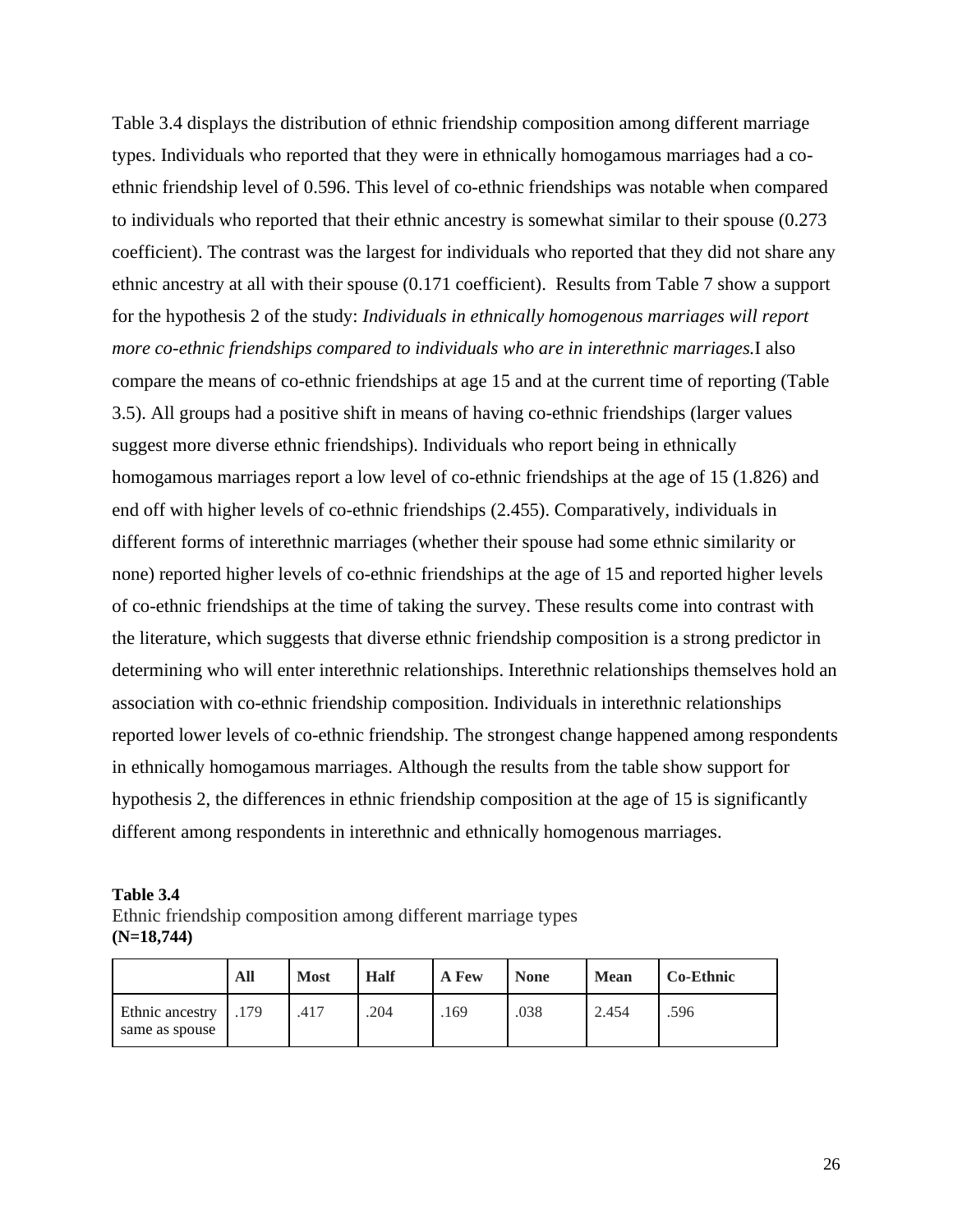|                                               | All  | <b>Most</b> | <b>Half</b> | A Few | <b>None</b> | <b>Mean</b> | <b>Co-Ethnic</b> |
|-----------------------------------------------|------|-------------|-------------|-------|-------------|-------------|------------------|
| Some ethnic<br>ancestry shared<br>with spouse | .052 | .221        | .163        | .398  | .166        | 3.403       | .273             |
| Ethnic ancestry<br>different from<br>spouse   | .045 | .130        | .121        | .435  | .270        | 3.76        | .175             |
| All Married<br>people                         | .087 | .230        | .150        | .350  | .181        | 3.31        | .318             |

## **Table 3.5** Marriage and change in co-ethnic friends **(N=18,744)**

|                                            | Age 15 | <b>Current</b> | Within-group change |
|--------------------------------------------|--------|----------------|---------------------|
| Ethnic ancestry same as<br>spouse          | 1.826  | 2.455          | $+0.596$            |
|                                            | Age 15 | <b>Current</b> | Within-group change |
| Some ethnic ancestry<br>shared with spouse | 3.205  | 3.406          | $+.201$             |
| Ethnic ancestry<br>different from spouse   | 3.359  | 3.758          | $+0.399$            |
| All married people                         | 2.875  | 3.300          | $+0.425$            |

Table 3.6 displays the results of the multivariate regressions. Model 1 displays how controls such as ethnic identity, gender and education are associated with the likelihood of having a co-ethnic friendship composition among married individuals. Among the control variables, strength of ethnic identity was associated with a higher likelihood of having a co-ethnic friendship (odds ratio of 2.359). As one received more educational attainment, their likelihood of having a coethnic friendship composition decreased.

Model 2 introduces the variable which measures the respondents ethnic similarity to their spouse. Using ethnically homogenous marriages (where the respondent shared the same ethnic ancestry as their spouse) as the referent, I examined the difference in logits from ethnically homogamous marriages to interethnic marriages.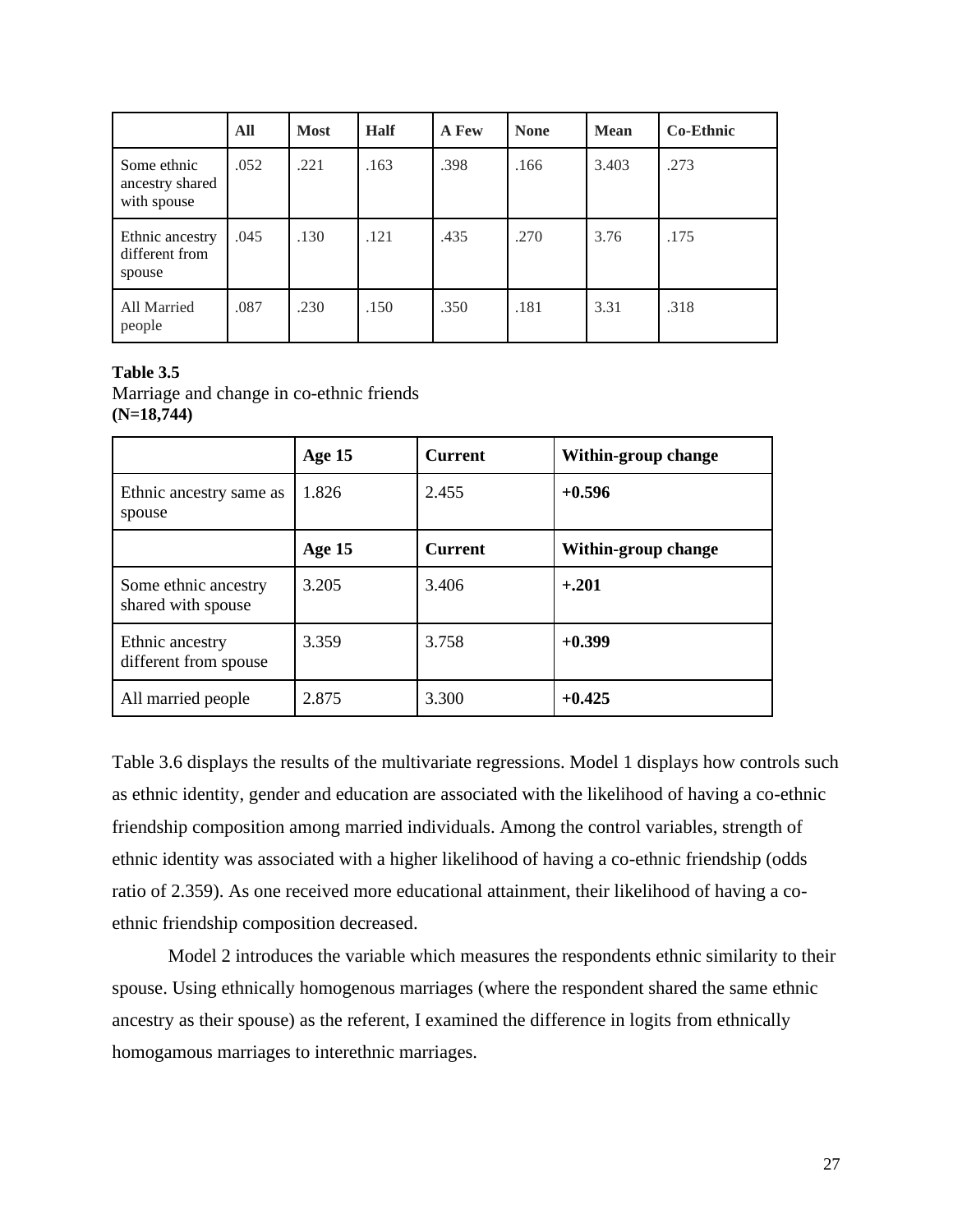Respondents who shared some ethnic ancestry with their partner were less likely to have a coethnic friendship composition compared to a respondent in a co-ethnic marriage (0.302 odds ratio). The association was further negative among respondents who married an individual who they did not share any ethnic ancestry with (odds ratio 0.187). Both relationships were statistically significant ( $p < .01$ ) and had small standard error values.

As with the previous models, the robustness checks were added in with the introduction of the variable which measures ethnic friendship composition at 15 years old. Model 3 displays how the relationships of ethnic similarity and ethnic networks shift with the introduction of the control variable. Ethnic friendship composition at the age of 15 had a negative likelihood with having a co-ethnic friendship composition among married individuals (odds ratio of 0.317). The strength of having some ethnic similarity to a spouse had lost most of its likelihood (odds ratio of 0.744). The negative likelihood also shrunk among individuals who reported that their spouse did not share any ethnic ancestry as them (odds ratio of 0.417). These results show how earlier ethnic friendship composition can partially explain the likelihood of having co-ethnic friendship compositions of those in marriages. But the associations remain statistically significant among the interethnic marriages, and respondents who reported that their spouse did not share the same ethnic ancestry as they remained a strong negative association. These findings are especially strong when considering the effects of the pre-marriage variable (ethnic friendship diversity at age of 15). The low standard errors of the coefficient reaffirm support for hypothesis 2a and 2b.

To check for robustness, I apply a change variable approach in model 4. Model 4 incorporates ethnic friendship composition at the age of 15. In this model, instead of a logistic regression, an OLS (Ordinary Least Squares) regression was applied to all the input variables in the model. When applying the change variable approach for robustness, the previous model's strengths claims were supported. Results from the 2nd set of models show support for the 2nd hypothesis: *Individuals in ethnically homogenous marriages will report more co-ethnic friendships compared to individuals who are in interethnic marriages.*

#### **Table 3.6**

Logistic regression among married individuals **(N=18,744)**

|        | .<br>Model | <b>TTA</b><br>w<br>Model | $\mathbf{1}$ $\mathbf{1}$<br>Model<br>- | . .<br>امامم ان |
|--------|------------|--------------------------|-----------------------------------------|-----------------|
| Gender | .011       | .014                     | .026                                    | .003            |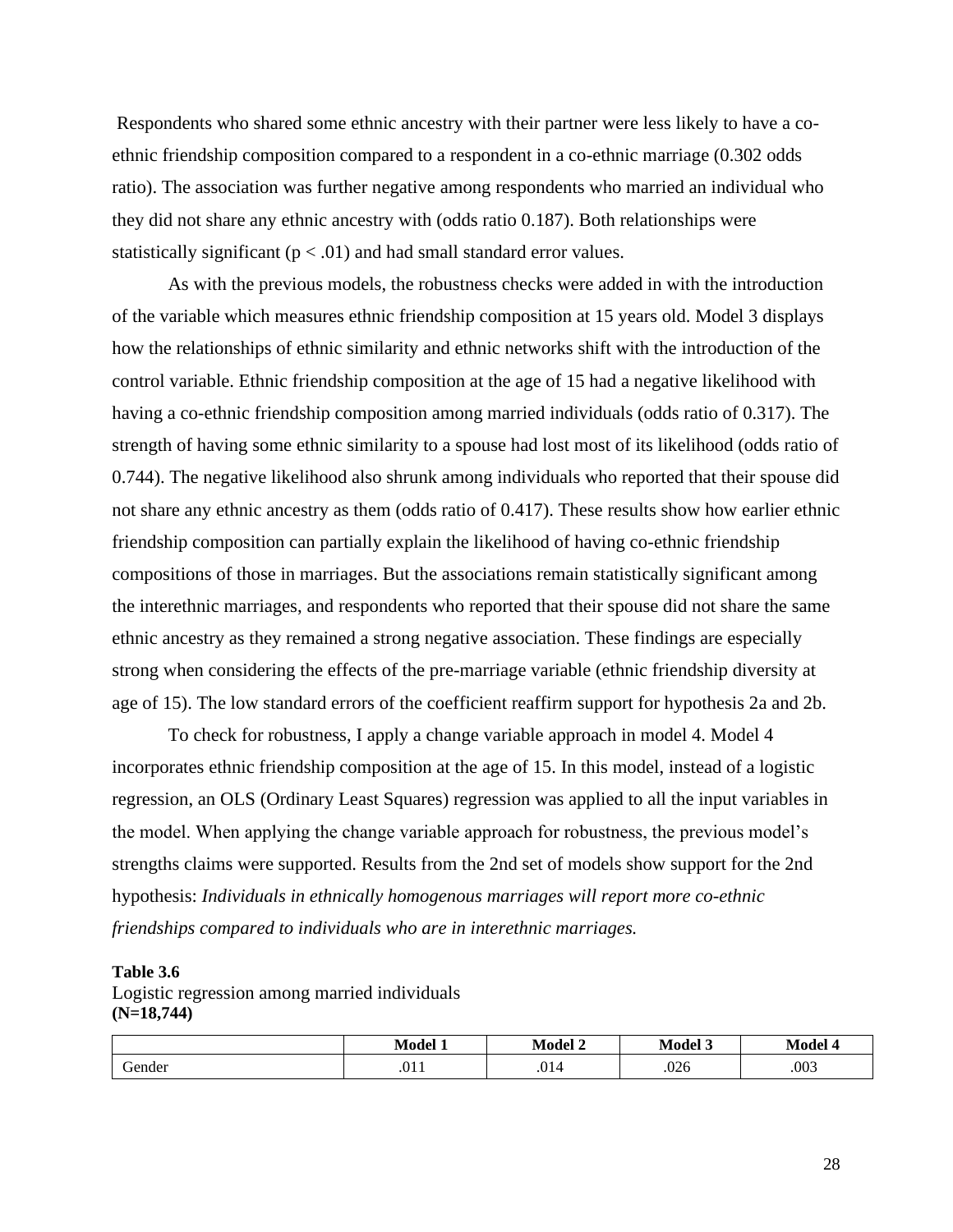|                                            | Model 1    | Model 2    | Model 3    | Model 4    |
|--------------------------------------------|------------|------------|------------|------------|
|                                            | (.047)     | (.05)      | (.056)     | (.01)      |
| Education                                  |            |            |            |            |
| Less than high school (referent)           |            |            |            |            |
|                                            |            |            |            |            |
| Highschool diploma                         | $-.4***$   | $-.312***$ | $-.281***$ | $-.064***$ |
|                                            | (.067)     | (.072)     | (.082)     | (.015)     |
| Some college or university                 | $-.515***$ | $-.379***$ | $-.225**$  | $-.077***$ |
|                                            | (.092)     | (.099)     | (.11)      | (.019)     |
| Business or vocational degree              | $-.397***$ | $-.308***$ | $-.305***$ | $-.063***$ |
|                                            | (.076)     | (.082)     | (.09)      | (.016)     |
| 4-year college or university<br>degree     | $-.498***$ | $-.43***$  | $-.518***$ | $-.087***$ |
|                                            | (.069)     | (.073)     | (.085)     | (.015)     |
| Census Metropolitan Area<br>(CMA)          |            |            |            |            |
| Non-CMA Area (referent)                    |            |            |            |            |
| Vancouver                                  | $.109*$    | $-.243***$ | $-.434***$ | $-.047***$ |
|                                            | (.061)     | (.068)     | (.08)      | (.013)     |
| Montreal                                   | $.741***$  | .539***    | $.253***$  | $.112***$  |
|                                            | (.083)     | (.087)     | (.096)     | (.018)     |
| Toronto                                    | .131       | $-.163*$   | $-.275**$  | $-.031*$   |
|                                            | (.082)     | (.088)     | (.109)     | (.017)     |
| CMA Other                                  | $-.207***$ | $-.294***$ | $-.245***$ | $-.056***$ |
|                                            | (.059)     | (.062)     | (.073)     | (.012)     |
|                                            |            |            |            |            |
| Age                                        | $.045***$  | $.033**$   | $-.068***$ | $.007**$   |
|                                            | (.016)     | (.016)     | (.019)     | (.003)     |
| Ethnic importance                          | .858***    | $.662***$  | $.256***$  | $.133***$  |
|                                            | (.045)     | (.048)     | (.056)     | (.01)      |
| Ethnic similarity to<br>spouse             |            |            |            |            |
| Shared ethnicity with<br>spouse (referent) |            |            |            |            |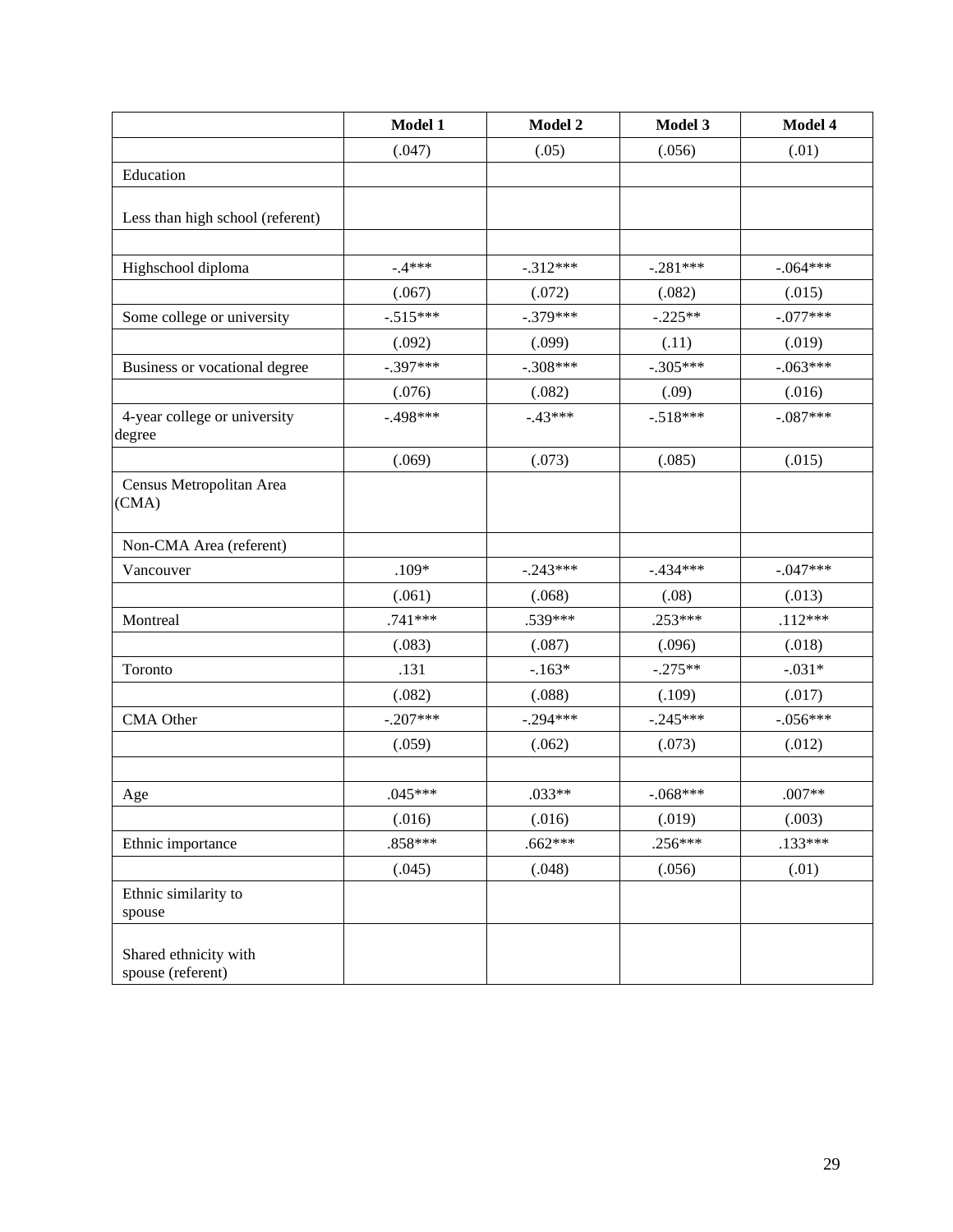|                                       | <b>Model 1</b> | <b>Model 2</b> | Model 3     | <b>Model 4</b> |
|---------------------------------------|----------------|----------------|-------------|----------------|
| Some ethnic ancestry<br>shared        |                | $-1.197***$    | $-.295***$  | $-.281***$     |
| Ethnic ancestries different           |                | $-1.676***$    | $-.874***$  | $-.375***$     |
|                                       |                | (.06)          | (.067)      | (.012)         |
| Ethnic friendships at age 15          |                |                | $-1.147***$ |                |
|                                       |                |                | (.025)      |                |
| cons                                  | $-.893***$     | $.375***$      | $3.385***$  | $.595***$      |
|                                       | (.127)         | (.137)         | (.172)      | (.027)         |
| <b>Observations</b>                   | 18744          | 18744          | 18744       | 18744          |
| R-squared                             | Z              | .Z             | .Z          | .175           |
| Standard errors are in<br>parentheses |                |                |             |                |
| *** $p<.01$ , ** $p<.05$ , * $p<.1$   |                |                |             |                |

## **3.3 Individuals in interracial marriages**

The last set of tables (Table 3.7) include individuals only in interethnic marriages (n=14,405). I follow a similar analytic strategy in these models as I have in the previous two analyses. In this case, the main variable of interest observes the respondents racial identity (whether or not they identify as a visible minority) and the respondents ' racial identity. The referent group in the set of models will be non-minorities married to other non-minorities. Model 1 shows the relationships among the controls and the likelihood of having a co-ethnic friendship composition among interethnic individuals. The relationships are expected and similar to the previous two sets of analysis.

Model 2 introduces the variables which measure the respondents' and the respondents' spouses' visible minority status. Among non-minority respondents who are married to a visible minority they had a small likelihood of having a co-ethnic friendship composition (odds ratio of 0.827); however, the relationship is not statistically significant. Visible minority respondents who are married to visible minorities had a slight increase in likelihood of having a co-ethnic friendship composition (odds ratio of 2.184). The strongest relationship arose from visible minority respondents who are married to non-visible minorities (odds ratio of 0.563). Responses which included a visible minority as the respondent among the variables mentioned above are all statistically significant.

To check for the robustness of the findings ethnic friendship composition at the age of 15 was added as a form of control in Models 3 and 4.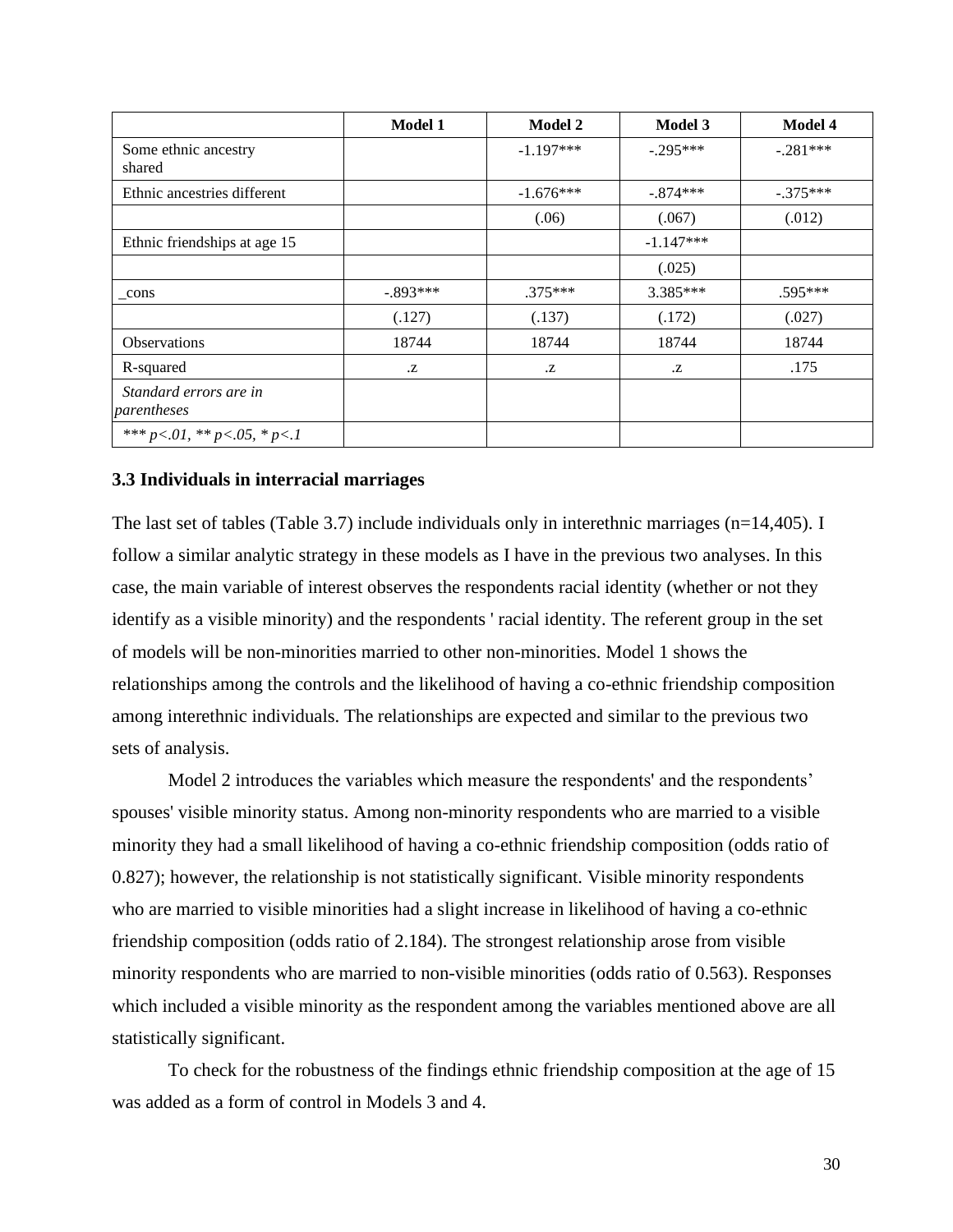As shown with previous sets of models, ethnic friendship composition at the age of 15, has a relatively strong association with current ethnic friendship composition. When observing how they affect the relationships of the other variables of interest, a non-minority respondent married to a minority gains statistical significance, and strength in its likelihood (odds ratio of 0.810) of having a co-ethnic friendship composition. Visible minority pairings lost their statistical significance through the addition of ethnic friendship at youth; the strength of association was reduced with the introduction of the variable as well (odds ratio of 0.953). Lastly, visible minority to non-visible minority pairings gained further statistical significance, but they also had a stronger likelihood of not having a co-ethnic friendship, when controlled for ethnic friendships at youth (odds ratio of 0.293). This comes into stark contrast to previous sets of models, as ethnic friendship composition at youth was previously associated with a diminishment of strength likelihoods and statistical significance among marriage related variables.

The second robustness check of the change variable approach altered some of the association of respondent racial identity and pairing types. Respondent non-minority to minority pairing loses its statistical significance through the robustness check and respondent minority pairings gained statistical significance (did not have any statistical significance in Model 3). The only minority pairing related marriage related variable that retained its statistical significance was among visible minorities who are married to non-visible minorities. The findings from the last models suggest that visible minorities who are married to non-visible minorities are less likely to have co-ethnic friendships. This supports the statement of hypothesis 3: Visible minorities married to a non-minority will have a lower likelihood of reporting co-ethnic friendships compared to other interethnic marriage pairings.

## **Table 3.7**

Logistic regression among all people in interethnic marriages

#### **(n=14,405)**

|                       | <b>Model 1</b> | <b>Model 2</b> | <b>Model 3</b> | <b>Model 4</b> |
|-----------------------|----------------|----------------|----------------|----------------|
| Gender                | .025           | .028           | .027           | .006           |
|                       | (0.062)        | (.061)         | (07)           | (.012)         |
| Education             |                |                |                |                |
|                       |                |                |                |                |
| Less than high school |                |                |                |                |
| (referent)            |                |                |                |                |

31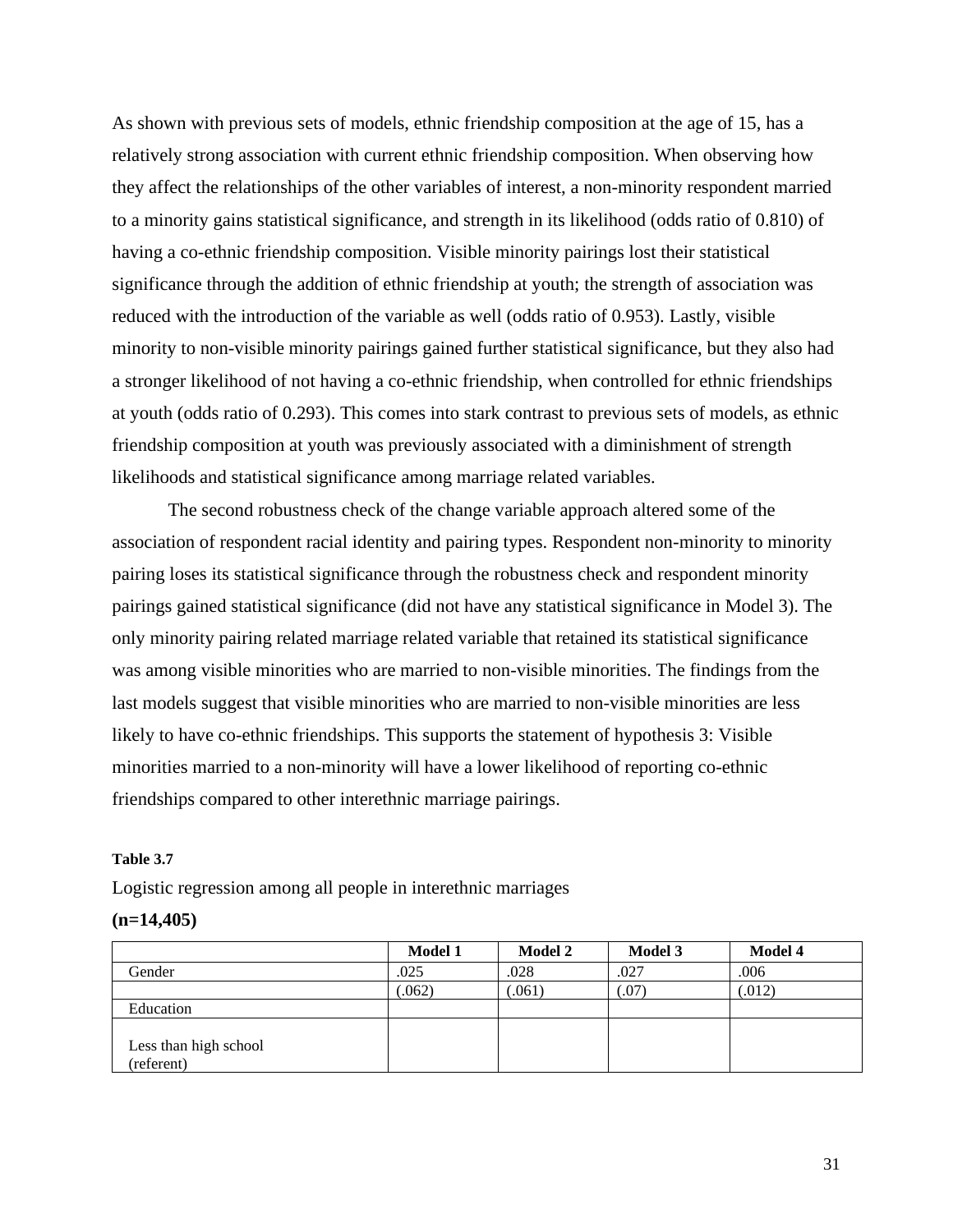|                                          | Model 1     | Model 2     | Model 3     | Model 4     |
|------------------------------------------|-------------|-------------|-------------|-------------|
| Highschool diploma                       | $-.252***$  | $-.255***$  | $-.283***$  | $-.052***$  |
|                                          | (.086)      | (.086)      | (.106)      | (.017)      |
| Some college or university               | $-.392***$  | $-377***$   | $-.27**$    | $-.075***$  |
|                                          | (.118)      | (.119)      | (.137)      | (.022)      |
| Business or vocational degree            | $-.192**$   | $-.171*$    | $-.211*$    | $-.037*$    |
|                                          | (.095)      | (.096)      | (.114)      | (.019)      |
|                                          | Model 1     | Model 2     | Model 3     | Model 4     |
| 4 year college or university degree      | $-.348***$  | $-.333***$  | $-.447***$  | $-.067***$  |
|                                          | (.092)      | (.092)      | (.113)      | (.018)      |
| Census Metropolitan Area (CMA)           |             |             |             |             |
| Non-CMA Area (referent)                  |             |             |             |             |
| Vancouver                                | $-.267***$  | $-.393***$  | $-.59***$   | $-.074***$  |
|                                          | (.085)      | (.089)      | (.117)      | (.016)      |
| Toronto                                  | $.632***$   | $.612***$   | $.295**$    | $.136***$   |
|                                          | (.103)      | (.104)      | (.131)      | (.024)      |
|                                          | Model 1     | Model 2     | Model 3     | Model 4     |
| Montreal                                 | $-.382***$  | $-.465***$  | $-.329*$    | $-.083***$  |
|                                          | (.127)      | (.13)       | (.174)      | (.022)      |
| <b>CMA</b> Other                         | $-322***$   | $-.342***$  | $-.204**$   | $-0.063***$ |
|                                          | (.074)      | (.075)      | (.085)      | (.014)      |
| Age                                      | $.073***$   | $.074***$   | $-.052**$   | $.014***$   |
|                                          | (.02)       | (.021)      | (.026)      | (.004)      |
| Ethnic importance                        | $.753***$   | $.726***$   | $.188**$    | $.141***$   |
|                                          | (.06)       | (.062)      | (.074)      | (.012)      |
| Interethnic pairing type                 |             |             |             |             |
| Two non-visible minorities (referent)    |             |             |             |             |
|                                          |             |             |             |             |
| Non-minority with a visible minority     |             | $-.19$      | $-.211$     | $-.033$     |
|                                          |             | (.231)      | (.287)      | (.038)      |
| Visible minority with a non-minority     |             | $-.575***$  | $-1.229***$ | $-.096***$  |
|                                          |             | (.172)      | (.226)      | (.024)      |
| Two visible minorities together          |             | .781***     | $-.048$     | $.167***$   |
|                                          |             | (.117)      | (.152)      | (.026)      |
| Ethnic friendship at age 15              |             |             | $-1.282***$ |             |
|                                          |             |             | (.032)      |             |
| cons                                     | $-1.435***$ | $-1.431***$ | $2.993***$  | $.196***$   |
|                                          | (.16)       | (.16)       | (.229)      | (.03)       |
| Observations                             | 14405       | 14405       | 14405       | 14405       |
| R-squared                                | .Z          | .Z          | .Z          | .06         |
| Standard errors are in parentheses       |             |             |             |             |
| *** $p < 01$ , ** $p < 0.05$ , * $p < 1$ |             |             |             |             |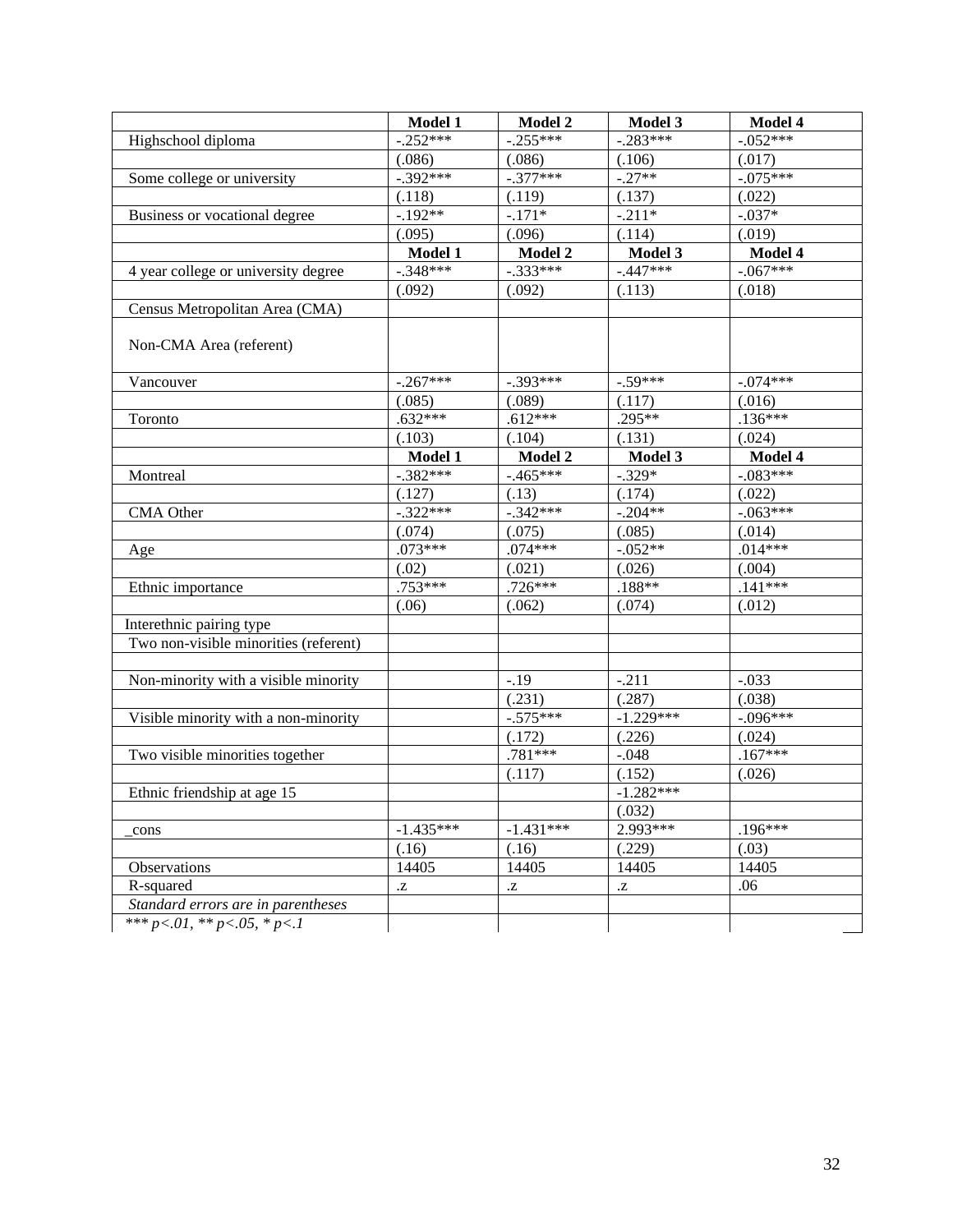# **4 Discussion and Conclusions**

Through the analysis, I found that marriage is not associated with a change in co-ethnic friendship composition. McPherson et al. 's concept of (2001) homophily suggests that married people would be more likely to have friends who are co-ethnic friendship. Although initially it seemed that marriage was related to having more co-ethnic friends, when for ethnic friendships at youth were accounted for, the relationship lost its significance. This reveals how each partner's ethnicity is associated with a change in ethnic friendship composition. This provides support for the argument that an individual's ethnic similarity to their spouse is related to a change in ethnic friendship composition.

Diverse ethnic friendships were found when analyzing interethnic marriages. Studies which examine ethnic friendship diversity concluded that prior ethnic friendship diversity is linked to interethnic marriages (Van Zantvliet and Kalmjin, 2003; Clark-Ibanez and Felmlee, 2004). However, the results show that individuals in interethnic marriages have less co-ethnic friendships than individuals in ethnically homogamous marriages; even when prior interethnic friends were accounted for. This indicates that interethnic intimate unions do create overlapping, interdependent networks. A possible explanation is that individuals in interethnic partnerships are open to exploring their partners' cultures (Bystydzieński, 2011; Yodanis, Lauer and Ota, 2012). This implies that couples in interethnic marriages share their networks equally. The interdependence of networks between the couples show support for dyadic withdrawal. However, when interethnic marriages are separated by the partners visible minority status, changes in co-ethnic friendship composition were discovered.Interracial marriages between a visible minority and a non-minority challenge the concept of marriage being a "greedy" institution. According to the theoretical framework, married people in general should lose their co-ethnic friendships. However, when interracial marriages were analyzed, only the visible minority of the couple lost their co-ethnic friendships. Why does this occur? I propose that the difference of ethnic friendship network distribution among interracial couples is a manifestation of racial inequailty. Visible minorities conform to their partner's culture and lose co-ethnic friendships, while the non-minority partner retains their ethnic friendship composition. Literature on interracial relationships state that dimensions of racial inequality are present among nonminority to minority pairings (Nemoto, 2003; Osuji, 2019).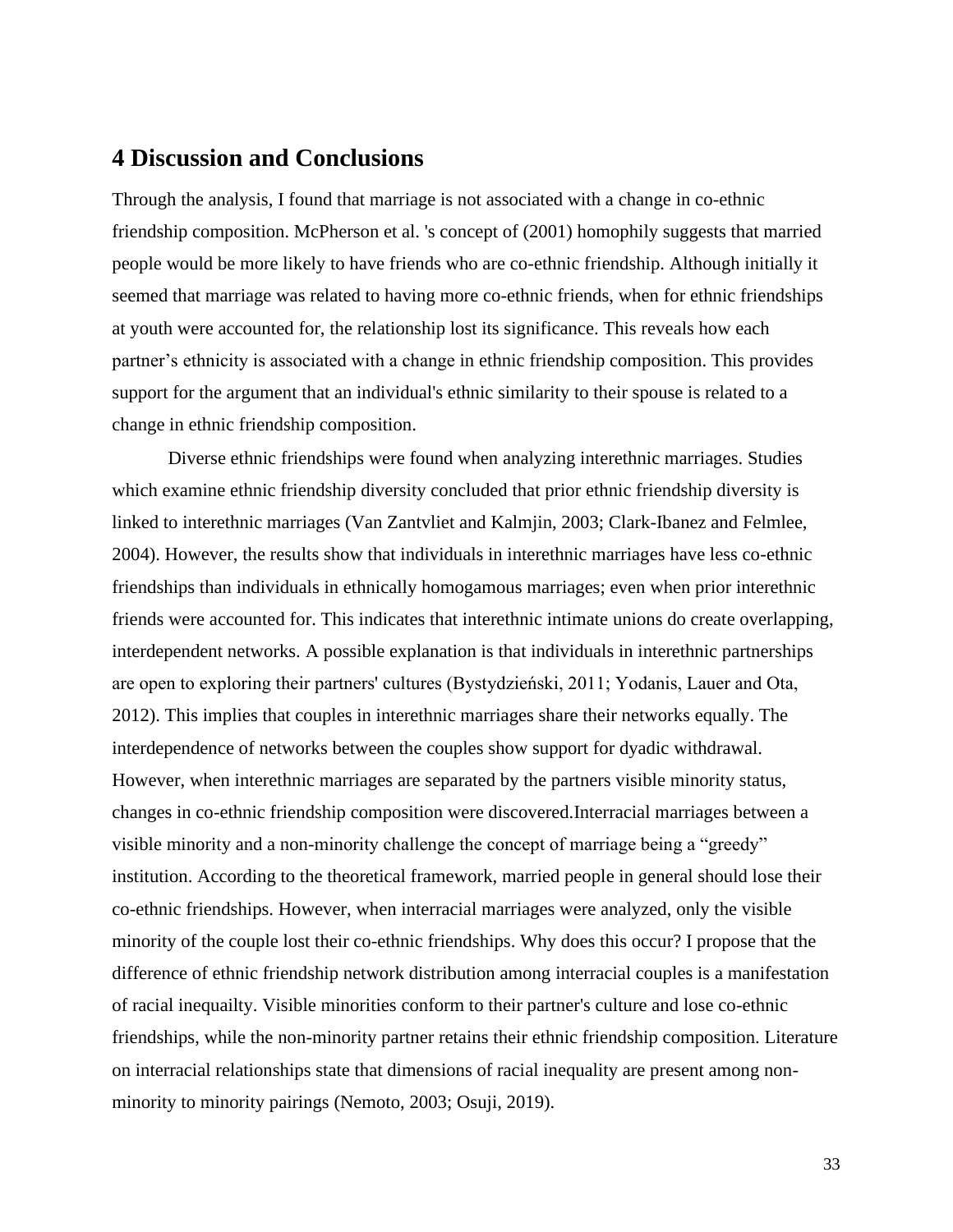A loss of co-ethnic friendships for visible minorities in interracial marriages means that they lose out on important social connections, lose some of their closest friendships and have less social support systems (Tegegne and Glanville, 2019; Arat and Bigili, 2021). Interracial pairings which include a non-minority person have a unique dynamic which is not present among other interracial pairing types. While it could be argued that the loss of co-ethnic friendships may be a form of cultural exploration among interracial couples (Yodanis, Lauer and Ota, 2012; Yodanis and Lauer, 2017), the unidirectional change in ethnic friendship composition challenge the claim. The concept of *greedy* institutions alone is insufficient in conceptualizing how marriages are related to network shifts among individuals. Social identities such as race are involved in the distribution of networks. Concepts such as greedy institutions and dyadic withdrawal have operated on assumed equality between partners, which are not present among interracial pairings.

Future research on ethnic networks and marriage has some pathways. First is to consider longitudinal survey research as a way of investigating ethnic friendship and network development over time. Rather than having to rely on secondary variables such as friendship composition at the age of 15, more accurate data can be tracked using longitudinal data. Second, is to consider the use of additional variables to measure the level of friendship network interdependence among each partner in the relationship. Questions that measure how much one's friends overlap with their partner will be an improved measure to assess how intimate partnerships are associated with a change in ethnic friendship networks. Exploration on the racial aspects of intimate relationships and how they affect networks are useful in challenging and understanding more about network interdependence and how applicable dyadic withdrawal is for ethnically non-homogamous couples.

Current theoretical understandings on the association of ethnic friendship composition and interracial marriage are lacking. This study has shown fragmented support for the dyadic withdrawal hypothesis. Through the analyses, I show that changes in ethnic friendship composition exist which are not related to youth ethnic friendship composition. Possible explanations in change of ethnic friendship composition among racial minorities in interracial marriages is the unequal nature of interracial relationships. The article illuminates how ethnic similarity to a partner is associated with ethnic friendship compositions and how the shift in ethnic friendship composition varies by visible minority status.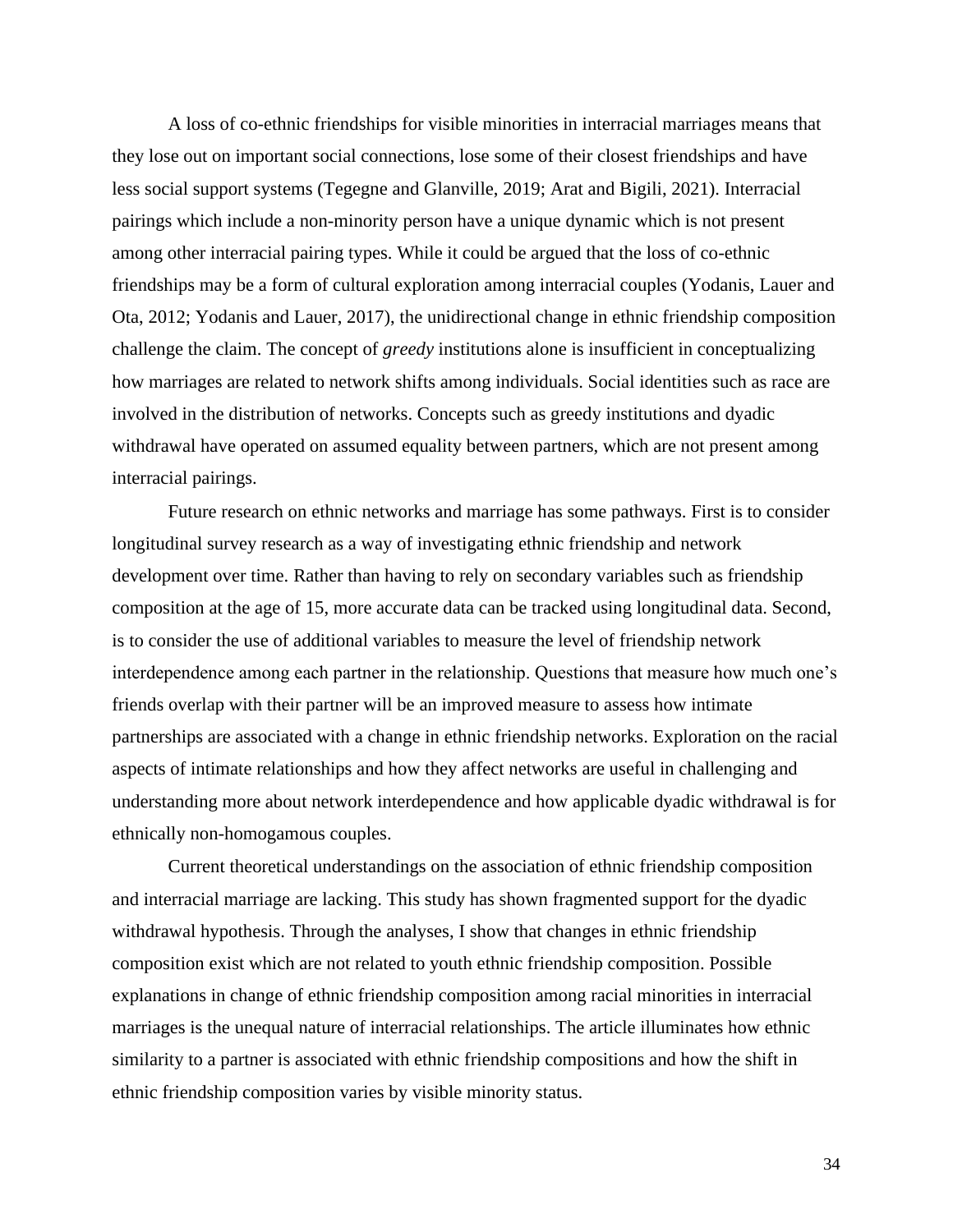Race has been conceptualized an equalizing force in the context of racial equality (Qian and Lechter, 2007), but the presented findings display how network inequality is present in interracial intimate partnerships. The inequality in changes of co-ethnic friendships among interracial couples also hint to unequal intercultural participation. The loss of co-ethnic friendships through marriage may be detrimental for visible minorities, as co-ethnic friendships are found to be the strongest and most secure ties which provide support (Kao and Joyner, 2004). Although the interracial marriages among visible minorities and non-minorities are rising in Canada (Statistics Canada, 2016), they are not a signal of a racially progressive society. The unidirectional change of ethnic friendships among interracial marriages hint that visible minorities lose their co-ethnic friendships rather than gaining diverse ethnic friendships.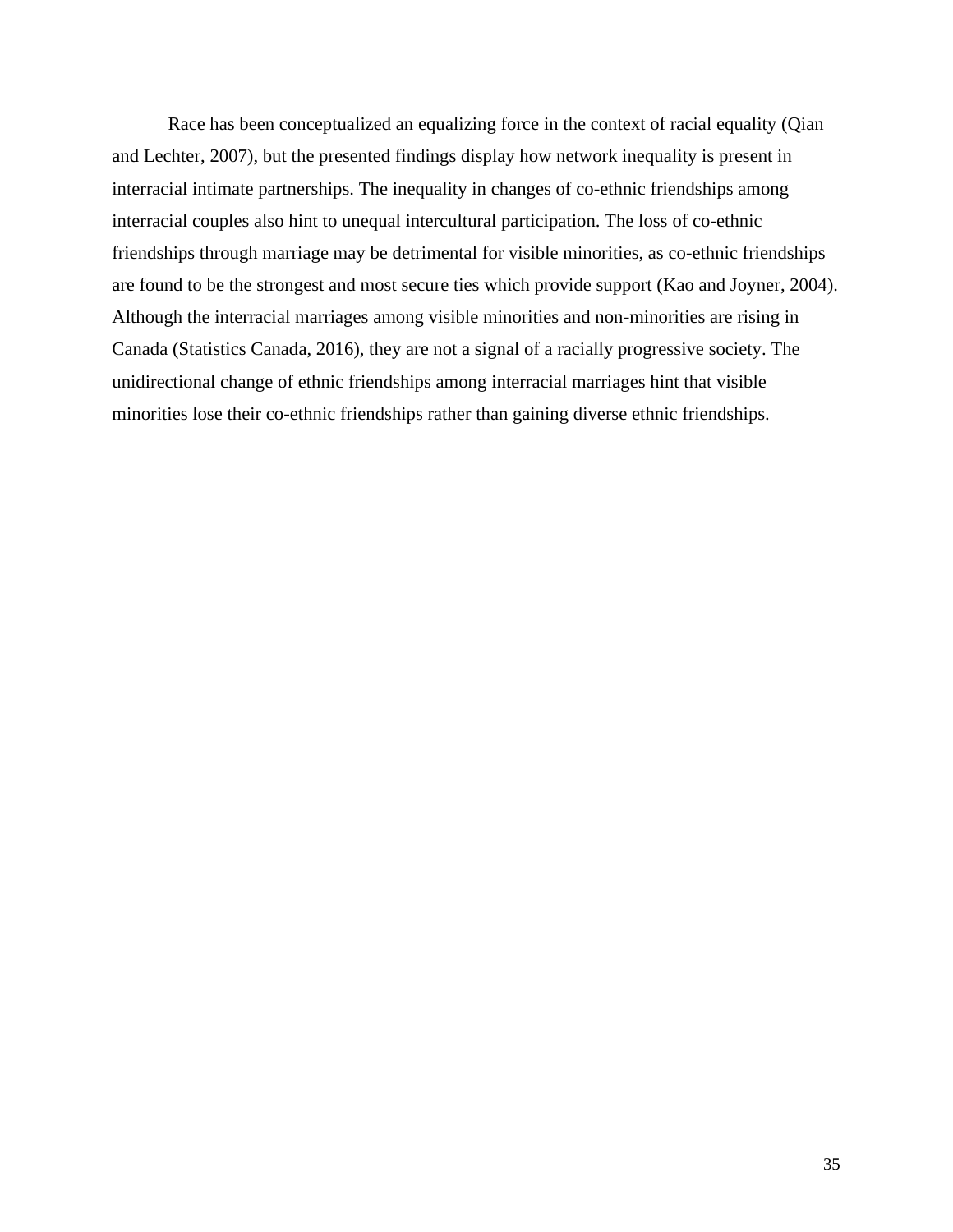## **References**

Allison, P. D. (1990). Change scores as dependent variables in regression analysis. *Sociological methodology*, 93- 114.

Arat, E., & Bilgili, Ö. (2021). Transnational and local co-ethnic social ties as coping mechanisms against perceived discrimination-A study on the life satisfaction of Turkish and Moroccan minorities in the Netherlands. *Frontiers in sociology*, 6, 129.

Bystydzienski, J. M. (2011). Intercultural couples: Crossing boundaries, negotiating difference. New York: New York University Press.

Cherlin, A. J. (2004). The deinstitutionalization of American marriage. *Journal of marriage and family*, *66*(4), 848- 861.

Cherlin, A. J. (2020). Degrees of change: An assessment of the deinstitutionalization of marriage thesis. *Journal of Marriage and Family*, *82*(1), 62-80.

Clark-Ibáñez, M., & Felmlee, D. (2004). Interethnic relationships: The role of social network diversity. *Journal of Marriage and Famil*y, 66(2), 293-305. doi:10.1111/j.1741-3737.2004.00021.x

Coser, L. (1974) *Greedy Institutions: Patterns of Undivided Commitment.* New York: FreePress.

Cornwell, B. (2012). Spousal network overlap as a basis for spousal support. *Journal of Marriage and Family*, *74*(2), 229-238.

Currarini, S., Matheson, J., & Vega-Redondo, F. (2016). A simple model of homophily in social networks. *European Economic Review*, *90*, 18-39.

Dainton, M. (2015). An interdependence approach to relationship maintenance in interracial marriage. *Journal of Social Issues*, *71*(4), 772-787.

Fu, X. (2006). Impact of socioeconomic status on inter-racial mate selection and divorce. *The Social Science Journal*, *43*(2), 239-258.

Gerstel, N., & Sarkisian, N. (2006). Marriage: The good, the bad, and the greedy. *Contexts*, *5*(4), 16-21.

Grossbard, S. A., Gimenez-Nadal, J. I., & Molina, J. A. (2014). Racial intermarriage and household production. *Review of Behavioral Economics*, 1(4), 295-347.

Jiménez, T. R. (2010). Affiliative ethnic identity: A more elastic link between ethnic ancestry and culture. *Ethnic and Racial Studies*, *33*(10), 1756-1775.

Lewis, R. (2014). Status of interracial marriage in the United States: A qualitative analysis of interracial spouse perceptions. *Int'l J. Soc. Sci. Stud.*, *2*, 16.

Hohmann-Marriott, B. E., & Amato, P. (2008). Relationship quality in interethnic marriages and cohabitations. *Social Forces*, *87*(2), 825-855.

Ikram, U. Z., Snijder, M. B., de Wit, M. A., Schene, A. H., Stronks, K., & Kunst, A. E. (2016). Perceived ethnic discrimination and depressive symptoms: the buffering effects of ethnic identity, religion and ethnic social network. *Social psychiatry and psychiatric epidemiology*, *51*(5), 679-688.

Johnson, M. P., & Leslie, L. (1982). Couple involvement and network structure: A test of the dyadic withdrawal hypothesis. *Social Psychology Quarterly*, 34-43.

Kalmijn, M. (1998). Intermarriage and homogamy: Causes, patterns, trends. *Annual review of sociology*, *24*(1), 395- 421.

Kalmijn, M. (2003). Shared friendship networks and the life course: An analysis of survey data on married and cohabiting couples. *Social Networks*, *25*(3), 231-249.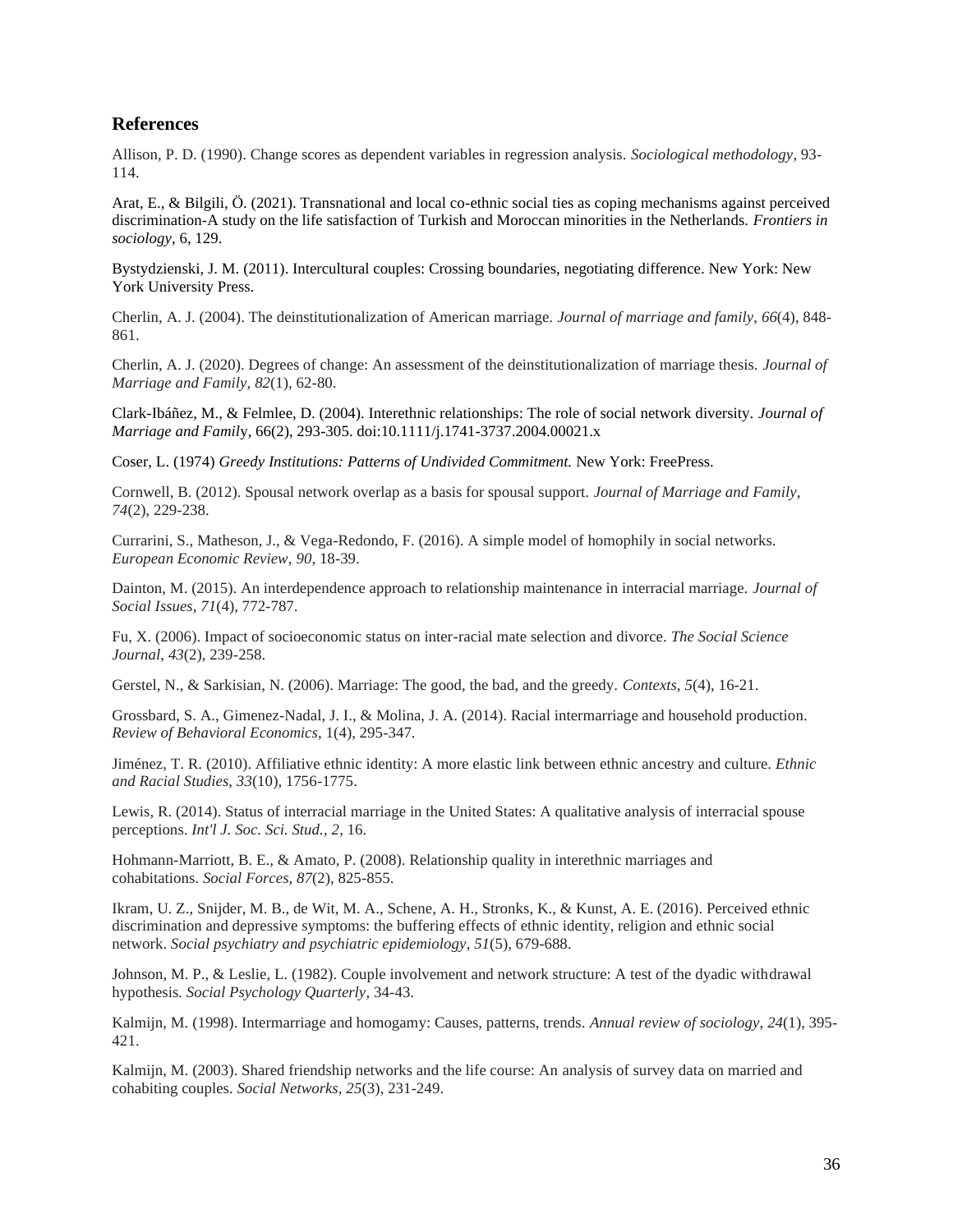Kao, G., & Joyner, K. (2004). Do race and ethnicity matter among friends? Activities among interracial, interethnic, and intraethnic adolescent friends. *Sociological quarterly*, *45*(3), 557-573.

Kearns, J. N., & Leonard, K. E. (2004). Social networks, structural interdependence, and marital quality over the transition to marriage: A prospective analysis. *Journal of Family Psychology*, *18*(2), 383.

Lauer, S. & Yan, M. C., Lam, (2014). Return migrant or diaspora: An exploratory study of new-generation Chinese– Canadian youth working in Hong Kong. *Journal of International Migration and Integration*, *15*(2), 179-196.

Lauer, S., & Yan, M. C. (2021). Canadian immigrant youth and co-ethnic friendship group change. *Ethnic and Racial Studies, 44(4)*, 639-658.

Leszczensky, Lars, and Sebastian Pink. What drives ethnic homophily? A relational approach on how ethnic identification moderates preferences for same-ethnic friends. *American Sociological Review* 84.3 (2019): 394-419.

Larson, J. M., & Lewis, J. I. (2017). Ethnic networks. *American Journal of Political Science, 61*(2), 350-364.

Levin, S., Taylor, P. L., & Caudle, E. (2007). Interethnic and interracial dating in college: A longitudinal study. *Journal of Social and Personal Relationships*, 24(3), 323-341. doi:10.1177/0265407507077225

Leszczensky, L., & Pink, S. (2019). What drives ethnic homophily? A relational approach on how ethnic identification moderates preferences for same-ethnic friends. *American Sociological Review*, *84*(3), 394-419.

Martinovic, B., van Tubergen, F., & Maas, I. (2011). Acquisition of cross-ethnic friends by recent immigrants in Canada: A longitudinal approach. *International Migration Review*, *45*(2), 460-488.

McPherson, M., Smith-Lovin, L., & Cook, J. M. (2001). Birds of a feather: Homophily in social networks. Annual review of sociology, 27(1), 415-444.

Milardo, R. M. (1982). Friendship networks in developing relationships: Converging and diverging social environments. *Social psychology quarterly*, 162-172.

Milardo R. M. (1987). Changes in social networks of women and men following divorce: A review. Journal of Family Issues, 8(1), 78-96. doi:10.1177/019251387008001004

Mollica, K. A., Gray, B., & Trevino, L. K. (2003). Racial homophily and its persistence in newcomers' social networks. *Organization Science*, *14*(2 ),123-136.

Nemoto, K. (2009). *Racing romance: Love, power, and desire among Asian American/white couples.* New Brunswick, N.J: Rutgers University Press.

Osuji, C. K. (2019). *Boundaries of Love Interracial Marriage and the Meaning of Race.* New York: New York University Press.

Qian, Z., & Lichter, D. T. (2007). Social boundaries and marital assimilation: Interpreting trends in racial and ethnic intermarriage. *American Sociological Review*, *72*(1), 68-94.

Rose, S. M. (1984). How friendships end: Patterns among young adults. *Journal of Social and Personal Relationships*, *1*(3), 267-277.

Schneider, B. H., Dixon, K., & Udvari, S. (2007). Closeness and competition in the inter-ethnic and co-ethnic friendships of early adolescents in Toronto and Montreal. *The Journal of Early Adolescence*, 27(1), 115-138.

Schutte, J. G., & Light, J. M. (1978). The relative importance of proximity and status for friendship choices in social hierarchies. *Social psychology*, 260-264.

Smith, S., Maas, I., & van Tubergen, F. (2012). Irreconcilable differences? Ethnic intermarriage and divorce in the Netherlands, 1995–2008. *Social science research*, *41*(5), 1126-1137.

Smith, S., Maas, I., & Van Tubergen, F. (2014). Ethnic ingroup friendships in schools: Testing the by-product hypothesis in England, Germany, the Netherlands and Sweden. *Social Networks*, *39*, 33-45